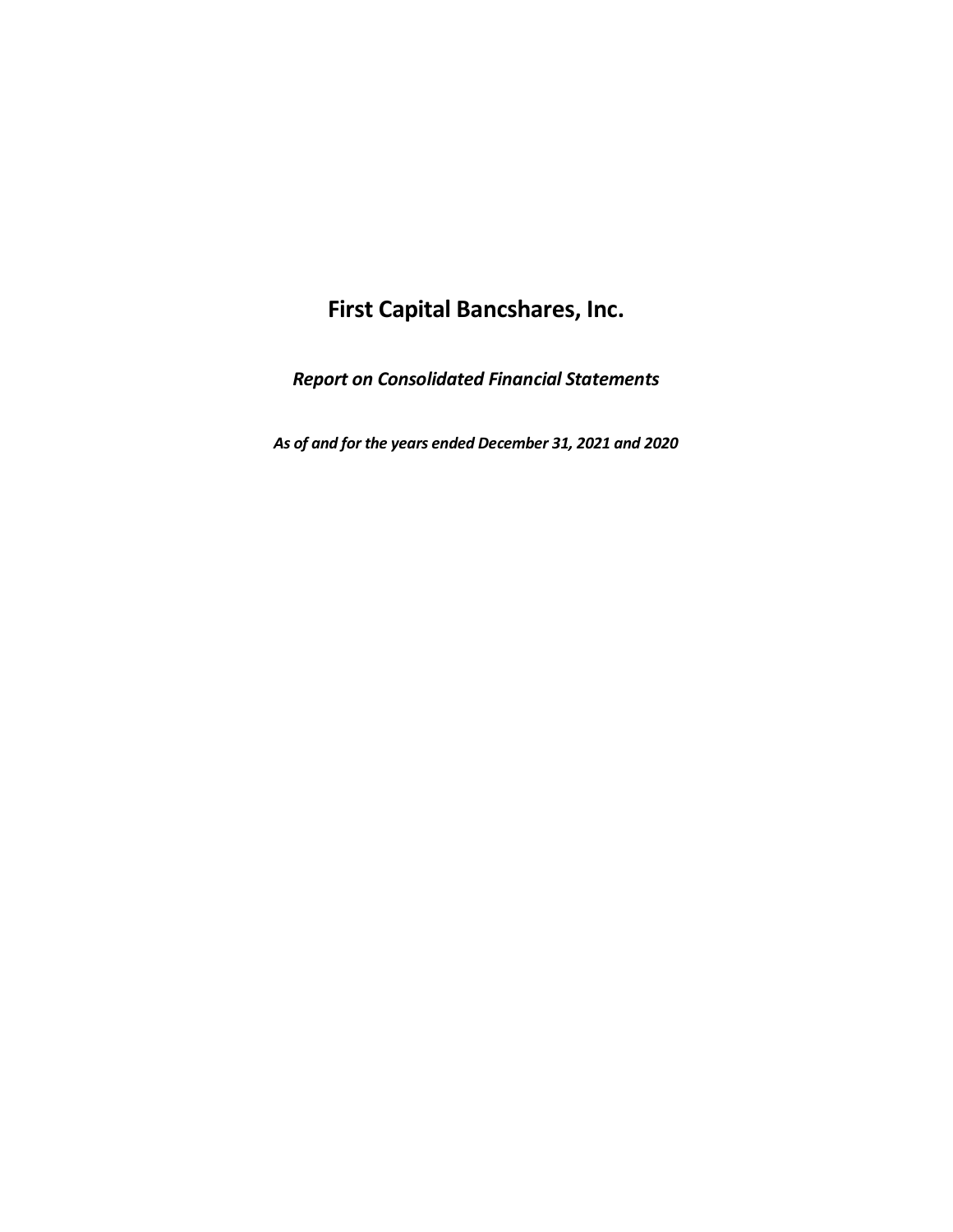# First Capital Bancshares, Inc. **Contents**

| <b>Page</b>                              |
|------------------------------------------|
|                                          |
| <b>Consolidated Financial Statements</b> |
|                                          |
|                                          |
|                                          |
|                                          |
|                                          |
|                                          |
|                                          |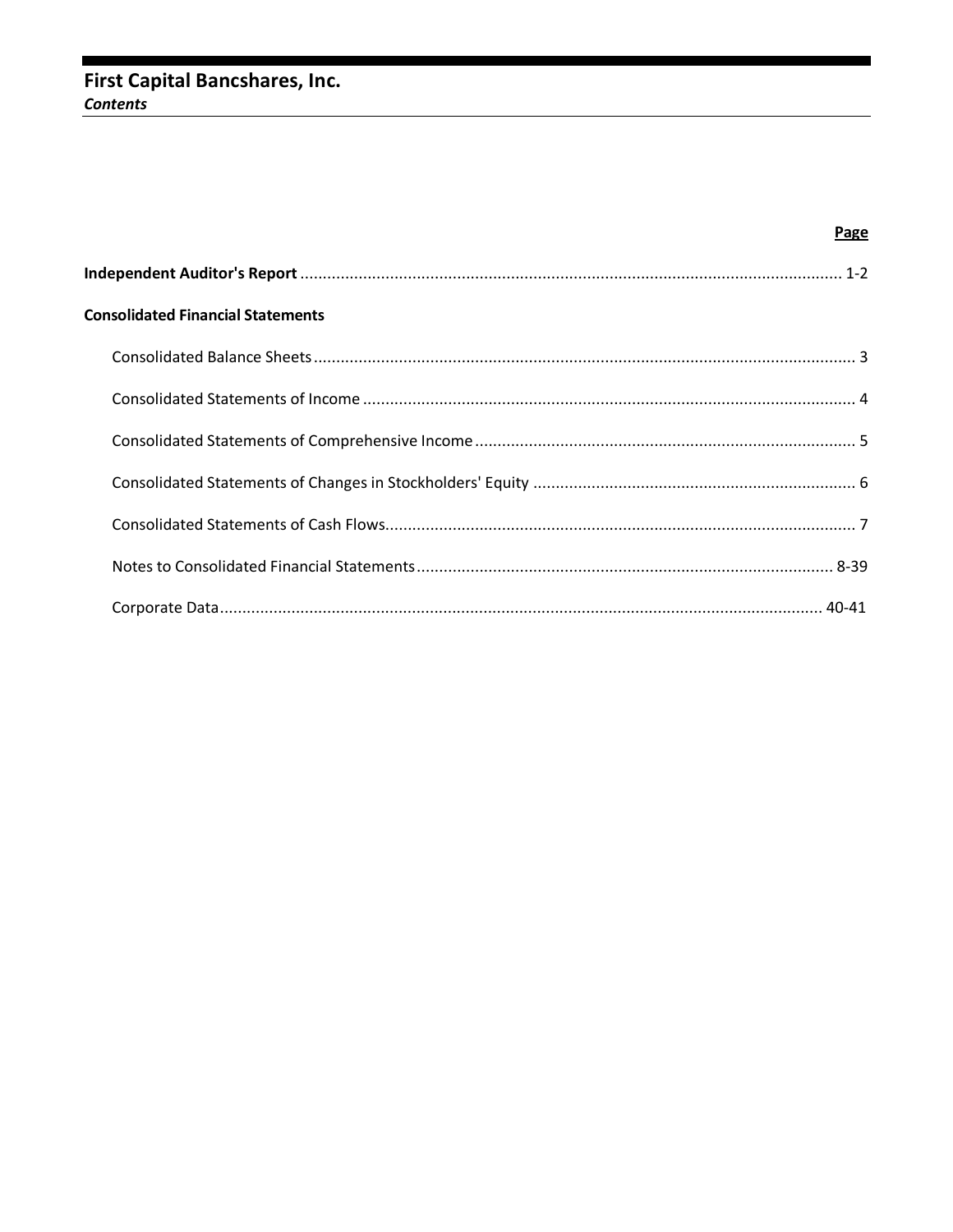

#### **Independent Auditor's Report**

The Board of Directors First Capital Bancshares, Inc. Charleston, South Carolina

## **Opinion**

We have audited the consolidated financial statements of First Capital Bancshares, Inc. and its subsidiaries (the "Company"), which comprise the consolidated balance sheets as of December 31, 2021 and 2020, the related consolidated statements of income, comprehensive income, changes in stockholders' equity, and cash flows for the years then ended, and the related notes to the consolidated financial statements (collectively, the "financial statements").

In our opinion, the accompanying financial statements present fairly, in all material respects, the financial position of the Company as of December 31, 2021 and 2020, and the results of its operations and its cash flows for the years then ended in accordance with accounting principles generally accepted in the United States of America.

## **Basis for Opinion**

We conducted our audits in accordance with auditing standards generally accepted in the United States of America (GAAS). Our responsibilities under those standards are further described in the Auditor's Responsibilities for the Audit of the Financial Statements section of our report. We are required to be independent of the Company and to meet our other ethical responsibilities, in accordance with the relevant ethical requirements relating to our audits. We believe that the audit evidence we have obtained is sufficient and appropriate to provide a basis for our audit opinion.

#### **Responsibilities of Management for the Financial Statements**

Management is responsible for the preparation and fair presentation of the financial statements in accordance with accounting principles generally accepted in the United States of America, and for the design, implementation, and maintenance of internal control relevant to the preparation and fair presentation of financial statements that are free from material misstatement, whether due to fraud or error.

In preparing the financial statements, management is required to evaluate whether there are conditions or events, considered in the aggregate, that raise substantial doubt about the Company's ability to continue as a going concern within one year after the date that the financial statements are issued, or within one year after the date that the financial statements are available to be issued when applicable.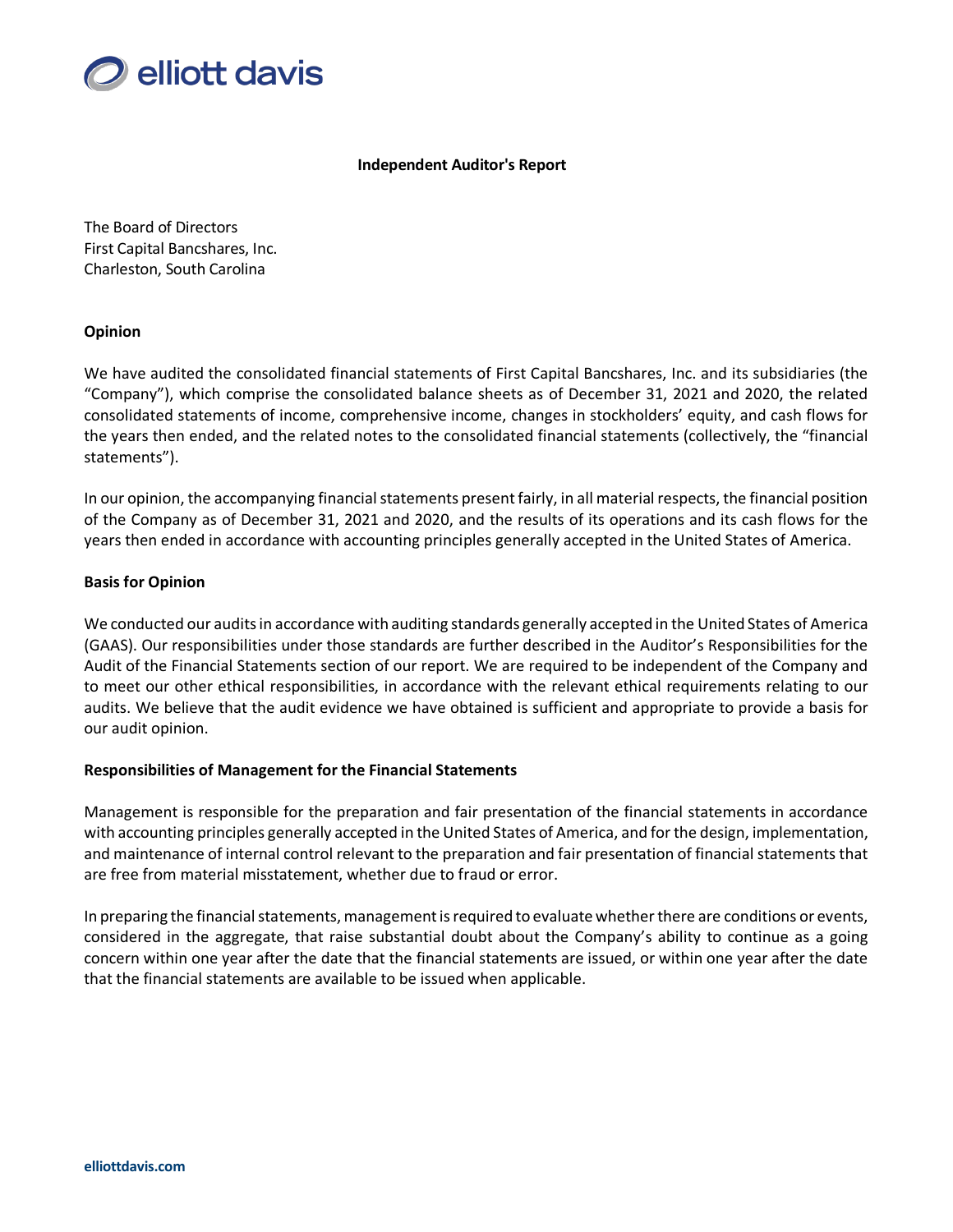## **Auditor's Responsibilities for the Audit of the Financial Statements**

Our objectives are to obtain reasonable assurance about whether the financial statements as a whole are free from material misstatement, whether due to fraud or error, and to issue an auditor's report that includes our opinion. Reasonable assurance is a high level of assurance but is not absolute assurance and therefore is not a guarantee that an audit conducted in accordance with GAAS will always detect a material misstatement when it exists. The risk of not detecting a material misstatement resulting from fraud is higher than for one resulting from error, as fraud may involve collusion, forgery, intentional omissions, misrepresentations, or the override of internal control. Misstatements are considered material if there is a substantial likelihood that, individually or in the aggregate, they would influence the judgment made by a reasonable user based on the financial statements.

In performing an audit in accordance with GAAS, we:

- Exercise professional judgment and maintain professional skepticism throughout the audit.
- Identify and assess the risks of material misstatement of the financial statements, whether due to fraud or error, and design and perform audit procedures responsive to those risks. Such procedures include examining, on a test basis, evidence regarding the amounts and disclosures in the financial statements.
- Obtain an understanding of internal control relevant to the audit in order to design audit procedures that are appropriate in the circumstances, but not for the purpose of expressing an opinion on the effectiveness of the Company's internal control. Accordingly, no such opinion is expressed.
- Evaluate the appropriateness of accounting policies used and the reasonableness of significant accounting estimates made by management, as well as evaluate the overall presentation of the financial statements.
- Conclude whether, in our judgment, there are conditions or events, considered in the aggregate, that raise substantial doubt about the Company's ability to continue as a going concern for a reasonable period of time.

We are required to communicate with those charged with governance regarding, among other matters, the planned scope and timing of the audit, significant audit findings, and certain internal control–related matters that we identified during the audit.

Elliott / Javis, LLC<br>Charleston, South Carolina

March 24, 2022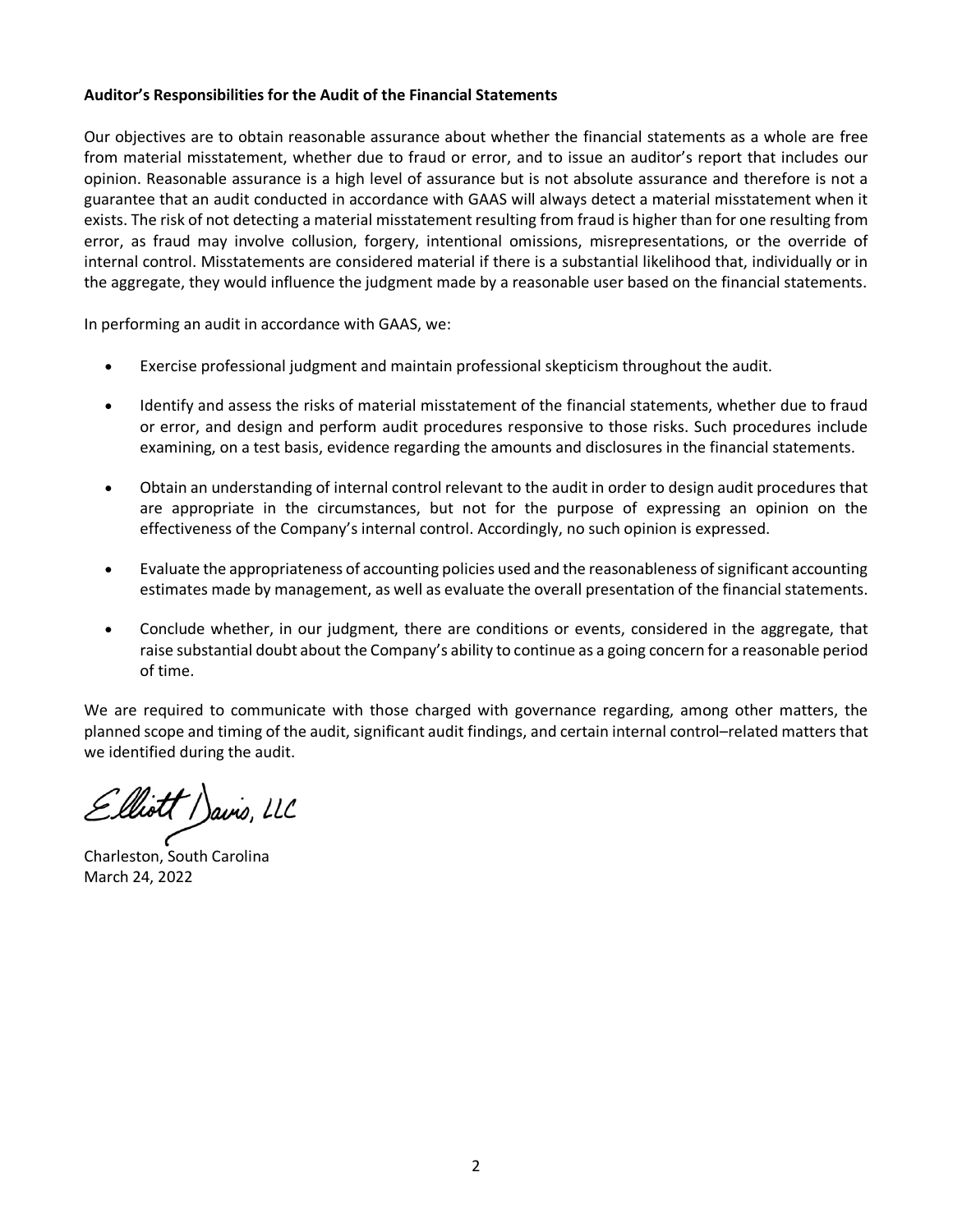# **First Capital Bancshares, Inc.** *Consolidated Balance Sheets As of December 31, 2021 and 2020*

|                                                              | 2021                         | 2020             |
|--------------------------------------------------------------|------------------------------|------------------|
| <b>Assets:</b>                                               |                              |                  |
| Cash and cash equivalents:                                   |                              |                  |
| Cash and due from banks                                      | \$62,994,198                 | 47,350,810<br>\$ |
| Federal funds sold                                           | 429,721                      | 374,921          |
| Total cash and cash equivalents                              | 63,423,919                   | 47,725,731       |
| Securities available-for-sale                                | 40,307,595                   | 24,488,556       |
| Marketable equity securities                                 | 502,524                      |                  |
| Stock in Federal Home Loan Bank of Atlanta, at cost          | 770,300                      | 760,600          |
| Loans receivable                                             | 270,678,907                  | 185,242,612      |
| Less allowance for loan losses                               | (3,409,013)                  | (2,587,881)      |
| Loans receivable, net                                        | 267,269,894                  | 182,654,731      |
| Premises, furniture and equipment, net                       | 3,944,069                    | 2,488,329        |
| Lease right of use asset                                     | 1,735,017                    | 1,604,166        |
| Cash surrender value of life insurance                       | 7,332,307                    | 5,137,234        |
| Deferred tax asset                                           | 571,839                      | 292,279          |
| Accrued interest receivable                                  | 859,341                      | 806,402          |
| Other assets                                                 | 513,831                      | 705,261          |
| <b>Total assets</b>                                          | <u>\$387,230,636</u>         | \$266,663,289    |
| Liabilities:                                                 |                              |                  |
| Deposits:                                                    |                              |                  |
| Noninterest-bearing transaction accounts                     | $$26,575,078$$ $$19,243,310$ |                  |
| Interest-bearing transaction accounts                        | 173,772,312                  | 107,520,473      |
| Savings                                                      | 2,950,315                    | 2,090,069        |
| Time deposits                                                | 124,285,985                  | 86,114,443       |
| <b>Total deposits</b>                                        | 327,583,690                  | 214,968,295      |
| Lease liability                                              | 1,770,160                    | 1,627,485        |
| Borrowings from Federal Home Loan Bank of Atlanta            | 15,000,000                   | 15,000,000       |
| Subordinated debt                                            | 7,000,000                    |                  |
| Note payable                                                 | 840,000                      | 1,050,000        |
| Accrued interest payable                                     | 272,278                      | 156,122          |
| Other liabilities                                            | 830,194                      | 539,497          |
| <b>Total liabilities</b>                                     | 353,296,322                  | 233,341,399      |
| Stockholders' equity:                                        |                              |                  |
| Common stock, \$.01 par value; 10,000,000 shares authorized; |                              |                  |
| 5,085,936 and 5,083,936 shares issued and outstanding        |                              |                  |
| at December 31, 2021 and 2020, respectively                  | 50,856                       | 50,836           |
| Capital surplus                                              | 29,991,450                   | 29,764,384       |
| <b>Retained earnings</b>                                     | 3,710,888                    | 2,959,202        |
| Treasury stock, 350 shares at December 31, 2021 and 2020     | (3,500)                      | (3,500)          |
| Accumulated other comprehensive income                       | 184,620                      | 550,968          |
| Total stockholders' equity                                   | 33,934,314                   | 33,321,890       |
| Total liabilities and stockholders' equity                   | <u>\$387,230,636</u>         | \$266,663,289    |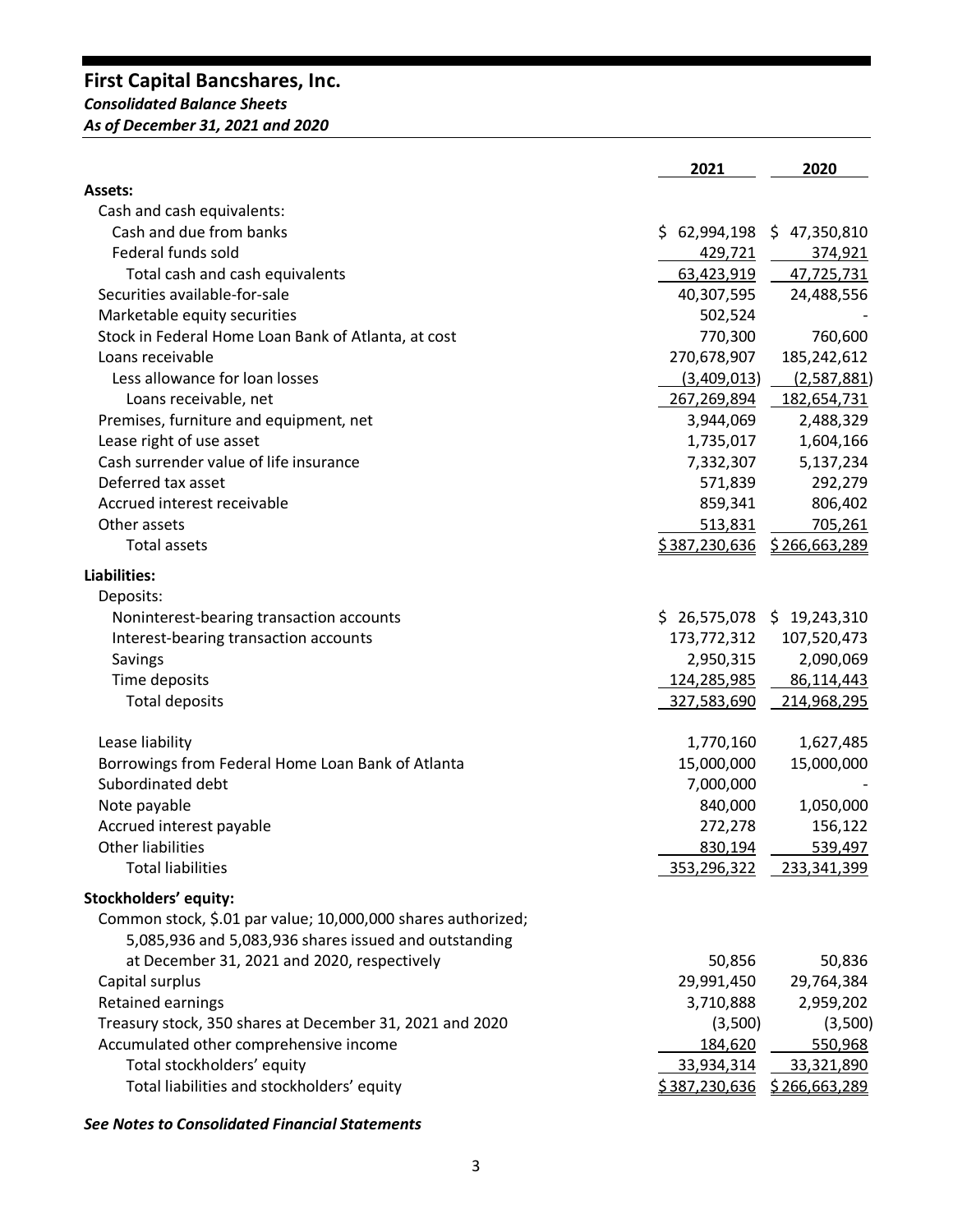# *Consolidated Statements of Income*

*For the years ended December 31, 2021 and 2020*

|                                                           | 2021           |           | 2020      |
|-----------------------------------------------------------|----------------|-----------|-----------|
| Interest income:                                          |                |           |           |
| Loans, including fees                                     | \$10,498,885   |           | 7,895,046 |
| Investment securities, taxable                            | 589,480        |           | 397,769   |
| Federal funds sold                                        | 542            |           | 16,266    |
| Other                                                     | 69,598         |           | 98,555    |
| Total interest income                                     | 11,158,505     |           | 8,407,636 |
| Interest expense:                                         |                |           |           |
| <b>Deposits</b>                                           | 1,896,367      |           | 1,715,373 |
| Other interest expense                                    | 218,449        |           | 117,184   |
| Total interest expense                                    | 2,114,816      |           | 1,832,557 |
| Net interest income                                       | 9,043,689      |           | 6,575,079 |
| Provision for loan losses                                 | 780,000        |           | 980,000   |
| Net interest income after provision for loan losses       | 8,263,689      |           | 5,595,079 |
| <b>Noninterest income:</b>                                |                |           |           |
| Service charges on deposit accounts                       | 32,207         |           | 25,174    |
| Gain on sale of securities available-for-sale             | 246,309        |           | 816,163   |
| Gain on sale of other real estate owned and repossessions | 912            |           |           |
| Increase in cash surrender value of life insurance        | 195,073        |           | 137,234   |
| Other                                                     | 149,841        |           | 97,794    |
| Total noninterest income                                  | 624,342        |           | 1,076,365 |
| <b>Noninterest expense:</b>                               |                |           |           |
| Salaries and employee benefits                            | 4,688,784      |           | 3,401,594 |
| Occupancy                                                 | 571,970        |           | 439,254   |
| Loss on sale of other real estate owned and repossessions |                |           | 2,615     |
| Furniture and equipment                                   | 293,275        |           | 264,567   |
| FDIC deposit insurance                                    | 181,429        |           | 86,950    |
| Data processing fees                                      | 464,360        |           | 335,355   |
| Dues and memberships                                      | 44,465         |           | 33,620    |
| <b>Professional fees</b>                                  | 251,419        |           | 233,349   |
| Other                                                     | 1,397,094      |           | 852,515   |
| Total noninterest expense                                 | 7,892,796      |           | 5,649,819 |
| Income before income taxes                                | 995,235        |           | 1,021,625 |
| Income tax expense                                        | 243,549        |           | 67,617    |
| <b>Net income</b>                                         | <u>751,686</u> |           | 954,008   |
| Weighted average shares outstanding                       |                |           |           |
| <b>Basic</b>                                              | 5,085,936      |           | 5,083,936 |
| <b>Diluted</b>                                            | 5,393,507      |           | 5,083,936 |
| Basic income per common share                             | <u>0.15</u>    | <u> ડ</u> | 0.19      |
| Diluted income per common share                           | <u>0.14 \$</u> |           | 0.19      |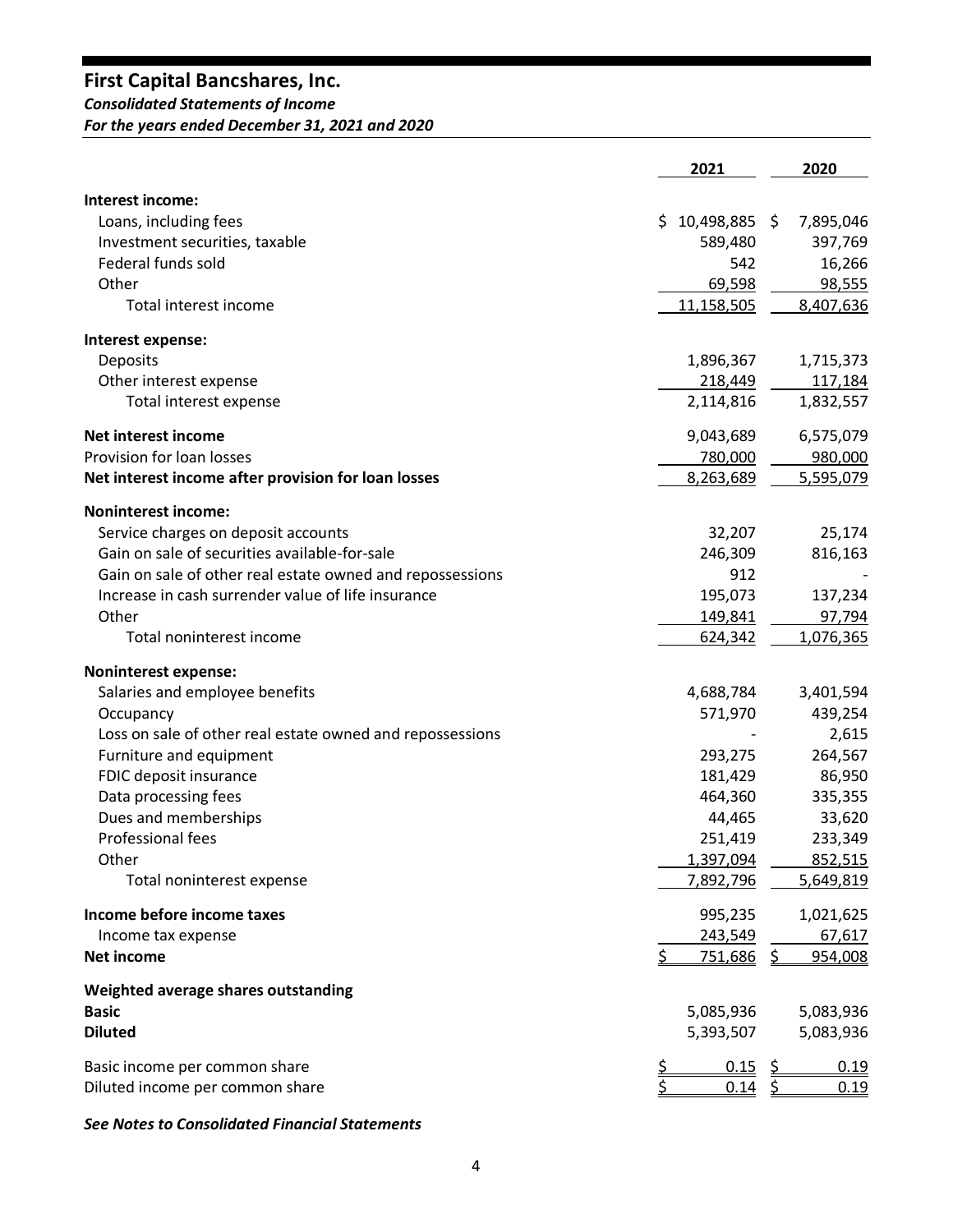*Consolidated Statements of Comprehensive Income For the years ended December 31, 2021 and 2020*

|                                                             | 2021             | 2020             |
|-------------------------------------------------------------|------------------|------------------|
| Net income                                                  | \$<br>751,686 \$ | 954,008          |
| Other comprehensive (loss) income                           |                  |                  |
| Unrealized holding (losses) gains arising during the period | (217, 423)       | 1,539,369        |
| Tax effect                                                  | 45.659           | (352, 241)       |
| Realized gains on investment securities available-for-sale  | (246, 309)       | (816, 163)       |
| Tax effect                                                  | 51,725           | 200,368          |
| Other comprehensive (loss) income, net of tax               | (366,348)        | 571,333          |
| <b>Comprehensive income</b>                                 | 385,338          | <u>1,525,341</u> |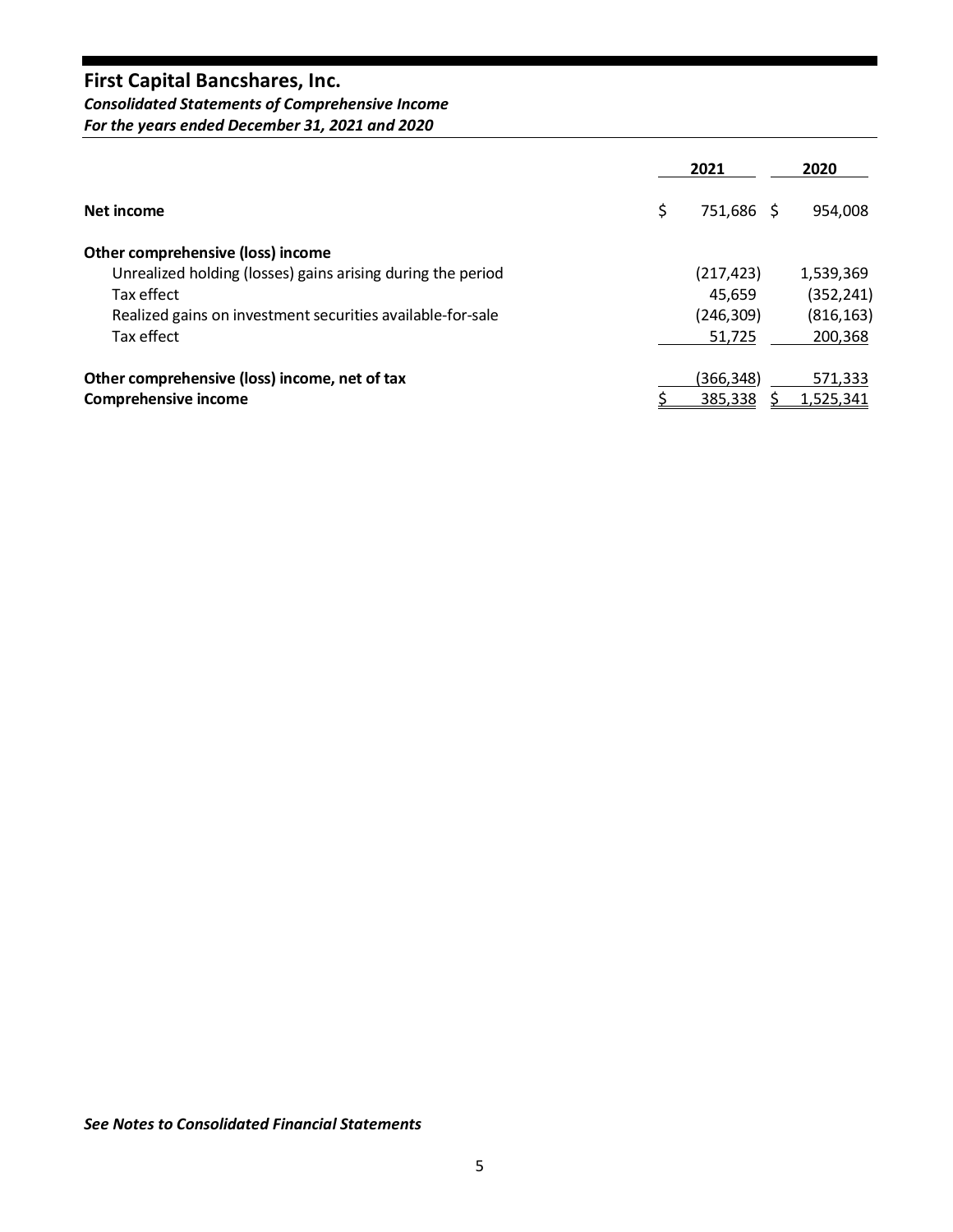# *Consolidated Statements of Changes in Stockholders' Equity*

*For the years ended December 31, 2021 and 2020*

|                             |               | <b>Common Stock</b> | Capital        | Retained        | <b>Treasury</b>          | Accumulated<br>Other<br>Comprehensive |              |
|-----------------------------|---------------|---------------------|----------------|-----------------|--------------------------|---------------------------------------|--------------|
|                             | <b>Shares</b> | Amount              | <b>Surplus</b> | <b>Earnings</b> | Stock                    | (Loss) Income                         | Total        |
| Balance, December 31, 2019  | 5,083,936     | 50,836              | \$29,559,794   | 2,005,194       | (3,500)                  | (20, 365)                             | \$31,591,959 |
| Net income                  |               |                     |                | 954,008         |                          |                                       | 954,008      |
| Other comprehensive income, |               |                     |                |                 |                          |                                       |              |
| net of tax                  |               |                     |                |                 | $\overline{\phantom{a}}$ | 571,333                               | 571,333      |
| Stock based compensation    |               |                     | 204,590        |                 |                          |                                       | 204,590      |
| Balance, December 31, 2020  | 5,083,936     | 50,836              | 29,764,384     | 2,959,202       | (3,500)                  | 550,968                               | 33,321,890   |
| Net income                  |               |                     | ۰              | 751,686         |                          |                                       | 751,686      |
| Other comprehensive loss,   |               |                     |                |                 |                          |                                       |              |
| net of tax                  |               |                     |                |                 |                          | (366, 348)                            | (366, 348)   |
| Stock options exercised     | 2,000         | 20                  | 13,480         |                 |                          |                                       | 13,500       |
| Stock based compensation    |               |                     | 213,586        |                 |                          |                                       | 213,586      |
| Balance, December 31, 2021  | 5,085,936     | 50,856              | \$29,991,450   | 3,710,888       | (3,500)                  | 184,620                               | \$33,934,314 |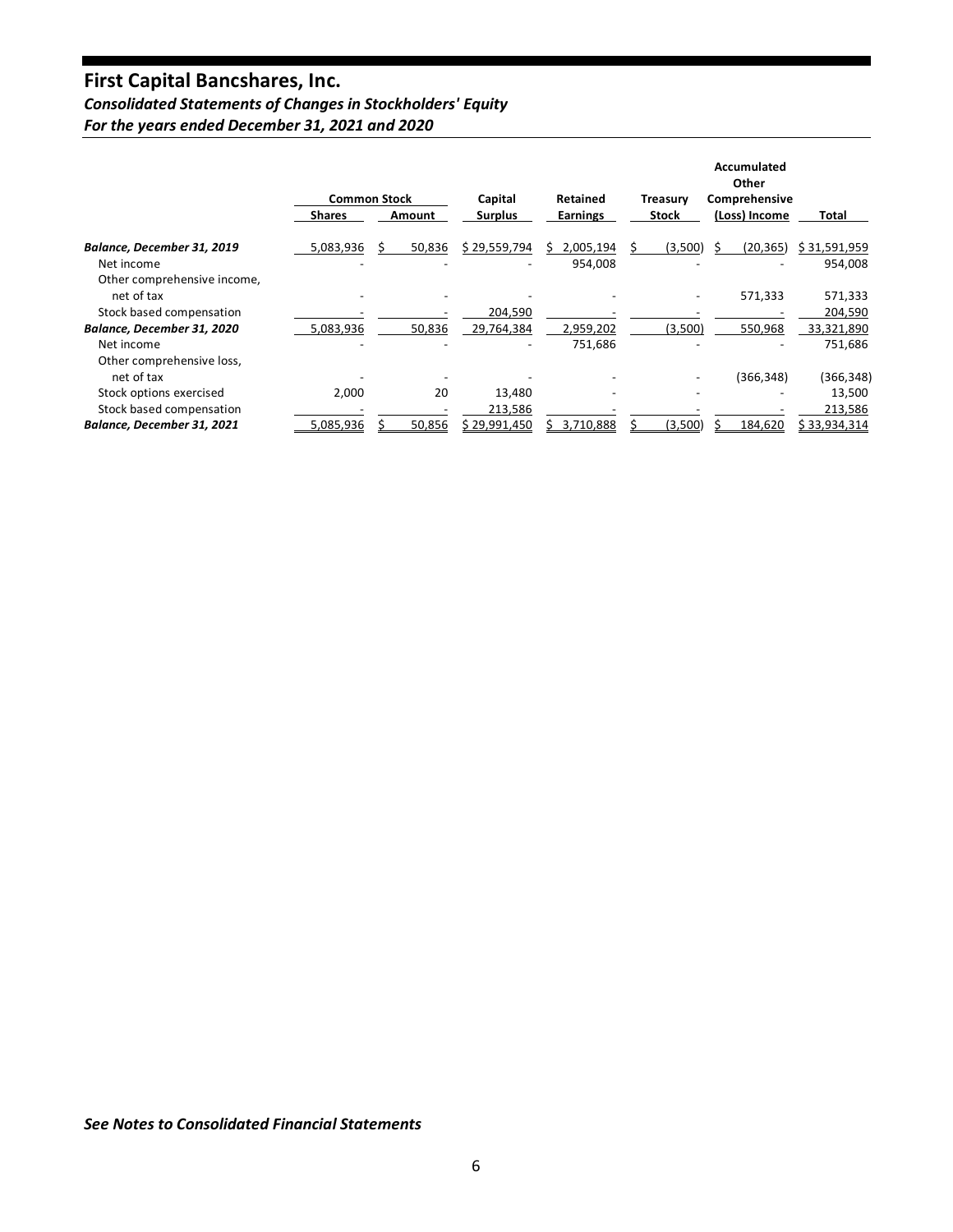# *Consolidated Statements of Cash Flows*

*December 31, 2021 and 2020*

|                                                                                | 2021                  |      | 2020           |
|--------------------------------------------------------------------------------|-----------------------|------|----------------|
| <b>Operating activities:</b>                                                   |                       |      |                |
| Net income                                                                     | \$<br>751,686         | - \$ | 954,008        |
| Adjustments to reconcile net income to net cash                                |                       |      |                |
| provided by operating activities:                                              |                       |      |                |
| Provision for loan losses                                                      | 780,000               |      | 980,000        |
| Increase in cash surrender value of life insurance                             | (195, 073)            |      | (137, 234)     |
| Depreciation and amortization expense                                          | 216,665               |      | 187,977        |
| Discount accretion and premium amortization, net                               | 114,340               |      | 44,967         |
| Gain on sale of investment securities                                          | (246, 309)            |      | (816, 163)     |
| Increase in deferred income tax                                                | (182, 176)            |      | (44, 431)      |
| (Gain) loss on sales of other real estate owned and repossessions              | (912)                 |      | 2,615          |
| Change in right of use asset and lease liability                               | 11,824                |      | 13,151         |
| Increase in accrued interest receivable                                        | (52, 939)             |      | (313,926)      |
| Stock based compensation expense                                               | 213,586               |      | 204,590        |
| Increase in accrued interest payable                                           | 116,156               |      | 44,842         |
| Decrease (increase) in other assets                                            | 154,254               |      | (436, 074)     |
| Increase in other liabilities                                                  | 290,697               |      | 137,974        |
| Net cash provided by operating activities                                      | 1,971,799             |      | 822,296        |
| Cash flows from investing activities:                                          |                       |      |                |
| Net increase in loans                                                          | (85, 376, 575)        |      | (81, 767, 252) |
| Purchase of securities available-for-sale                                      | (23,896,467)          |      | (18, 845, 425) |
| Purchase of marketable equity securities                                       | (502, 524)            |      |                |
| Proceeds from call, maturities, paydowns of securities available-for-sale      | 3,954,924             |      | 1,498,821      |
| Proceeds from sale of other real estate owned and repossessions                | 19,500                |      | 7,910          |
| Proceeds from sale of securities available-for-sale                            | 3,790,741             |      | 6,611,447      |
| Purchase of bank owned life insurance                                          | (2,000,000)           |      | (5,000,000)    |
| Purchase of premises and equipment                                             | (1,672,405)           |      | (1,715,341)    |
| Purchase of Federal Home Loan Bank stock                                       | (9,700)               |      | (255,600)      |
|                                                                                |                       |      |                |
| Net cash used in investing activities<br>Cash flows from financing activities: | (105, 692, 506)       |      | (99, 465, 440) |
|                                                                                |                       |      |                |
| Net increase in demand deposits, interest-bearing                              |                       |      |                |
| transaction accounts and savings accounts                                      | 74,443,853            |      | 79,302,893     |
| Net increase in time deposits                                                  | 38,171,542            |      | 42,987,787     |
| Proceeds from subordinated debentures                                          | 7,000,000             |      |                |
| Proceeds from Federal Home Loan Bank                                           |                       |      | 5,000,000      |
| (Payments) proceeds from note payable                                          | (210,000)             |      | 1,050,000      |
| Stock options exercised                                                        | 13,500                |      |                |
| Net cash provided by financing activities                                      | 119,418,895           |      | 128,340,680    |
| Net increase in cash and cash equivalents                                      | 15,698,188            |      | 29,697,536     |
| Cash and cash equivalents, beginning of year                                   | 47,725,731            |      | 18,028,195     |
| Cash and cash equivalents, end of year                                         | 63,423,919            | S    | 47,725,731     |
| Cash paid during the year for:                                                 |                       |      |                |
| Interest                                                                       | \$<br>1,998,660       | -\$  | 1,787,715      |
| Income tax                                                                     | \$<br>128,076 \$      |      | 385,675        |
| <b>Supplemental disclosures of noncash transactions:</b>                       |                       |      |                |
| Transfer of loans receivable to other assets for other real estate owned       | \$<br>$(18,588)$ \$   |      |                |
| Unrealized (loss) gain on securities available for sale, net of tax            | \$<br>$(366, 348)$ \$ |      | 571,333        |
|                                                                                |                       |      |                |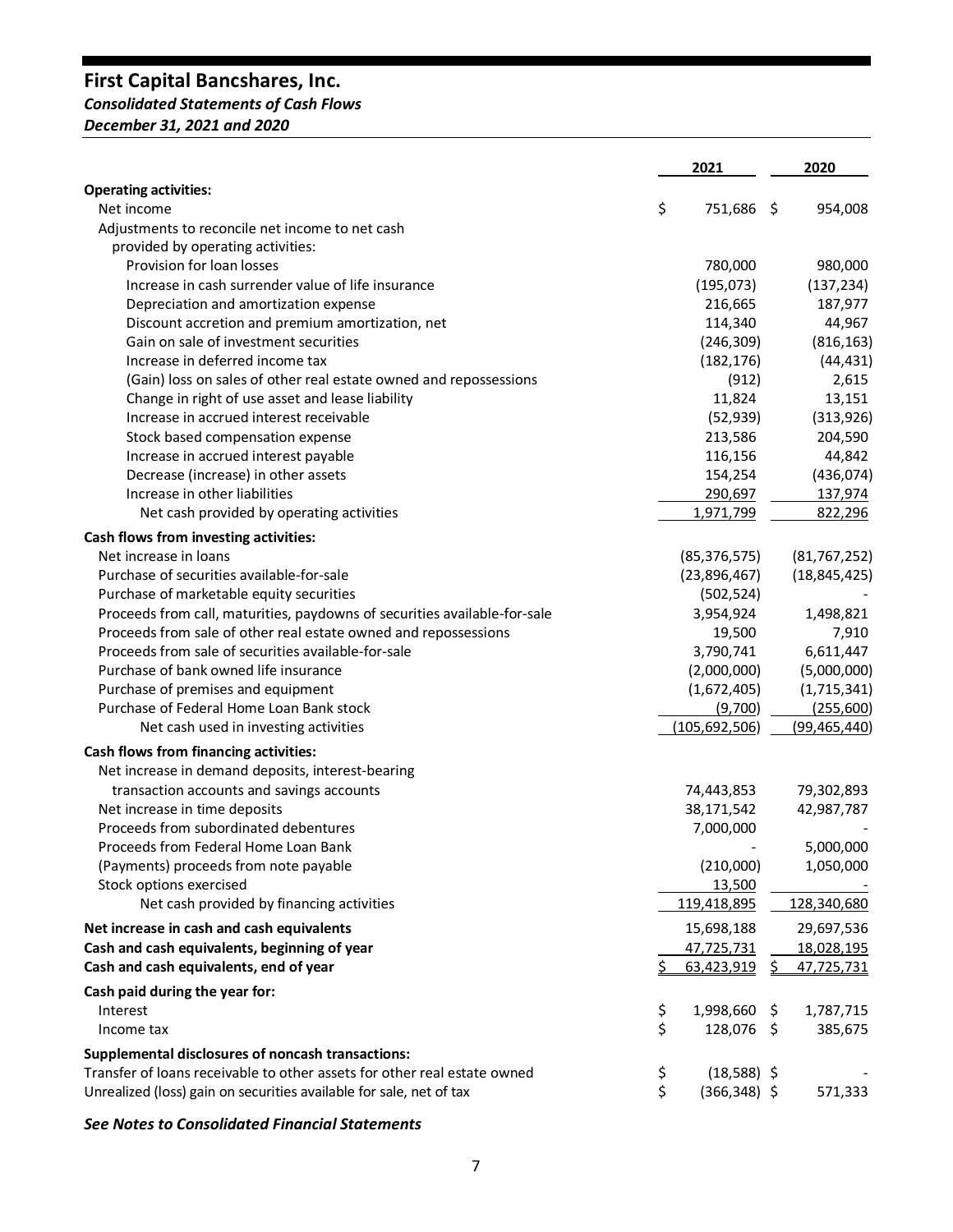## **Note 1. Summary of Significant Accounting Policies**

## *Basis of presentation and consolidation:*

First Capital Bancshares, Inc., (the "Company") was incorporated on December 19, 1997 to organize and own all of the common stock of First Capital Bank (the "Bank"). First Capital Bank, a commercial bank, opened for business on September 27, 1999 with headquarters in Laurinburg, North Carolina. Effective February 15, 2018, the Company relocated its headquarters to Charleston, South Carolina. As of December 31, 2021, the Bank converted from a North Carolina state-chartered bank to a South Carolina state-chartered bank. The principal business activity of the Bank is to provide banking services to domestic markets, principally in Charleston and Marlboro Counties, South Carolina and Scotland and Moore Counties, North Carolina. The Bank also operates a loan production office in Moore County, North Carolina. Additionally, Charleston Service Corporation (CHSSC Co.) was incorporated effective January 1, 2019 as a subsidiary of the Company. The purpose of the subsidiary was for conducting intercompany transactions. The consolidated financial statements include the accounts of the Company and the Bank. All significant intercompany balances and transactions have been eliminated in the consolidation.

The accounting and reporting policies of the Company reflect industry practices and conform to generally accepted accounting principles in all material respects.

## *Management's estimates:*

The preparation of consolidated financial statements in conformity with accounting principles generally accepted in the United States of America requires management to make estimates and assumptions that affect the reported amounts of assets and liabilities and disclosure of contingent assets and liabilities at the date of the financial statements and the reported amounts of income and expenses during the reporting period. Actual results could differ from those estimates.

Material estimates that are particularly susceptible to significant change relate to the determination of the allowance for losses on loans, including valuation allowances for impaired loans, and the valuation of real estate acquired in connection with foreclosures or in satisfaction of loans. In connection with the determination of the allowances for losses on loans and valuation of foreclosed real estate, management obtains independent appraisals for significant properties. Management must also make estimates in determining the estimated useful lives and methods for depreciating premises and equipment.

While management uses available information to recognize losses on loans and foreclosed real estate, future additions to the allowances or losses may be necessary based on changes in local economic conditions. In addition, regulatory agencies, as an integral part of their examination process, periodically review the Company's allowances for losses on loans and valuation of foreclosed real estate. Such agencies may require the Company to recognize additions to the allowances for losses based on their judgments about information available to them at the time of their examination. Because of these factors, it is reasonably possible that the allowances for losses on loans and valuation of foreclosed real estate may change materially in the near term.

## *Concentrations of credit risk:*

Financial instruments, which potentially subject the Company to concentrations of credit risk, consist principally of loans receivable, investment securities, federal funds sold and amounts due from banks.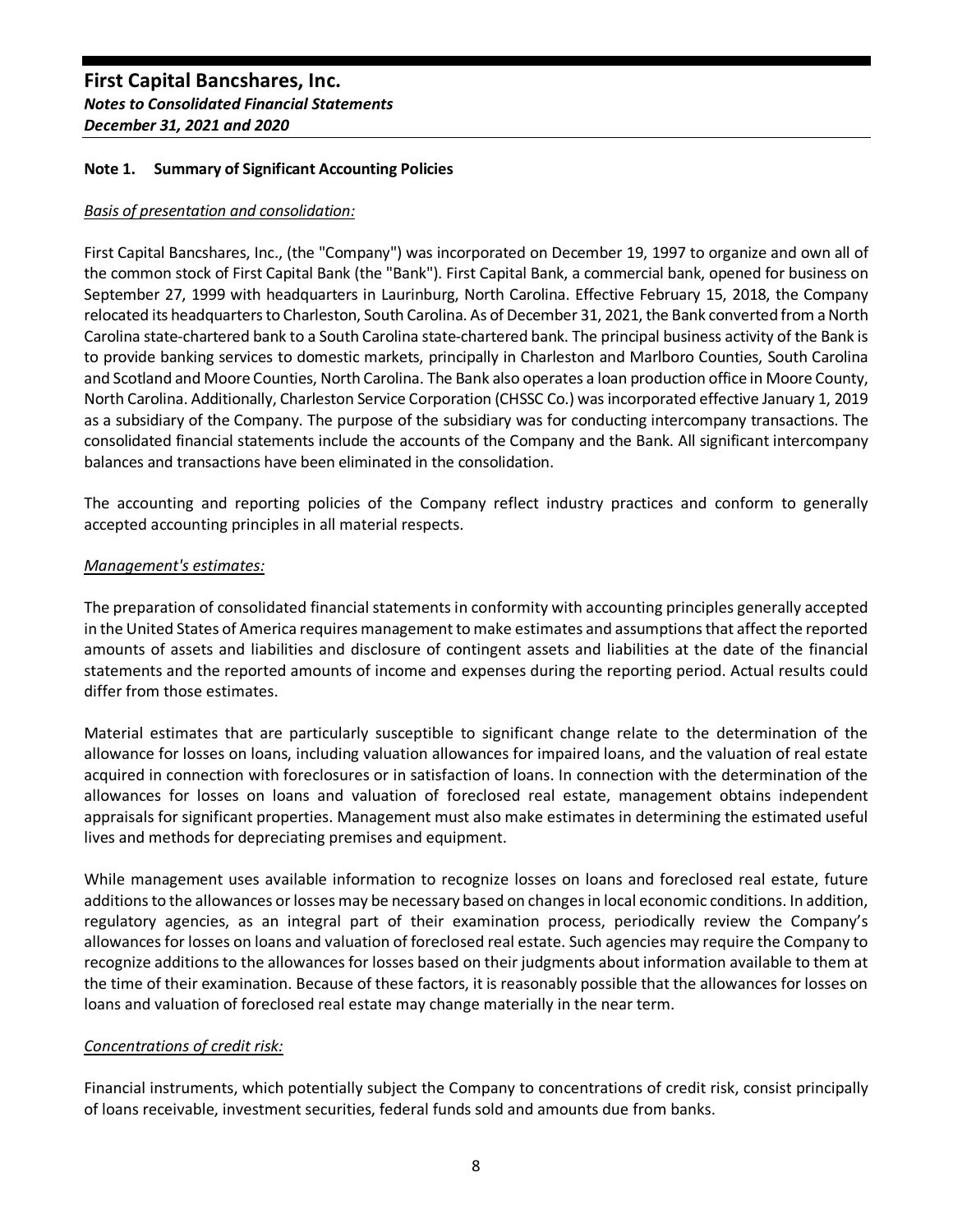## **Note 1. Summary of Significant Accounting Policies, Continued**

## *Concentrations of credit risk, continued:*

The Company makes loans to individuals and small businesses for various personal and commercial purposes primarily in Charleston and Marlboro Counties, South Carolina and customers located within Scotland and Moore Counties, North Carolina. The Company's loan portfolio is not concentrated in loans to any single borrower or a relatively small number of borrowers. Additionally, management is not aware of any concentrations of loans to classes of borrowers or industries that would be similarly affected by economic conditions.

In addition to monitoring potential concentrations of loans to particular borrowers or groups of borrowers, industries and geographic regions, management monitors exposure to credit risk from concentrations of lending products and practices such as loans that subject borrowers to substantial payment increases (e.g. principal deferral periods, loans with initial interest-only periods, etc.) and loans with high loan-to-value ratios. Additionally, there are industry practices that could subject the Company to increased credit risk should economic conditions change over the course of a loan's life. For example, the Company makes variable rate loans and fixed rate principal-amortizing loans with maturities prior to the loan being fully paid (i.e. balloon payment loans). These loans are underwritten and monitored to manage the associated risks. Therefore, management believes that these particular practices do not subject the Company to unusual credit risk.

The Company places its deposits and correspondent accounts with high quality institutions. Management believes credit risk associated with correspondent accounts is not significant.

## *Statement of cash flows:*

For purposes of reporting cash flows, the Company considers certain highly liquid debt instruments purchased with an original maturity of three months or less to be cash equivalents. Cash equivalents include amounts due from banks, interest-bearing bank balances, and federal funds sold.

#### *Investment securities:*

Investment securities available for sale by the Company are carried at amortized cost and adjusted to their estimated market value. The unrealized gain or loss is recorded in stockholders' equity net of the deferred tax effects. Management does not actively trade securities classified as available-for-sale but intends to hold these securities for an indefinite period of time and may sell them prior to maturity to achieve certain objectives. Reductions in market value considered by management to be other than temporary are reported as a realized loss and a reduction in the cost basis in the security. The adjusted cost basis of securities available for sale is determined by specific identification and is used in computing the realized gain or loss from a sales transaction.

Interest income includes amortization of purchase premium or discount. Premiums and discounts on securities are amortized on the level-yield method without anticipating prepayments, except for mortgage-backed securities where prepayments are anticipated. Gains and losses on sale are recorded on the trade date and determined using the specific identification method.

Marketable equity securities are carried at fair value, with changes in fair value reported in noninterest income. Dividends received on marketable equity securities are included in other interest income.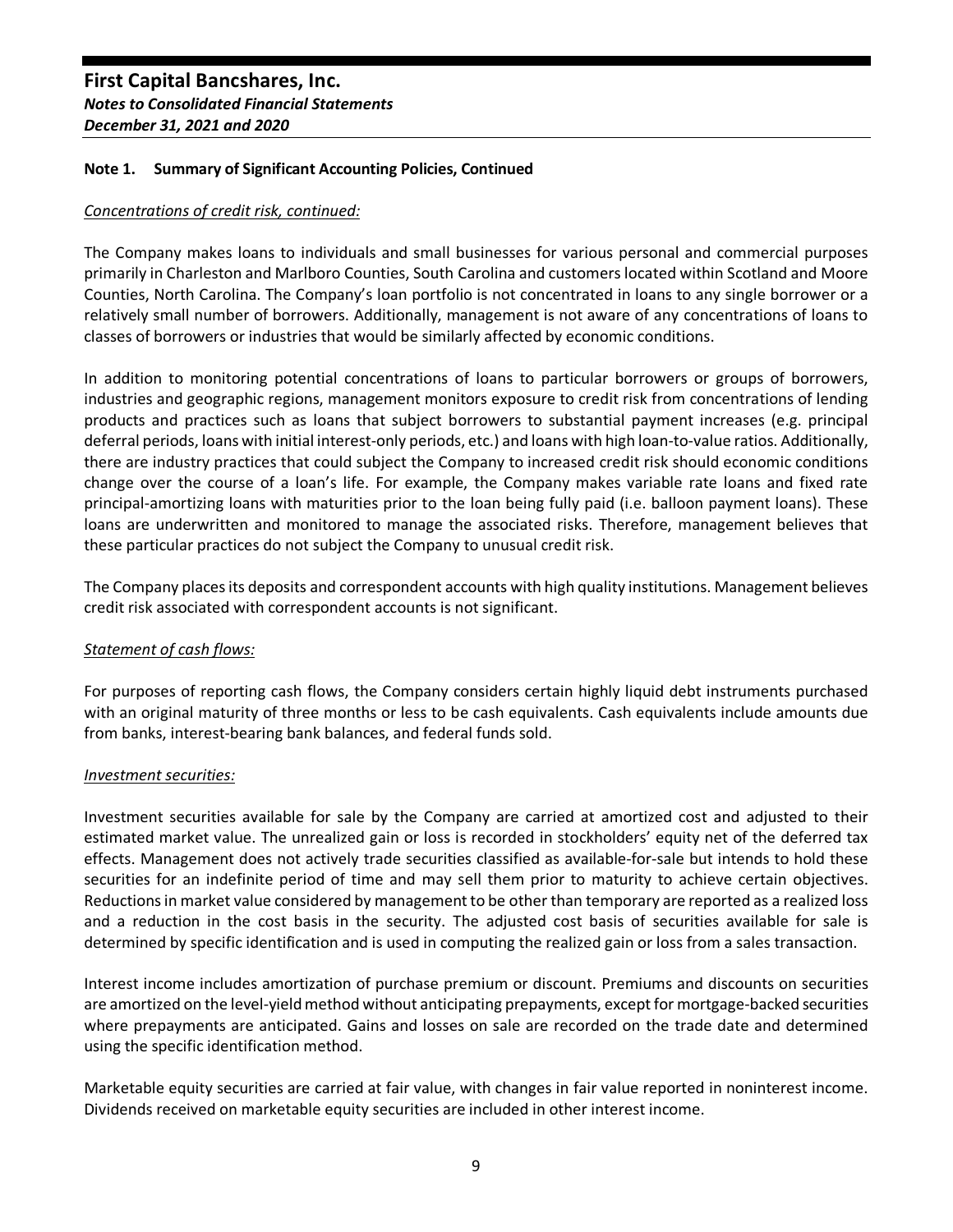#### *Investment securities, continued:*

Nonmarketable equity securities include the cost of the Company's investments in Federal Home Loan Bank stock in the amount of \$770,300 and \$760,600 at December 31, 2021 and 2020, respectively. The securities have no quoted market values, and no ready markets exist. Dividends received from these investments are included in other interest income. Investment in Federal Home Loan Bank stock is a condition of borrowing from the Federal Home Loan Bank. Interest and dividend income is recognized when earned.

## *Loans receivable:*

Interest income on loans receivable is computed based upon the unpaid principal balance, net of charge-offs. Interest income is recorded in the period earned. Loan fees and certain direct origination costs are deferred and amortized over the estimated terms of the loans using the level yield method. The accretion and amortization of loan fees and origination costs are presented as a component of loan interest income in the consolidated statements of income.

The accrual of interest income is discontinued when a loan becomes contractually ninety days past due as to principal or interest and unpaid interest is reversed from interest income in the statement of operations. Management may elect to continue the accrual of interest when the estimated net realizable value of collateral exceeds the principal balance and accrued interest. Loans are removed from nonaccrual status when they become current as to both principal and interest, when concern no longer exists as to the collectability of the principal and interest, and sufficient history of satisfactory payment performance has been established. Impaired loans are measured based on the present value of discounted expected cash flows, observable market prices, or the fair value of collateral less any adjustments or selling costs. When it is determined that a loan is impaired, a direct charge to bad debt expense is made for the difference between the fair value and the Company's recorded investment in the related loan. The corresponding entry is to a related allowance account. Interest is discontinued on impaired loans when management determines that a borrower may be unable to meet payments as they become due.

## *Allowance for loan losses:*

The allowance for loan losses is established as losses that are estimated to have occurred through a provision for loan losses charged to earnings. Loan losses are charged against the allowance when management believes the uncollectibility of a loan balance is confirmed. Subsequent recoveries, if any, are credited to the allowance.

The allowance for loan losses is evaluated on a regular basis by management and is based upon the nature and volume of the loan portfolio, adverse situations that may affect the borrower's ability to repay, estimated value of any underlying collateral and prevailing economic conditions. This evaluation is inherently subjective as it requires estimates that are susceptible to significant revision as more information becomes available.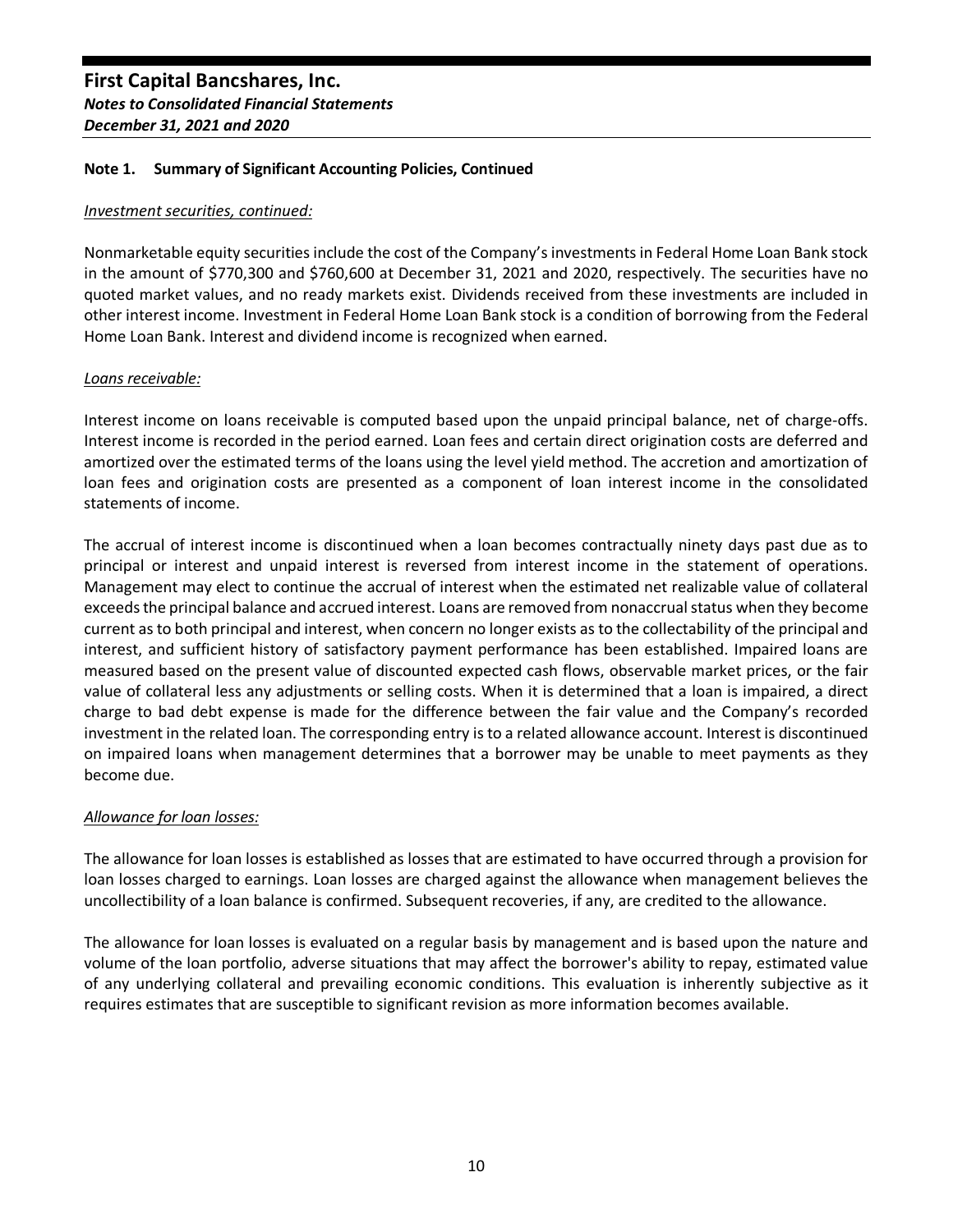## **Note 1. Summary of Significant Accounting Policies, Continued**

#### *Allowance for loan losses, continued:*

The allowance consists of specific, general and unallocated components. The specific component relates to loans that are classified as impaired. For such loans, an allowance is established when the discounted cash flows (or collateral value or observable market price) of the impaired loan is lower than the carrying value of the loan. The general component covers loans not considered to be impaired and is based on historical loss experience adjusted for qualitative factors. An unallocated component is maintained to cover uncertainties that could affect management's estimate of probable losses. The unallocated component of the allowance reflects the margin of imprecision inherent in the underlying assumptions used in the methodologies for estimating specific and general losses in the portfolio.

A loan is considered impaired when, based on current information and events, it is probable that the Company will be unable to collect the scheduled payments of principal or interest when due according to the contractual terms of the loan agreement. Factors considered by management in determining impairment include payment status, collateral value, and the probability of collecting scheduled principal and interest payments when due. Loans that experience insignificant payment delays and payment shortfalls generally are not classified as impaired. Management determines the significance of payment delays and payment shortfalls on a case-by-case basis, taking into consideration all of the circumstances surrounding the loan and the borrower, including the length of the delay, the reasons for the delay, the borrower's prior payment record, and the amount of the shortfall in relation to the principal and interest owed. Impairment is measured on a loan-by-loan basis through either the present value of expected future cash flows discounted at the loan's effective interest rate, the loan's observable market price, or the fair value of the collateral, less any adjustments and selling costs, if the loan is collateral dependent.

A loan is also considered impaired if its terms are modified in a troubled debt restructuring (TDR). A restructuring of debt constitutes a TDR if the Company, for economic or legal reasons related to a borrower's financial difficulties, grants a concession to a borrower that it would not otherwise consider. Concessions granted generally involve forgiving or forbearing a portion of interest or principal on any loans or making loans at a rate that is less than prevailing market rates. Prior to modifying a borrower's loan terms, the Company performs an evaluation of the borrower's financial condition and ability to service the debt under the potential modified loan terms. If a loan is accruing at the time of modification, the loan remains on accrual status and is subject to the Company's chargeoff and non-accrual policies. If a loan is on non-accrual before it is determined to be a TDR, then the loan remains on non-accrual. TDRs may be returned to accrual status if there has been a sustained period of repayment performance by the borrower.

## *Premises, furniture and equipment:*

Premises, furniture and equipment are stated at cost less accumulated depreciation. The provision for depreciation is computed using the straight-line method allowed for income tax reporting purposes if there are no material differences from generally accepted accounting principles. Rates of depreciation are generally based on the following estimated useful lives: leasehold improvements - 10 to 20 years and furniture and equipment – 5 to 10 years. The cost of assets sold or otherwise disposed of and the related accumulated depreciation is eliminated from the accounts, and the resulting gains or losses are reflected in the income statement. Maintenance and repairs are charged to current expense as incurred, and the costs of major renewals and improvements are capitalized.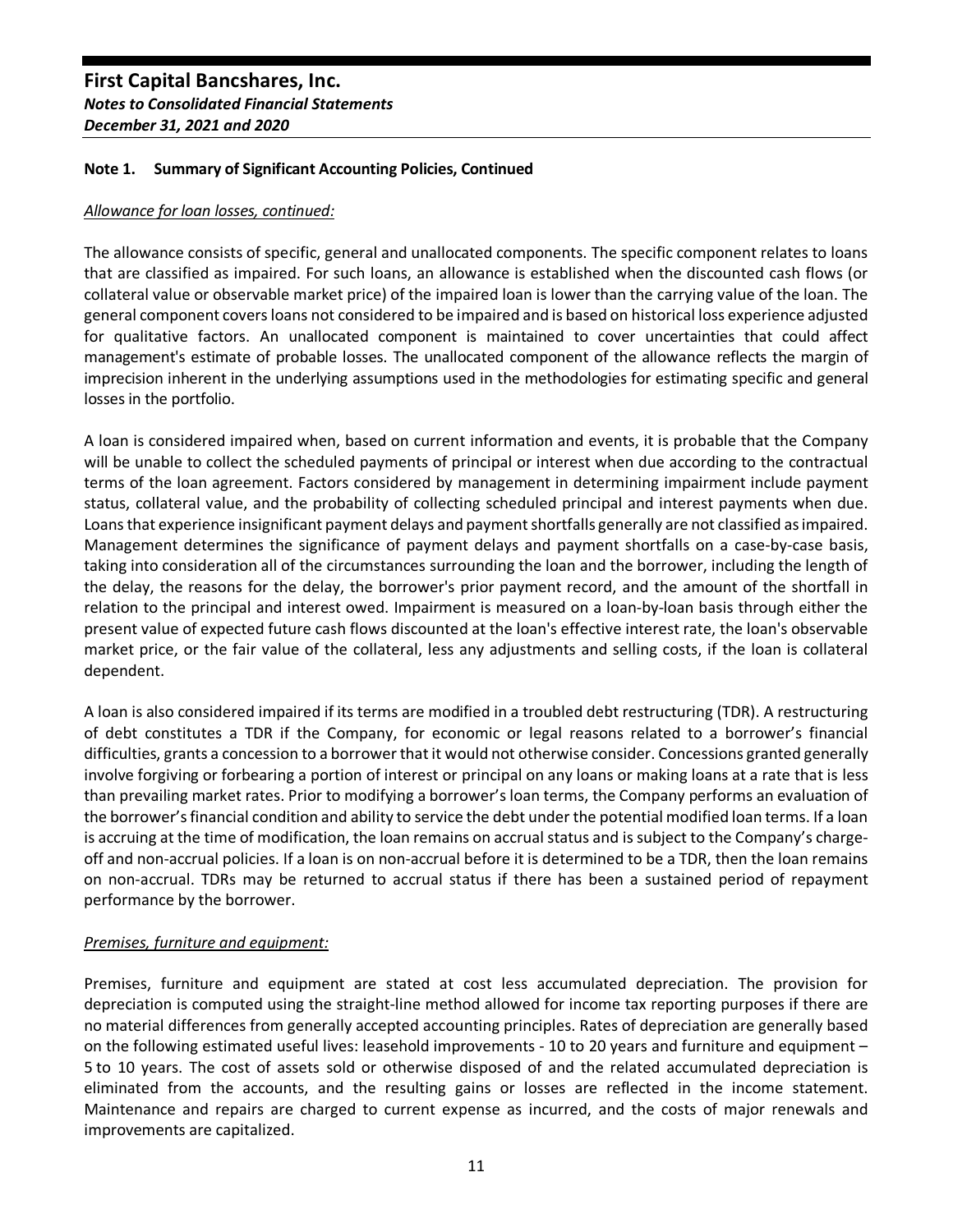#### *Other real estate owned:*

Real estate properties acquired through foreclosure or other proceedings are initially recorded at fair value less cost to sell upon foreclosure. After foreclosure, valuations are performed and are carried at the lower of cost or fair value, less costs to sell. Any write-down at the time of transfer to foreclosed properties is charged to the allowance for loan losses. Subsequent write-downs are charged to other expenses. Property is evaluated regularly to ensure that the recorded amount is supported by the current fair value. Other real estate owned is included within other assets in the consolidated balance sheets.

## *Cash surrender value of life insurance:*

Cash surrender value of life insurance represents the cash value of policies on certain current and former officers of the Company.

## *Income taxes:*

Income taxes are the sum of amounts currently payable to taxing authorities and the net changes in income taxes payable or refundable in future years. Income taxes deferred to future years are determined utilizing an asset and liability approach. This method gives consideration to the future tax consequences associated with differences between financial accounting and tax bases of certain assets and liabilities which are principally the allowance for loan losses, depreciable premises and equipment, prepaid expenses and loss carryforwards available to offset future state income taxes. Deferred tax assets are offset by a valuation allowance to the extent it is determined to be more likely than not that such deferred tax assets will not be realized.

It is the Company's policy to recognize interest and penalties associated with uncertain tax positions as components of income taxes. The Company did not recognize any interest or penalties related to income tax during the years ended December 31, 2021 and 2020 and did not accrue any interest or penalties as of December 31, 2021 and 2020. The Company did not have an accrual for uncertain tax positions as deductions taken and benefits accrued are based on widely understood administrative practices and procedures, and are based on clear and unambiguous tax law.

## *Income per share:*

Basic income per share is computed by dividing net income by the weighted-average number of common shares outstanding. Diluted earnings per share is computed by dividing net income by the weighted-average number of common shares and potential common shares outstanding. Potential common shares consist of dilutive stock options determined using the treasury stock method and the average market price of common stock. Earnings per share are restated for all stock splits and stock dividends through the date of issuance of the consolidated financial statements.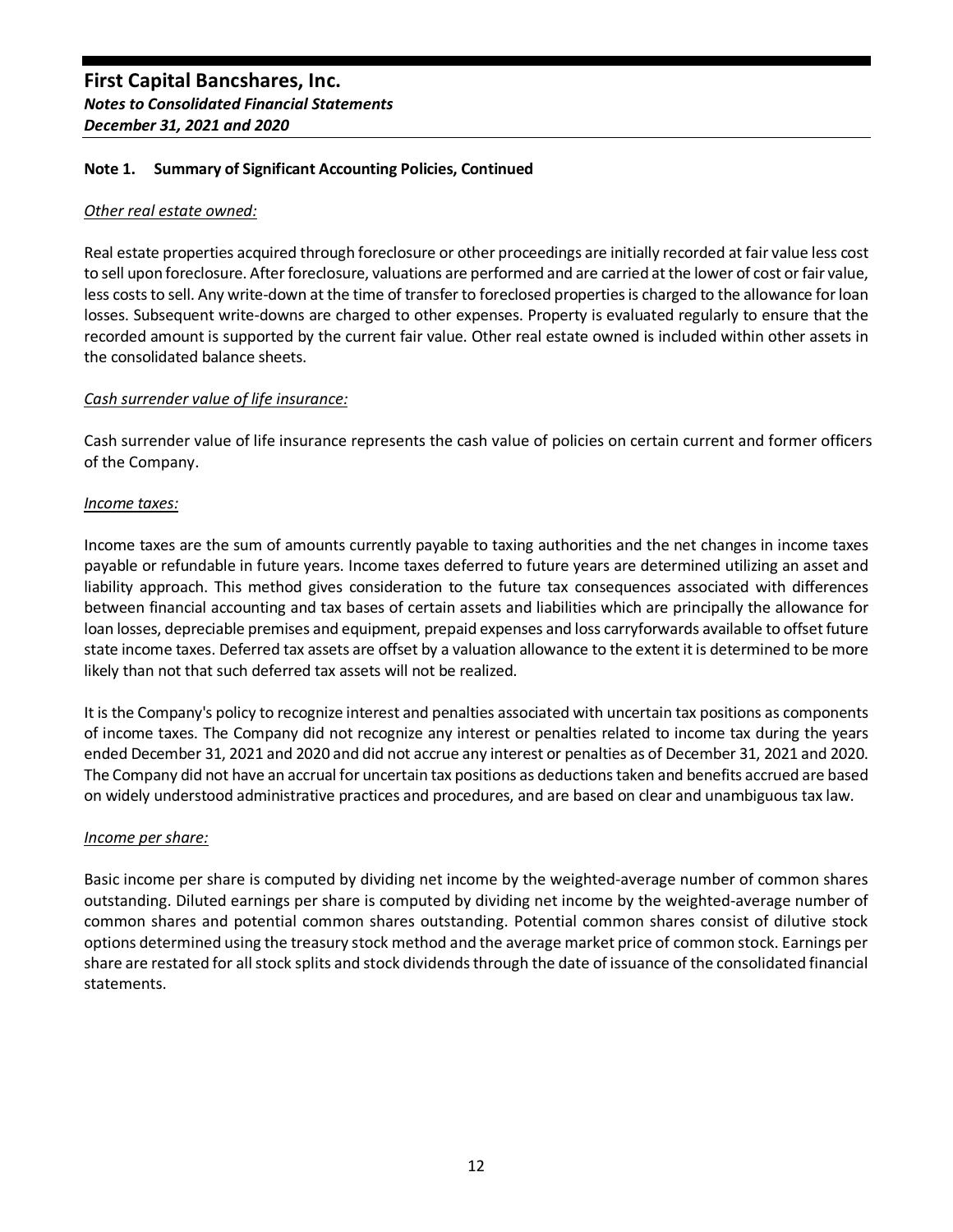#### *Comprehensive income:*

The Company reports other comprehensive income in accordance with generally accepting accounting principles, which require that all items that are required to be reported under accounting standards as other comprehensive income be reported in a financial statement that is displayed with the same prominence as other financial statements. The disclosure requirements have been included in the Company's Consolidated Statements of Comprehensive Income.

## *Revenue recognition:*

In accordance with Topic 606, revenues are recognized when control of promised goods or services is transferred to customers in an amount that reflects the consideration the Company expects to be entitled to in exchange for those goods or services. To determine revenue recognition for arrangements that an entity determines are within the scope of Topic 606, the Company performs the following five steps: (i) identify the contract(s) with a customer; (ii) identify the performance obligations in the contract; (iii) determine the transaction price; (iv) allocate the transaction price to the performance obligations in the contract; and (v) recognize revenue when (or as) the Company satisfies a performance obligation.

The Company only applies the five-step model to contracts when it is probable that the entity will collect the consideration it is entitled to in exchange for the goods or services it transfers to the customer. At contract inception, once the contract is determined to be within the scope of Topic 606, the Company assesses the goods or services that are promised within each contract and identifies those that contain performance obligations, and assesses whether each promised good or service is distinct. The Company then recognizes as revenue the amount of the transaction price that is allocated to the respective performance obligation when (or as) the performance obligation is satisfied.

Service charges on deposit accounts: The Company earns fees from its deposit customers for transaction-based, account maintenance, and overdraft services. Transaction-based fees are recognized at the time the transaction is executed as that is the point in time the Company fulfills the customer's request. Overdraft fees are recognized at the point in time that the overdraft occurs. Service charges on deposits are withdrawn from the customer's account balance.

Debit card income: The Company earns interchange fees from debit cardholder transactions conducted through payment networks. Interchange fees from cardholder transactions represent a percentage of the underlying transaction value and are recognized daily, with the transaction processing services provided to the cardholder. Fees are recognized on a daily basis.

## *Stock-based compensation:*

The Company accounts for stock options under the fair value recognition provisions. Compensation expense is recognized as salaries and employee benefits in the consolidated statements of income. In calculating the compensation expense for stock options, the fair value of options granted is estimated as of the date granted using Black-Scholes option pricing model.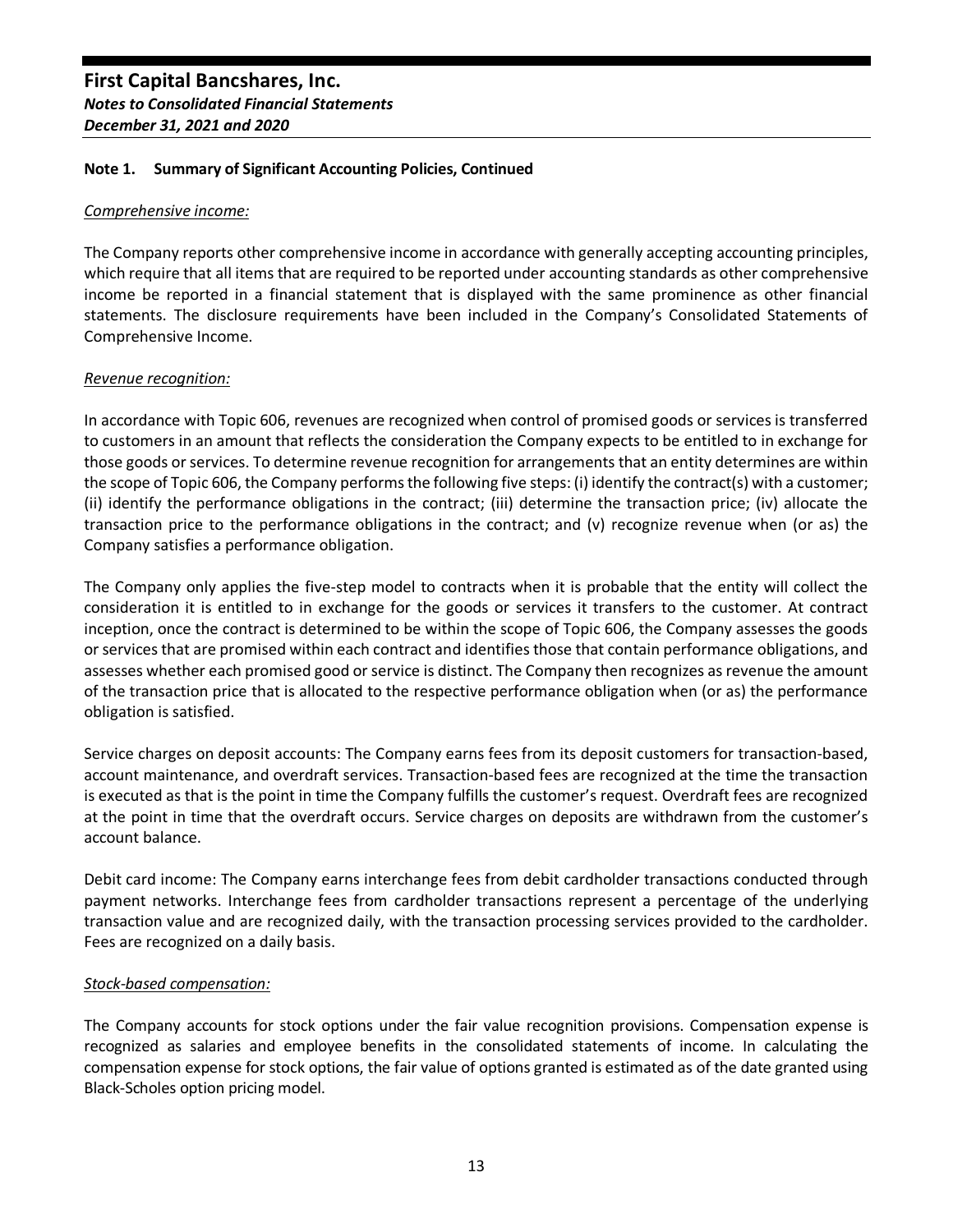## *Off-balance-sheet financial instruments:*

In the ordinary course of business, the Company enters into off-balance-sheet financial instruments consisting of commitments to extend credit and letters of credit. These financial instruments are recorded in the financial statements when they become payable by the customer.

## *Retirement plan:*

The Company has a profit-sharing plan covering all full-time employees with at least six months of service and who have obtained the age of twenty-one. Expenses charged to earnings for the years ended December 31, 2021 and 2020 totaled \$80,783 and \$69,238, respectively, and are included within salaries and employee benefits.

## *Recently issued accounting pronouncements:*

The following is a summary of recent authoritative pronouncements that could impact the accounting, reporting, and/or disclosure of financial information by the Company.

In May 2019, the FASB issued guidance to provide entities with an option to irrevocably elect the fair value option, applied on an instrument-by-instrument basis for eligible instruments, upon adoption of ASU 2016-13, *Measurement of Credit Losses on Financial Instruments*. The amendments will be effective for the Company for fiscal years beginning after December 15, 2021, including interim periods within those fiscal years. The Company does not expect these amendments to have a material effect on its financial statements.

In November 2019, the FASB issued guidance to defer the effective dates for private companies, not-for-profit organizations, and certain smaller reporting companies applying standards on current expected credit losses (CECL). The new effective date will be fiscal years beginning after December 15, 2022, including interim periods within those fiscal years. The Company is currently in the process of evaluating the impact of adoption of this guidance on the financial statements.

In November 2019, the FASB issued guidance that addresses issues raised by stakeholders during the implementation of ASU 2016- 13, *Financial Instruments—Credit Losses (Topic 326): Measurement of Credit Losses on Financial Instruments*. The amendments affect a variety of Topics in the Accounting Standards Codification. For entities that have not yet adopted the amendments in ASU 2016-13, the amendments are effective for fiscal years beginning after December 15, 2022, including interim periods within those fiscal years. The Company is currently in the process of evaluating the impact of adoption of this guidance on the financial statements.

In December 2019, the FASB issued guidance to simplify accounting for income taxes by removing specific technical exceptions that often produce information investors have a hard time understanding. The amendments also improve consistent application of and simplify GAAP for other areas of Topic 740 by clarifying and amending existing guidance. The amendments are effective for fiscal years beginning after December 15, 2021, and interim periods within annual reporting periods beginning after December 15, 2022. Early adoption is permitted. The Company does not expect these amendments to have a material effect on its financial statements.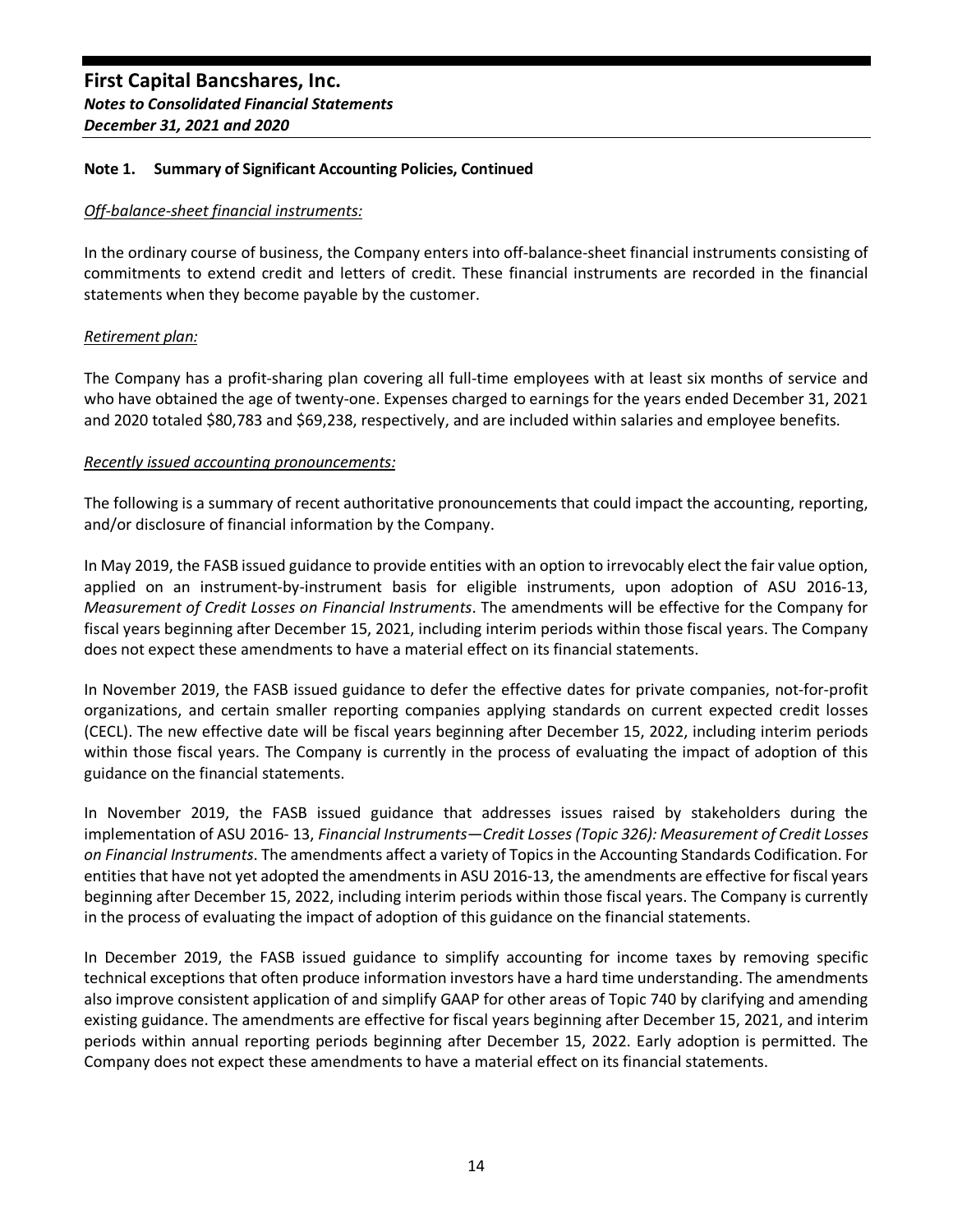## **Note 1. Summary of Significant Accounting Policies, Continued**

#### *Recently issued accounting pronouncements, continued:*

In March 2020, the FASB issued guidance that makes narrow-scope improvements to various aspects of the financial instrument guidance, including the current expected credit losses (CECL) guidance issued in 2016. The amendments related to conforming amendments: For nonpublic entities, the amendments are effective for fiscal years beginning after December 15, 2019, and interim periods within those fiscal years beginning after December 15, 2020. Early application is permitted. The effective date of the amendments to ASU 2016-01 is for fiscal years beginning after December 15, 2019, including interim periods within those fiscal years. All other entities should adopt the amendments in ASU 2016-13 during 2023. Early adoption will continue to be permitted. For entities that have not yet adopted the guidance in ASU 2016-13, the effective dates and the transition requirements for these amendments are the same as the effective date and transition requirements in ASU 2016-13. The Company does not expect these amendments to have a material effect on its financial statements.

In March 2020, the FASB issued guidance to provide temporary optional guidance to ease the potential burden in accounting for reference rate reform. The amendments are effective as of March 12, 2020, through December 31, 2022. The Company does not expect these amendments to have a material effect on its financial statements.

In June 2020, the FASB issued guidance to defer the effective dates for certain companies and organizations which have not yet applied the revenue recognition and leases guidance by one year. The new effective dates for entities that have not already adopted will be: Revenue Recognition: annual reporting periods beginning after December 15, 2019, and interim reporting periods within annual reporting periods beginning after December 15, 2020; Leases: fiscal years beginning after December 15, 2021, and interim periods within fiscal years beginning after December 15, 2022. The Company implemented the guidance related to revenue recognition and leases during the year ended December 31, 2019. No material changes were identified related to the timing or amount of revenue recognition.

In October 2020, the FASB issued guidance to clarify the FASB's intent that an entity should reevaluate whether a callable debt security that has multiple call dates is within the scope of FASB Accounting Standards Codification (FASB ASC) 310-20-35-33 for each reporting period. The amendments will be effective for fiscal years beginning after December 15, 2021, and interim periods within fiscal years beginning after December 15, 2022. Early application is permitted for all other entities for fiscal years, and interim periods within those fiscal years, beginning after December 15, 2020. The Company does not expect these amendments to have a material effect on its financial statements.

In October 2020, the FASB issued amendments to clarify the Accounting Standards Codification and make minor improvements that are not expected to have a significant effect on current accounting practice or create a significant administrative cost to most entities. The amendments are effective for annual periods beginning after December 15, 2021, and interim periods within annual periods beginning after December 15, 2022. Early application is permitted for any annual or interim period for which financial statements are available to be issued. The Company does not expect these amendments to have a material effect on its financial statements.

Other accounting standards that have been issued or proposed by the FASB or other standards-setting bodies are not expected to have a material impact on the Company's financial position, results of operations or cash flows.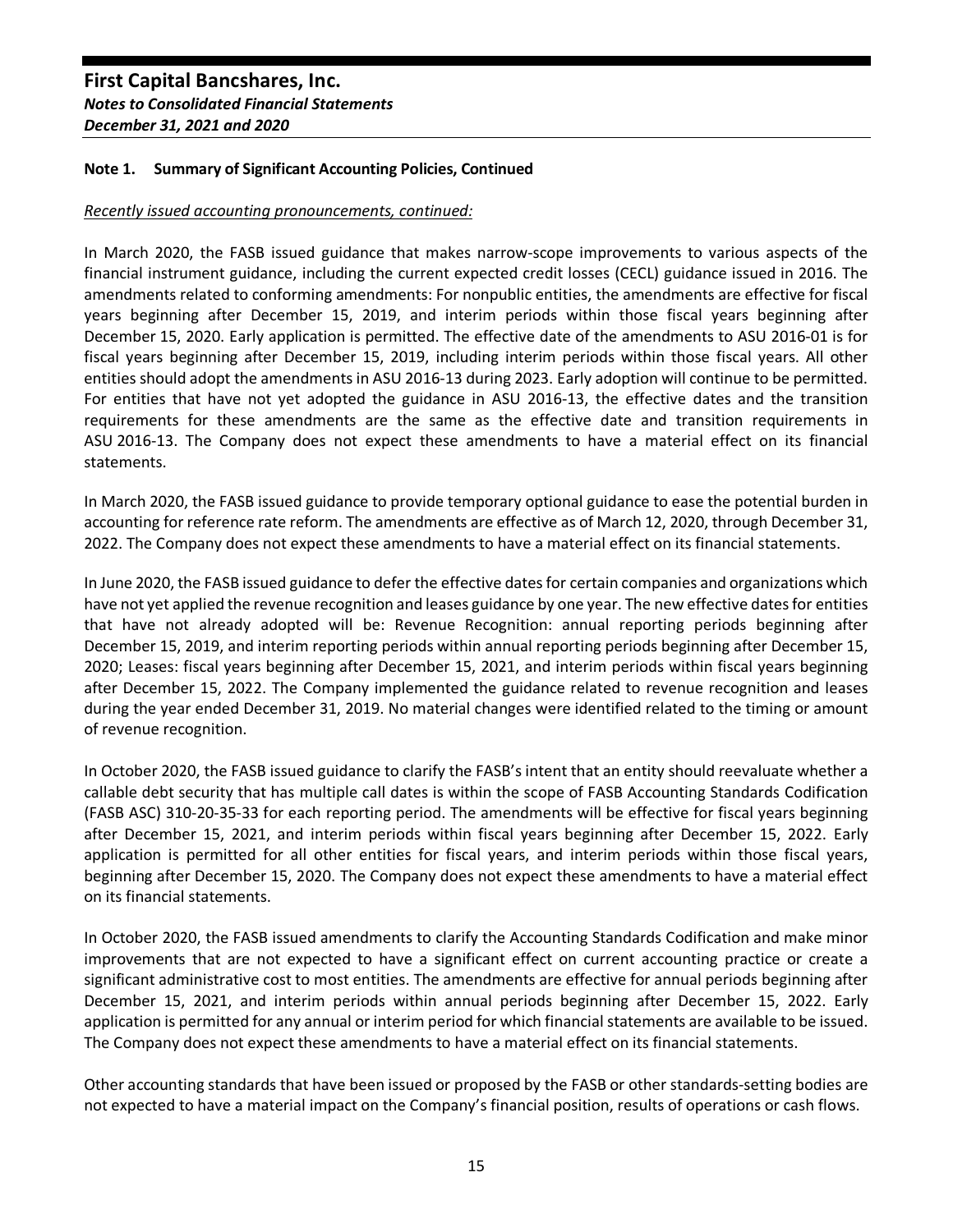#### *Risks and uncertainties:*

In the normal course of its business, the Company encounters two significant types of risks: economic and regulatory. There are three main components of economic risk: interest rate risk, credit risk and market risk. The Company is subject to interest rate risk to the degree that its interest-bearing liabilities mature or reprice at different speeds, or on a different basis, than its interest-earning assets. Credit risk is the risk of default on the Company's loan portfolio that results from a borrower's inability or unwillingness to make contractually required payments. Market risk reflects changes in the value of collateral underlying loans receivable and the valuation of real estate held by the Company.

The Company is subject to the regulations of various governmental agencies. These regulations can and do change significantly from period to period. The Company also undergoes periodic examinations by the regulatory agencies, which may subject it to further changes with respect to asset valuations, amounts of required loss allowances and operating restrictions from the regulators' judgments based on information available to them at the time of their examination.

## *Reclassifications:*

Certain captions and amounts in the 2020 consolidated financial statements were reclassified to conform with the 2021 presentation. The reclassifications did not have an impact on net income or stockholders' equity.

#### **Note 2. Cash and Due from Banks**

The Company has been required to maintain cash balances with their correspondent bank sufficient to cover all cash letter transactions. There were no such requirements as of December 31, 2021 and 2020.

#### **Note 3. Investment Securities Available-for-Sale**

The amortized cost and approximate fair value of investment securities, including maturities, are summarized as follows:

|                                  |  | December 31, 2021 |                                     |          |                                             |                 |  |                                   |  |  |  |  |  |
|----------------------------------|--|-------------------|-------------------------------------|----------|---------------------------------------------|-----------------|--|-----------------------------------|--|--|--|--|--|
| Available-for-Sale               |  | Amortized<br>Cost | Gross<br><b>Unrealized</b><br>Gains |          | Gross<br><b>Unrealized</b><br><b>Losses</b> |                 |  | <b>Estimated</b><br>Fair<br>Value |  |  |  |  |  |
| Government sponsored enterprises |  | 18,802,084        |                                     | 83.909 S |                                             | $(127, 373)$ \$ |  | 18,758,620                        |  |  |  |  |  |
| Corporate debt securities        |  | 5,500,000         |                                     | 181,833  |                                             |                 |  | 5,681,833                         |  |  |  |  |  |
| Mortgage-backed securities       |  | 15,771,815        |                                     | 177,601  |                                             | (82.274)        |  | 15,867,142                        |  |  |  |  |  |
| Total available-for-sale         |  | 40,073,899        |                                     | 443,343  |                                             | (209,647)       |  | 40,307,595                        |  |  |  |  |  |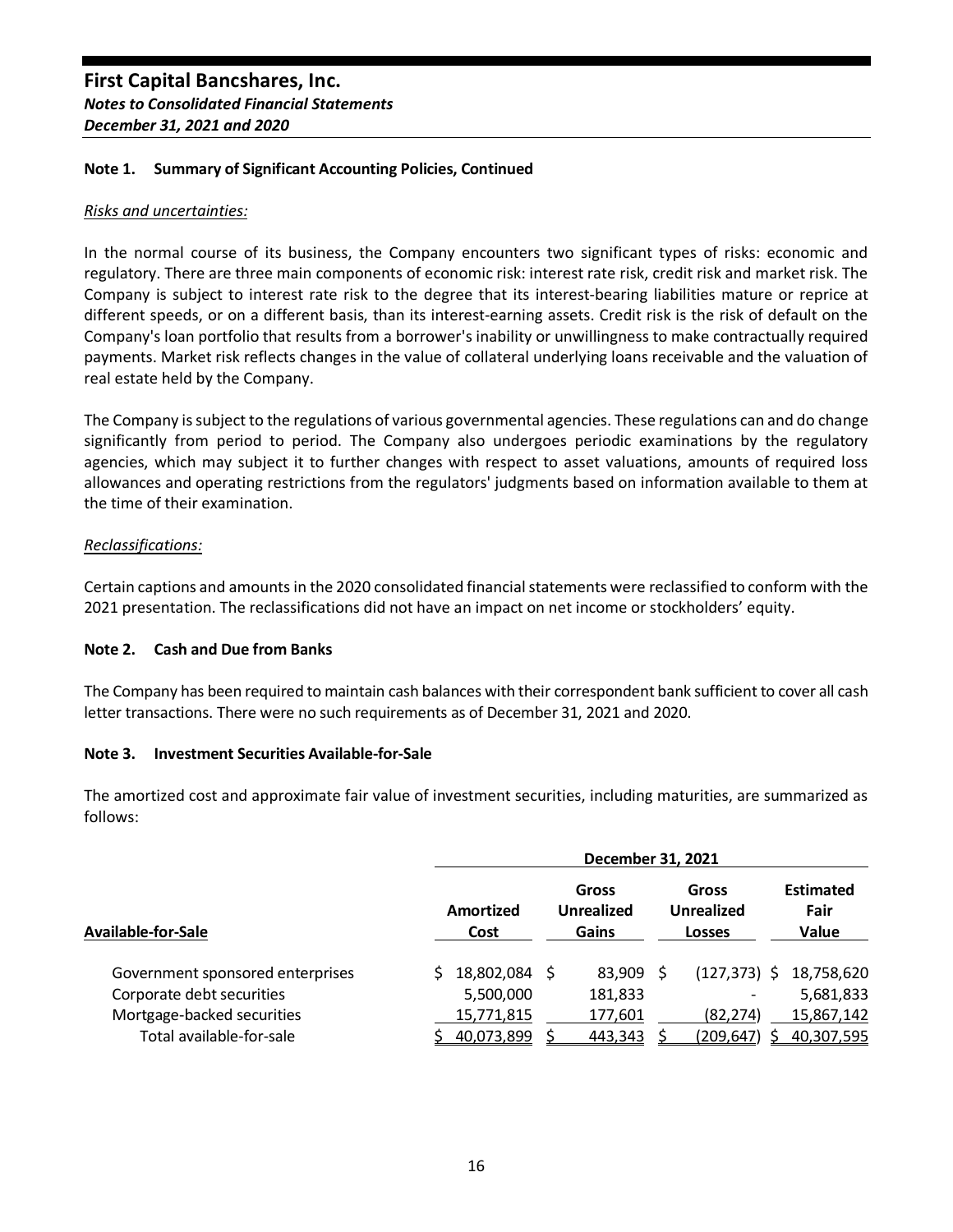# **First Capital Bancshares, Inc.** *Notes to Consolidated Financial Statements*

# *December 31, 2021 and 2020*

## **Note 3. Investment Securities Available-for-Sale, Continued**

|                                  | December 31, 2020 |                   |  |                                     |  |                                             |        |                                   |  |  |  |  |
|----------------------------------|-------------------|-------------------|--|-------------------------------------|--|---------------------------------------------|--------|-----------------------------------|--|--|--|--|
| Available-for-Sale               |                   | Amortized<br>Cost |  | Gross<br><b>Unrealized</b><br>Gains |  | Gross<br><b>Unrealized</b><br><b>Losses</b> |        | <b>Estimated</b><br>Fair<br>Value |  |  |  |  |
| Government sponsored enterprises |                   | $$10,270,729$ \$  |  | $95,434$ \$                         |  |                                             | $\sim$ | 10,366,163                        |  |  |  |  |
| Corporate debt securities        |                   | 4,500,000         |  | 139,077                             |  |                                             |        | 4,639,077                         |  |  |  |  |
| Mortgage-backed securities       |                   | 9,020,399         |  | 462,917                             |  |                                             |        | 9,483,316                         |  |  |  |  |
| Total available-for-sale         |                   | 23,791,128        |  | 697,428                             |  |                                             |        | 24,488,556                        |  |  |  |  |

The following is a summary of maturities of securities available-for-sale as of December 31, 2021. The amortized cost and estimated fair values are based on the contractual maturity dates. Actual maturities may differ from the contractual maturities because borrowers may have the right to call or prepay obligations with or without penalty.

|                                           | <b>Securities</b><br>Available-For-Sale |                                       |
|-------------------------------------------|-----------------------------------------|---------------------------------------|
| December 31, 2021                         | Amortized<br>Cost                       | <b>Estimated</b><br><b>Fair Value</b> |
| Due after one year but within five years  | \$17,597,948                            | 17,874,928<br>S.                      |
| Due after five years but within ten years | 19,975,951                              | 19,969,145                            |
| Due after ten years                       | 2,500,000                               | 2,463,522                             |
| Total                                     | 40,073,899                              | <u>40,307,595</u>                     |

The following table shows gross unrealized losses and fair value, aggregated by investment category, and length of time that individual securities have been in a continuous unrealized loss position, at December 31, 2021:

|                                                                      | December 31, 2021                      |                                    |                                 |                             |                             |                        |  |  |  |  |  |  |
|----------------------------------------------------------------------|----------------------------------------|------------------------------------|---------------------------------|-----------------------------|-----------------------------|------------------------|--|--|--|--|--|--|
| Available-for-Sale                                                   |                                        | Less than<br><b>Twelve Months</b>  | <b>Twelve Months</b><br>or More |                             | <b>Total</b>                |                        |  |  |  |  |  |  |
|                                                                      | <b>Unrealized</b><br><b>Fair Value</b> | <b>Unrealized</b><br><b>Losses</b> | <b>Fair Value</b>               | Unrealized<br><b>Losses</b> | <b>Fair Value</b>           | <b>Losses</b>          |  |  |  |  |  |  |
| Mortgage-backed securities \$19,319,044<br>Corporate debt securities | 2,956,552                              | $211,588$ \$<br>- S<br>43.448      |                                 | - \$                        | - \$19,319,044<br>2,956,552 | 211,588<br>S<br>43,448 |  |  |  |  |  |  |
| Total                                                                | \$22,275,596                           | 255,036                            |                                 |                             | \$22,275,596                | 255,036                |  |  |  |  |  |  |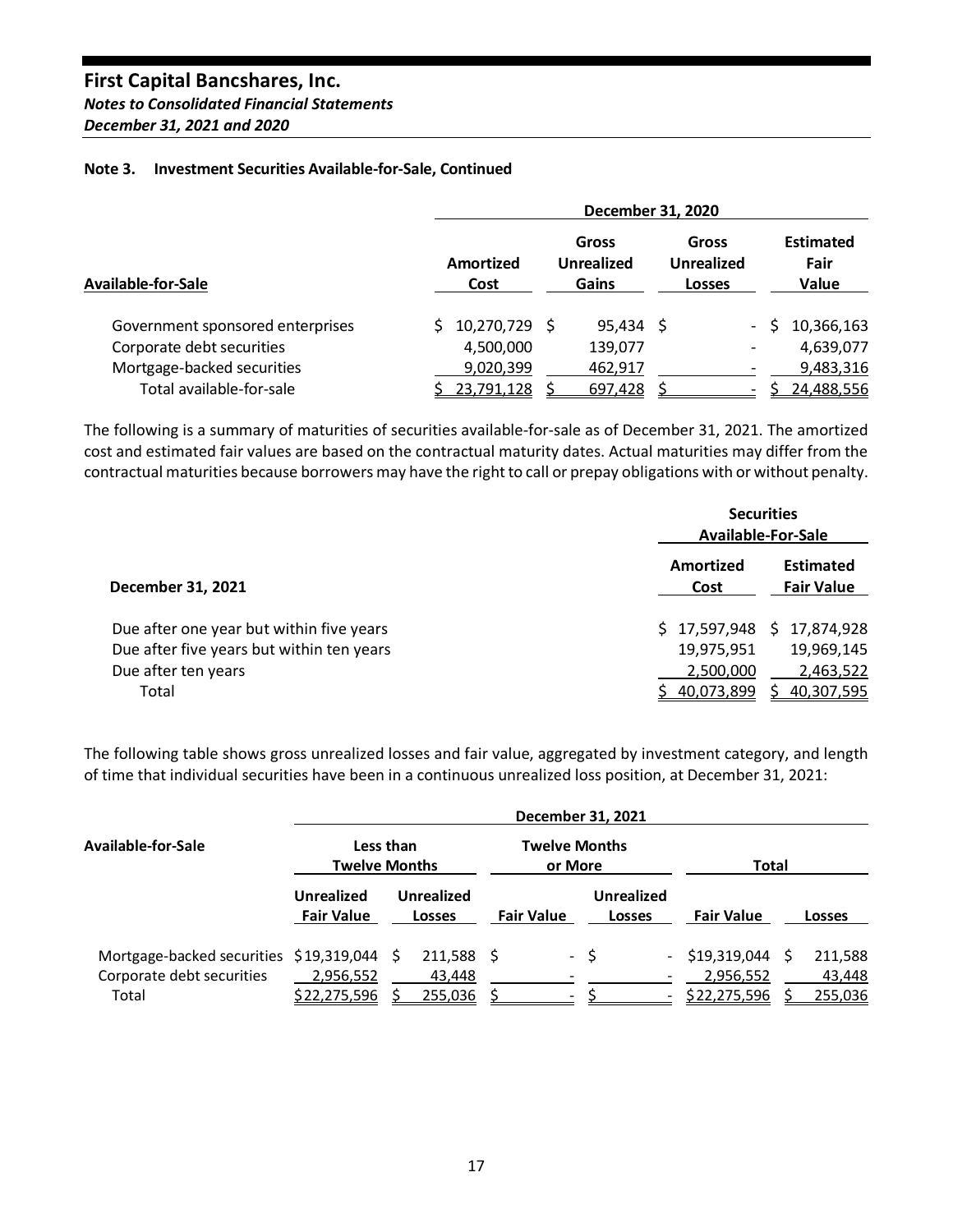## **Note 3. Investment Securities Available-for-Sale, Continued**

At December 31, 2020, the Company had no investments in a continuous unrealized loss position.

At December 31, 2021, and December 31, 2020, no investment securities were pledged as collateral.

During the year ended December 31, 2021, the Company sold available-for-sale investments for total proceeds of \$3,790,741, resulting in gross gains of \$246,309 and no gross losses. During 2020, the Company sold available-forsale investments for total proceeds of \$6,611,447, resulting in gross gains of \$816,163 and no gross losses.

## **Note 4. Loans Receivable**

Loans receivable consisted of the following at December 31, 2021 and 2020:

|                                   | 2021          | 2020            |
|-----------------------------------|---------------|-----------------|
| Real estate construction          | \$19,346,337  | 16,020,621<br>S |
| Real estate residential           | 144,835,963   | 85,500,211      |
| Real estate commercial            | 93,098,841    | 65,890,360      |
| Commercial and industrial         | 6,042,850     | 4,476,848       |
| Consumer and other                | 4,264,815     | 4,578,333       |
|                                   | 267,588,806   | 176,466,373     |
| Paycheck Protection Program (PPP) | 3,090,101     | 8,776,239       |
| Loans receivable                  | \$270,678,907 | \$185,242,612   |
|                                   |               |                 |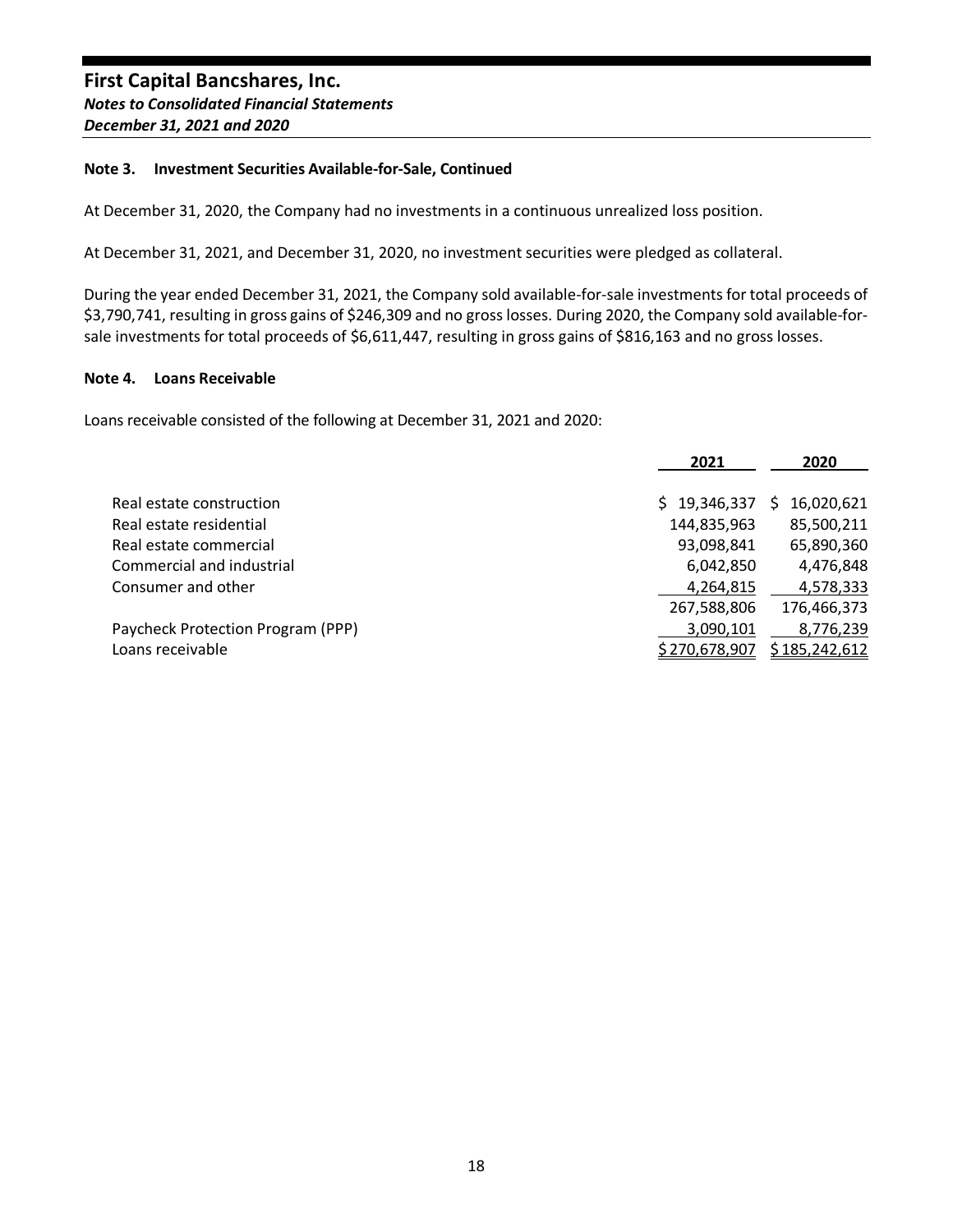## **Note 4. Loans Receivable, Continued**

On March 27, 2020, the CARES Act was signed into law, which established the Paycheck Protection Program (PPP). Under the program, the Small Business Administration (SBA) would forgive loans, in whole or in part, made by approved lenders to eligible borrowers for Paycheck and other permitted purposes in accordance with the requirements of the program. These loans carried a fixed rate of 1.00% and a term of two years, if not forgiven, in whole or in part. The loans were 100% guaranteed by the SBA and as long as the borrower submitted its loan forgiveness application within ten months of completion of the covered period, the borrower was not required to make any payments until the forgiveness amount was remitted to the lender by the SBA. The Bank received a processing fee ranging from 1% to 5% based on the size of the loan from the SBA. The fees were deferred and amortized over the life of the loans in accordance with ASC 310-20.

The Bank provided \$16.3 million in funding to 181 customers through the PPP during 2020. The Bank received \$686,000 of processing fees and recognized \$506,000 during the period ended December 31, 2020. The Bank recognized the remaining \$180,000 of processing fees relating to PPP loans originated in 2020 during the year ended December 31, 2021.

The SBA began accepting PPP Forgiveness Applications on August 10, 2020. Borrowers were required to submit the application within ten months of the completion of the covered period. Once the borrower submitted the application, the Bank had 60 days to review, issue a lender decision, and submit to the SBA. Once the application was submitted, the SBA had 90 days to review and remit the appropriate forgiveness amount to the Bank plus any interest accrued through the date of payment. As of December 31, 2020, the Bank received \$7.6 million from the SBA for the forgiveness of 86 PPP loans. The Bank received \$7.9 million from the SBA for the forgiveness of 93 PPP loans for the year-ended December 31, 2021. At December 31, 2021, the Bank had two loans outstanding in the amount of \$761,000.

On December 27, 2020, the Economic Aid to Hard-Hit Small Business, Nonprofits, and Venues Act (Economic Aid Act) was enacted, which reauthorized lending under the PPP program through March 31, 2021. On March 31, 2021, the PPP Extension Act of 2021 was signed into law, which formally changed the PPP application deadline from March 31, 2021 to May 31, 2021. Under the Economic Aid Act, the SBA will forgive loans, in whole or in part, made by approved lenders to eligible borrowers for payroll and other permitted purposes in accordance with the requirements of the program. These loans carry a fixed rate of 1.00% and a term of five years, if not forgiven, in whole or in part. The loans are 100% guaranteed by the SBA and as long as the borrower submits its loan forgiveness application within ten months of completion of the covered period, the borrower is not required to make any payments until the forgiveness amount is remitted to the lender by the SBA. The Bank will receive a processing fee based on the size of the loan from the SBA, based on a tiered structure. For loans up to \$50,000 in principal, the lender processing fee will be the lesser of 50% of the principal amount or \$2,500. For loans between \$50,000 and \$350,000 in principal, the lender processing fee will be 5% of the principal amount. For loans \$350,000 and above, the lender processing fee will be 3% of the principal amount. For loans of at least \$2.0 million, the lender processing fee will be 1% of the principal amount. The fees are deferred and amortized over the life of the loans in accordance with ASC 310-20. The Bank provided \$7.2 million in funding to 153 customers through the second round of PPP during 2021. The Bank received \$511,000 of processing fees and recognized \$456,000 during the period ended December 31, 2021. At December 31, 2021, the Bank had 32 loans outstanding in the amount of \$2.3 million, with \$55,000 remaining in processing fees to be recognized. Because PPP loans are 100% guaranteed by the SBA and did not undergo the Bank's typical underwriting process, they are not graded and do not have an associated reserve.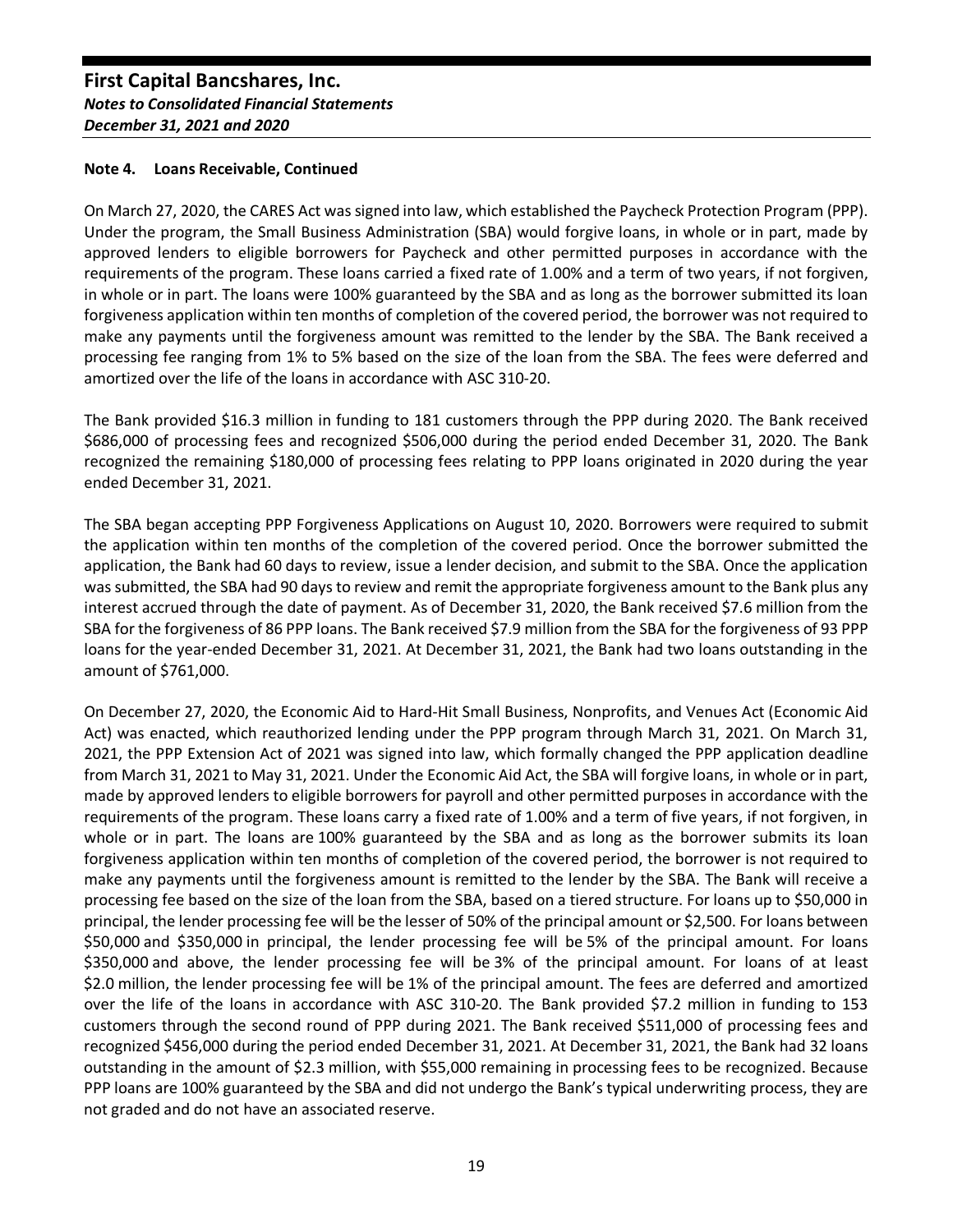## **Note 4. Loans Receivable, Continued**

Regulatory agencies, as set forth in the Interagency Statement on Loan Modifications and Reporting for Financial Institutions Working with Customers Affected by the Coronavirus (initially issued on March 22, 2020 and revised on April 7, 2020), encouraged financial institutions to work prudently with borrowers who are or may be unable to meet their contractual payment obligations because of the effects of COVID-19. This guidance allows banks to elect not to categorize loan modifications as troubled debt restructurings (TDRs) if the modifications are related to COVID-19 and executed on a loan that was not more than 30 days past due as of December 31, 2019.

All short-term loan modifications made on a good faith basis in response to COVID-19 to borrowers who were current prior to any relief are not considered to be TDRs. Beginning in March 2020, the Bank provided payment accommodations to customers negatively impacted by COVID-19. During the year ended December 31, 2020, the Bank processed principal deferments to 102 customers, with an aggregate loan balance of \$23.8 million. As of December 31, 2021, there are no borrowers that remain in deferral.

The following is a summary of information pertaining to our allowance for loan losses as of and for the year ending December 31, 2021 (PPP loans guaranteed by the SBA were excluded from the allowance calculation):

|                                            | <b>Real Estate</b><br>Construction |    | <b>Real Estate</b><br><b>Residential</b> |   | <b>Real Estate</b><br>Commercial |    | <b>Commercial</b><br>and<br>Industrial |    | Consumer<br>and<br>Other |      | Total                  |
|--------------------------------------------|------------------------------------|----|------------------------------------------|---|----------------------------------|----|----------------------------------------|----|--------------------------|------|------------------------|
| <b>Allowance for loan losses:</b>          |                                    |    |                                          |   |                                  |    |                                        |    |                          |      |                        |
| Beginning balance<br>Charge-offs           | \$<br>161,125                      | Ŝ. | 1,199,050                                | Ś | 886,286                          | \$ | 242,597                                | Ŝ. | 98,823<br>(32, 191)      | - \$ | 2,587,881<br>(32, 191) |
| Recoveries                                 |                                    |    | 73,002                                   |   |                                  |    |                                        |    | 321                      |      | 73,323                 |
| Provisions                                 | 75,706                             |    | 383,313                                  |   | 272,146                          |    | 35,457                                 |    | 13,378                   |      | 780,000                |
| <b>Ending balance</b>                      | 236,831                            |    | 1,655,365                                |   | 1,158,432                        |    | 278,054                                |    | 80,331                   |      | 3,409,013              |
| Ending balances:<br>Individually evaluated |                                    |    |                                          |   |                                  |    |                                        |    |                          |      |                        |
| for impairment<br>Collectively evaluated   |                                    |    | 27,247                                   |   | 16,499                           | Ś  |                                        |    | 2,460                    |      | <u>46,206</u>          |
| for impairment                             | 236,831                            |    | 1,628,118                                | S | 1,141,933                        |    | 278,054                                |    | 77,871                   |      | 3,362,807              |
| Loans receivable:                          |                                    |    |                                          |   |                                  |    |                                        |    |                          |      |                        |
| Ending balance - total                     | \$19,346,337                       |    | \$144,835,963                            |   | \$93,098,841                     |    | 6,042,850                              | Ś  | 4,264,815                |      | \$267,588,806          |
| Ending balances:<br>Individually evaluated |                                    |    |                                          |   |                                  |    |                                        |    |                          |      |                        |
| for impairment<br>Collectively evaluated   |                                    |    | 733,046                                  | S | 182,232                          |    |                                        |    | 62,473                   |      | 977,751                |
| for impairment                             | 19,346,337                         |    | <u>\$144,102,917</u>                     |   | 92,916,609                       |    | 6,042,850                              |    | 4,202,342                |      | <u>\$266,611,055</u>   |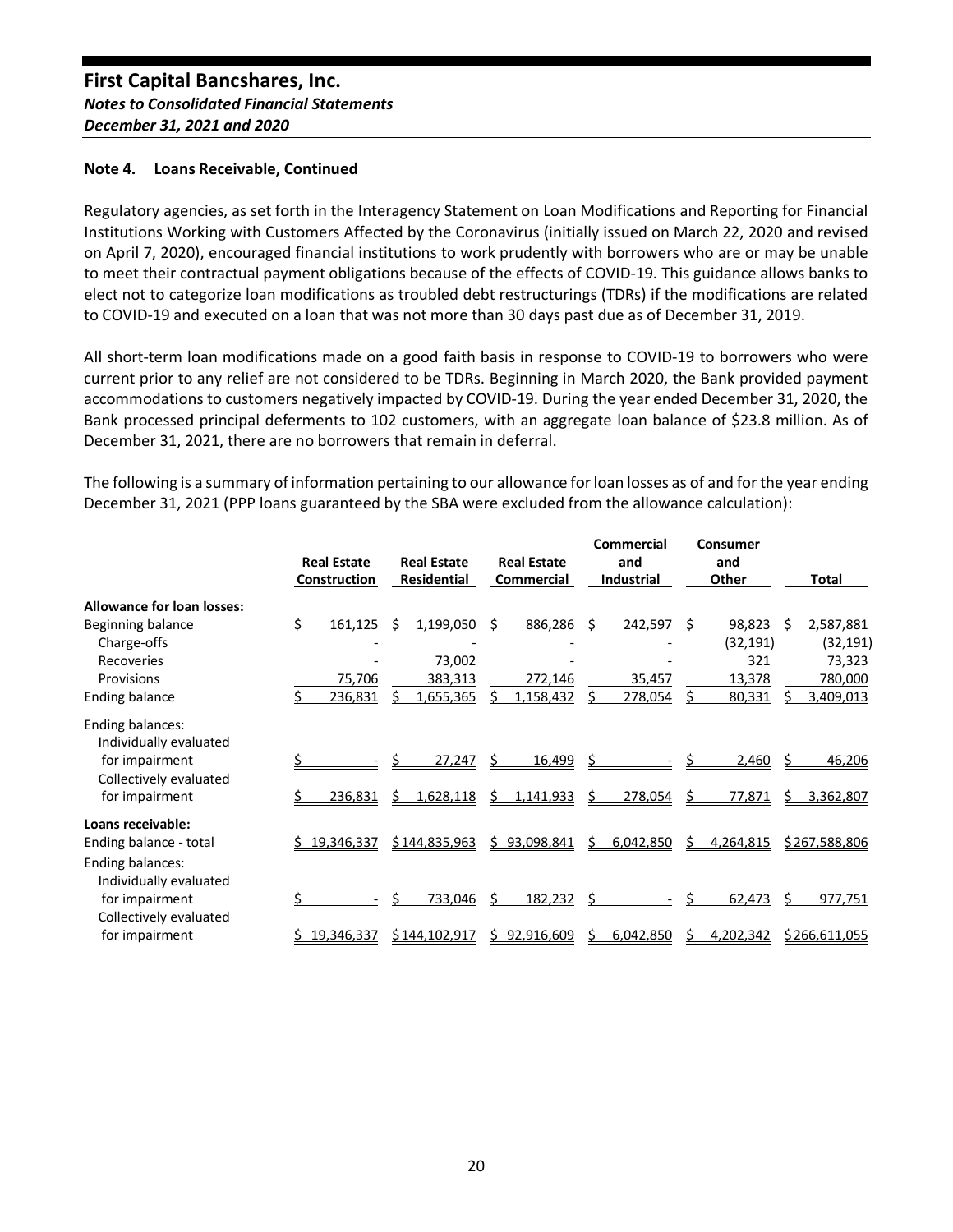#### **Note 4. Loans Receivable, Continued**

The following is a summary of information pertaining to our allowance for loan losses at December 31, 2020 (PPP loans guaranteed by the SBA were excluded from the allowance calculation):

|                                            | <b>Real Estate</b><br>Construction |    | <b>Real Estate</b><br><b>Residential</b> |    | <b>Real Estate</b><br>Commercial |   | Commercial<br>and<br>Industrial |    | Consumer<br>and<br>Other |     | <b>Total</b>           |
|--------------------------------------------|------------------------------------|----|------------------------------------------|----|----------------------------------|---|---------------------------------|----|--------------------------|-----|------------------------|
| <b>Allowance for loan losses:</b>          |                                    |    |                                          |    |                                  |   |                                 |    |                          |     |                        |
| Beginning balance<br>Charge-offs           | \$<br>54,981                       | -Ś | 776,670                                  | Ŝ. | 495,554                          | Ŝ | 160,460                         | Ŝ  | 73,758<br>(11, 484)      | - Ś | 1,561,423<br>(11, 484) |
| Recoveries                                 | 4,746                              |    | 6,364                                    |    | 46,832                           |   |                                 |    |                          |     | 57,942                 |
| Provisions                                 | 101,398                            |    | 416,016                                  |    | 343,900                          |   | 82,137                          |    | 36,549                   |     | 980,000                |
| Ending balance                             | 161,125                            |    | 1,199,050                                |    | 886,286                          |   | 242,597                         |    | 98,823                   |     | 2,587,881              |
| Ending balances:<br>Individually evaluated |                                    |    |                                          |    |                                  |   |                                 |    |                          |     |                        |
| for impairment<br>Collectively evaluated   |                                    |    |                                          |    | 20,026                           |   |                                 |    | 2,460                    |     | 22,486                 |
| for impairment                             | 161,125                            |    | 1,199,050                                |    | 866,260                          |   | 242,597                         |    | <u>96,363</u>            |     | 2,565,395              |
| Loans receivable:                          |                                    |    |                                          |    |                                  |   |                                 |    |                          |     |                        |
| Ending balance - total                     | \$16,020,621                       |    | \$85,500,211                             |    | \$65,890,360                     | S | 4,476,848                       | S. | 4,578,333                |     | \$176,466,373          |
| Ending balances:<br>Individually evaluated |                                    |    |                                          |    |                                  |   |                                 |    |                          |     |                        |
| for impairment<br>Collectively evaluated   |                                    |    | 821,104                                  |    | 231,188                          |   |                                 |    | 48,447                   | s   | 1,100,739              |
| for impairment                             | 16,020,621                         |    | 84,679,107                               | S. | 65,659,172                       |   | 4,476,848                       |    | 4,529,886                |     | \$175,365,634          |

## **Credit Quality Indicators**

The Company uses a risk-based approach based on the following credit quality measures when analyzing the loan portfolio: pass, watch, special mention, and substandard. These indicators are used to rate the credit quality of loans for the purposes of determining the Company's allowance for loan losses.

*Pass Loans* are deemed to be loans that are performing and are deemed adequately protected by the net worth of the borrower or the underlying collateral value. These loans are considered the least risky in terms of determining the allowance for loan losses.

*Special Mention Loans* are deemed to be loans that have a potential weakness that deserves management's close attention. If left uncorrected, these potential weaknesses may result in deterioration of the repayment prospects for the loan or of the institution's position at some future date.

*Substandard Loans* are deemed to be loans that are considered the most risky. These loans typically have an identified weakness or weaknesses and are inadequately protected by the net worth of the borrower or collateral value.

*Doubtful Loans* are deemed to be loans that have all the weaknesses inherent in those classified as substandard, with the added characteristic that the weaknesses make collection or repayment in full, on the basis of currently existing facts, conditions and values, highly questionable and improbable.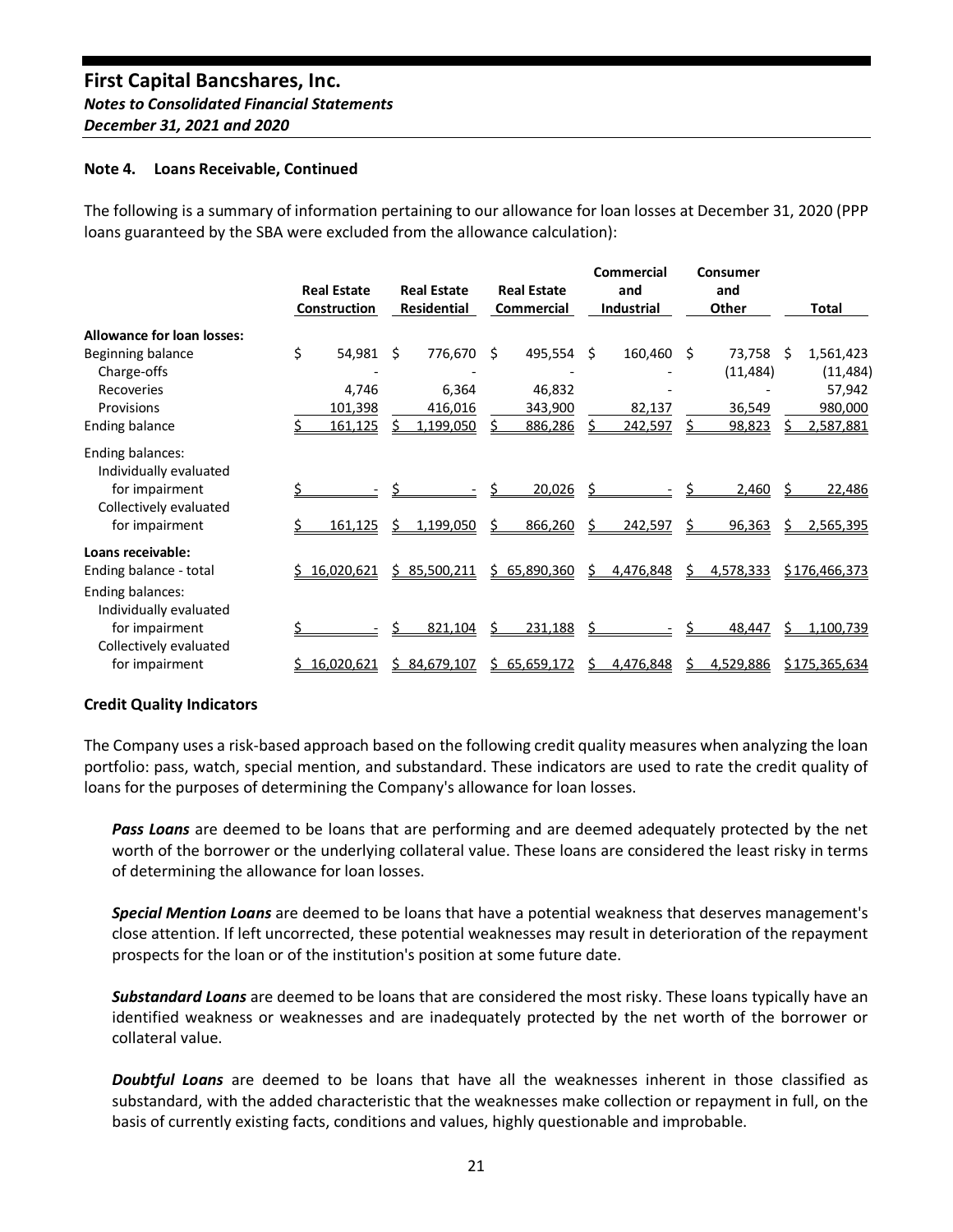#### **Note 4. Loans Receivable, Continued**

## **Credit Quality Indicators, Continued**

*Loss Loans* are considered uncollectable and of such little value that their continuance as bankable assets is not warranted. Such loans are to be charged off. This classification does not mean the loan has absolutely no recovery value, but that it is neither practical nor desirable to defer writing off this loan even though partial recovery may be obtained in the future.

The following is an analysis of our loan portfolio by credit quality indicators at December 31, 2021 (PPP loans that are not graded are excluded from the table below):

|                           |                      | <b>Special</b> |                          |                      |
|---------------------------|----------------------|----------------|--------------------------|----------------------|
|                           | Pass                 | <b>Mention</b> | Substandard              | Total                |
| Real estate construction  | $$19,346,337$ \$     |                | - \$                     | $-$ \$ 19,346,337    |
| Real estate residential   | 144,613,336          | 222,627        | $\overline{\phantom{a}}$ | 144,835,963          |
| Real estate commercial    | 92,916,609           | 139,919        | 42,313                   | 93,098,841           |
| Commercial and industrial | 6,042,850            |                |                          | 6,042,850            |
| Consumer and other        | 4,250,131            | 2,047          | 12,637                   | 4,264,815            |
|                           | <u>\$267,169,263</u> | 364,593        | 54,950                   | <u>\$267,588,806</u> |

The following is an analysis of our loan portfolio by credit quality indicators at December 31, 2020 (PPP loans that are not graded are excluded from the table below):

|                           |                      | <b>Special</b> |                                  |                      |
|---------------------------|----------------------|----------------|----------------------------------|----------------------|
|                           | <b>Pass</b>          | <b>Mention</b> | <b>Substandard</b>               | Total                |
| Real estate construction  | 16,020,621 \$        |                | - \$<br>$\overline{\phantom{a}}$ | 16,020,621           |
| Real estate residential   | 84,845,365           | 591,072        | 63,774                           | 85,500,211           |
| Real estate commercial    | 65,694,183           | 141,000        | 55,177                           | 65,890,360           |
| Commercial and industrial | 4,476,848            |                |                                  | 4,476,848            |
| Consumer and other        | 4,557,762            | 7,934          | 12,637                           | 4,578,333            |
|                           | <u>\$175,594,779</u> | 740,006        | 131,588                          | <u>\$176,466,373</u> |

The following is an analysis of nonaccrual loans as of December 31, 2021 and 2020:

|                         | 2021                     |    | 2020    |
|-------------------------|--------------------------|----|---------|
| Real estate residential | 332,402                  | -S | 543,938 |
| Real estate commercial  | $\overline{\phantom{0}}$ |    | 56,182  |
| Consumer and other      | 36,639                   |    | 34,324  |
| Total                   | 369.041                  |    | 634.444 |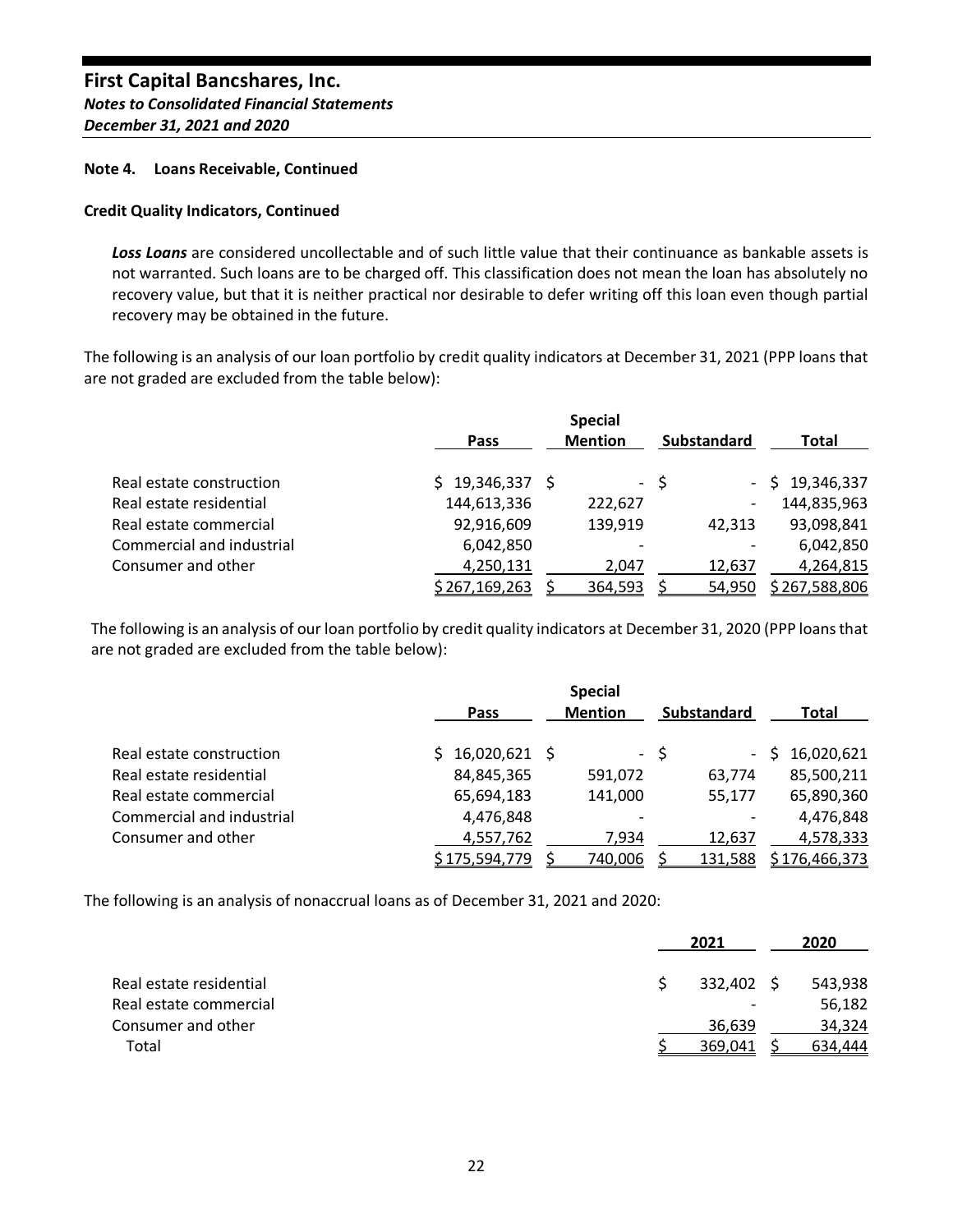#### **Note 4. Loans Receivable, Continued**

The following is an aging analysis of our loan portfolio at December 31, 2021:

|                           | 30 - 59 Days<br>Past Due | 60 - 89 Days<br><b>Past Due</b> | Greater<br><b>Than</b><br>90 Days | <b>Total Past</b><br><b>Due</b> | Current         | <b>Total Loans</b><br><b>Receivable</b> | Recorded<br>Investment><br>90 Days and<br><b>Accruing</b> |
|---------------------------|--------------------------|---------------------------------|-----------------------------------|---------------------------------|-----------------|-----------------------------------------|-----------------------------------------------------------|
| Real estate construction  | S                        | - \$<br>$\sim$ $-$              | Ŝ                                 | - \$<br>$\sim$                  | 19,346,337<br>S | 19,346,337                              | S                                                         |
| Real estate residential   | 1,023,603                | 17,029                          | 367,355                           | 1,407,987                       | 143,427,976     | 144,835,963                             |                                                           |
| Real estate commercial    | 191,913                  |                                 | ۰                                 | 191.913                         | 92,906,928      | 93,098,841                              |                                                           |
| Commercial and industrial | $\overline{\phantom{0}}$ | $\overline{\phantom{0}}$        | ۰                                 |                                 | 6,042,850       | 6,042,850                               |                                                           |
| <b>PPP</b>                |                          |                                 |                                   |                                 | 3,090,101       | 3,090,101                               |                                                           |
| Consumer and other        | 54,226                   | 4,099                           | 24,228                            | 82,553                          | 4,182,262       | 4,264,815                               |                                                           |
|                           | \$1,269,742              | 21,128                          | 391,583                           | 1,682,453                       | 268,996,454     | \$270,678,907                           |                                                           |

The following is an aging analysis of our loan portfolio at December 31, 2020:

|                           | 30 - 59 Days<br>Past Due |      | 60 - 89 Days<br>Past Due | Greater<br><b>Than</b><br>90 Days |      | <b>Total Past</b><br><b>Due</b> | Current     | <b>Total Loans</b><br><b>Receivable</b> | Recorded<br>Investment><br>90 Days and<br><b>Accruing</b> |  |
|---------------------------|--------------------------|------|--------------------------|-----------------------------------|------|---------------------------------|-------------|-----------------------------------------|-----------------------------------------------------------|--|
| Real estate construction  |                          | - \$ | $\sim 100$ km s $^{-1}$  |                                   | - \$ | $\sim$                          | 16,020,621  | 16,020,621 \$                           |                                                           |  |
| Real estate residential   | 917,532                  |      | 30.685                   | 138.044                           |      | 1,086,261                       | 84,413,950  | 85,500,211                              |                                                           |  |
| Real estate commercial    | ۰                        |      | $\overline{\phantom{0}}$ | $\overline{\phantom{0}}$          |      | ٠                               | 65,890,360  | 65,890,360                              |                                                           |  |
| Commercial and industrial | -                        |      |                          | ۰                                 |      |                                 | 4,476,848   | 4,476,848                               |                                                           |  |
| <b>PPP</b>                |                          |      |                          |                                   |      |                                 | 8,776,239   | 8,776,239                               |                                                           |  |
| Consumer and other        | 79.908                   |      | 25.390                   | 33.374                            |      | 138.672                         | 4,439,661   | 4.578.333                               |                                                           |  |
|                           | 997,440                  |      | 56,075                   | 171,418                           |      | 1,224,933                       | 184,017,679 | \$185,242,612                           |                                                           |  |

The following is an analysis of our impaired loan portfolio detailing the related allowance recorded at December 31, 2021:

|                                   | <b>Recorded</b> |            | <b>Unpaid</b><br>Principal |            | <b>Related</b>   |        | Average<br><b>Recorded</b> |            | <b>Interest</b><br><b>Income</b> |               |
|-----------------------------------|-----------------|------------|----------------------------|------------|------------------|--------|----------------------------|------------|----------------------------------|---------------|
|                                   |                 | Investment | <b>Balance</b>             |            | <b>Allowance</b> |        | Investment                 |            | Recognized                       |               |
| With no related allowance needed: |                 |            |                            |            |                  |        |                            |            |                                  |               |
| Real estate residential           | \$              | 705,799    | S.                         | 764,411 \$ |                  |        | - \$                       | 754,446 \$ |                                  | 65,971        |
| Real estate commercial            |                 | 165,733    |                            | 165,733    |                  |        |                            | 170,942    |                                  | 18,215        |
| Consumer and other                |                 | 49,836     |                            | 66,644     |                  |        |                            | 60,980     |                                  | 7,538         |
| Total                             |                 | 921,368    |                            | 996,788    |                  |        |                            | 986,368    |                                  | <u>91,724</u> |
| With an allowance recorded:       |                 |            |                            |            |                  |        |                            |            |                                  |               |
| Real Estate commercial            |                 | 27,247     |                            | 27,247     |                  | 27,247 |                            | 28,429     |                                  | 1,663         |
| Real Estate commercial            |                 | 16,499     |                            | 61,081     |                  | 16,499 |                            | 18,262     |                                  | 5,639         |
| Consumer and other                |                 | 12,637     |                            | 12,637     |                  | 2,460  |                            | 12,637     |                                  |               |
| Total                             |                 | 56,383     |                            | 100,965    |                  | 46,206 |                            | 59,328     |                                  | 7,302         |
| Total                             |                 |            |                            |            |                  |        |                            |            |                                  |               |
| Real estate residential           |                 | 733,046    |                            | 791,658    |                  | 27,247 |                            | 782,875    |                                  | 67,634        |
| Real estate commercial            |                 | 182,232    |                            | 226,814    |                  | 16,499 |                            | 189,204    |                                  | 23,854        |
| Consumer and other                |                 | 62,473     |                            | 79,281     |                  | 2,460  |                            | 73,617     |                                  | 7,538         |
| Total                             |                 | 977,751    |                            | 1,097,753  |                  | 46,206 |                            | 1,045,696  |                                  | 99,026        |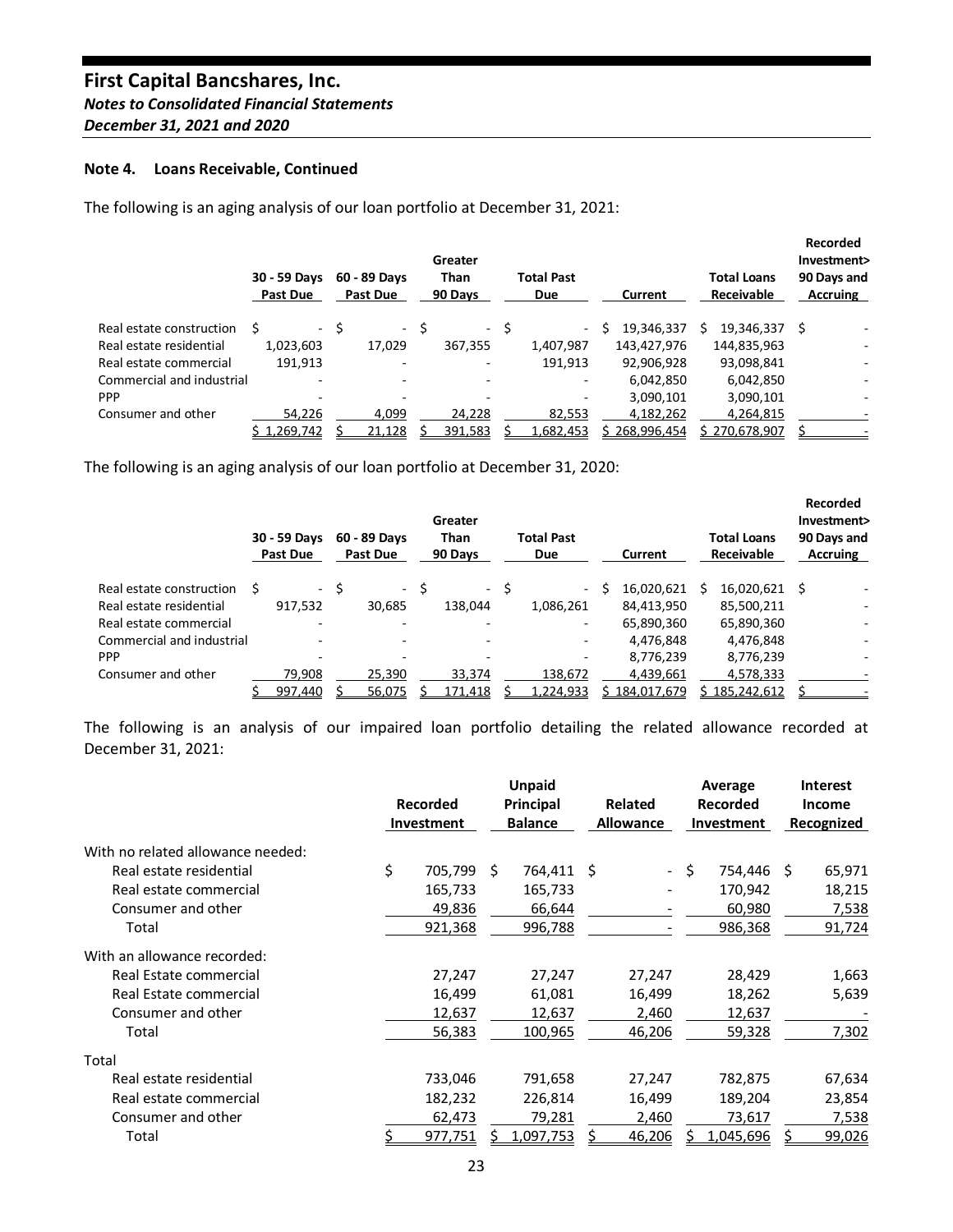#### **Note 4. Loans Receivable, Continued**

The following is an analysis of our impaired loan portfolio detailing the related allowance recorded at December 31, 2020:

|                                   |    | Recorded<br><b>Investment</b> |   | <b>Unpaid</b><br>Principal<br><b>Balance</b> | Related<br><b>Allowance</b> |        | Average<br>Recorded<br>Investment |  | <b>Interest</b><br>Income<br>Recognized |
|-----------------------------------|----|-------------------------------|---|----------------------------------------------|-----------------------------|--------|-----------------------------------|--|-----------------------------------------|
| With no related allowance needed: |    |                               |   |                                              |                             |        |                                   |  |                                         |
| Real estate residential           | Ś. | 821,104                       | S | $956,055$ \$                                 |                             |        | - \$<br>861,637 \$                |  | 78,043                                  |
| Real estate commercial            |    | 211,162                       |   | 211,162                                      |                             |        | 227,173                           |  | 25,407                                  |
| Consumer and other                |    | 35,810                        |   | 57,564                                       |                             |        | 46,904                            |  | 5,772                                   |
| Total                             |    | 1,068,076                     |   | 1,224,781                                    |                             |        | 1,135,714                         |  | 109,222                                 |
| With an allowance recorded:       |    |                               |   |                                              |                             |        |                                   |  |                                         |
| Real Estate commercial            |    | 20,026                        |   | 64,608                                       |                             | 20,026 | 20,723                            |  | 5,480                                   |
| Consumer and other                |    | 12,637                        |   | 12,637                                       |                             | 2,460  | 12,729                            |  | 145                                     |
| Total                             |    | 32,663                        |   | 77,245                                       |                             | 22,486 | 33,452                            |  | 5,625                                   |
| Total                             |    |                               |   |                                              |                             |        |                                   |  |                                         |
| Real estate residential           |    | 821,104                       |   | 956,055                                      |                             |        | 861,637                           |  | 78,043                                  |
| Real estate commercial            |    | 231,188                       |   | 275,770                                      |                             | 20,026 | 247,896                           |  | 30,887                                  |
| Consumer and other                |    | 48,447                        |   | 70,201                                       |                             | 2,460  | 59,633                            |  | 5,917                                   |
| Total                             |    | 1,100,739                     |   | 1,302,026                                    |                             | 22,486 | 1,169,166                         |  | 114,847                                 |

The following is an analysis of our troubled debt restructured loans (TDRs) at December 31, 2021 and 2020:

|               | 2021         | 2020    |
|---------------|--------------|---------|
| Performing    | $216,064$ \$ | 600,655 |
| Nonperforming | 203,553      | 12,637  |
|               | 419,617      | 613,292 |

TDRs are those for which concessions have been granted due to the borrower's weakened financial condition. Interest on restructured loans is accrued at the restructured rates when it is anticipated that no loss of original principal will occur and a sustained payment performance period is obtained.

During the year ended December 31, 2021 and 2020 no loans were identified as TDRs.

As of December 31, 2021 and 2020, loans totaling \$33.1 million and \$30 million, respectively were pledged securing the Company's Federal Home Loan Bank line of credit.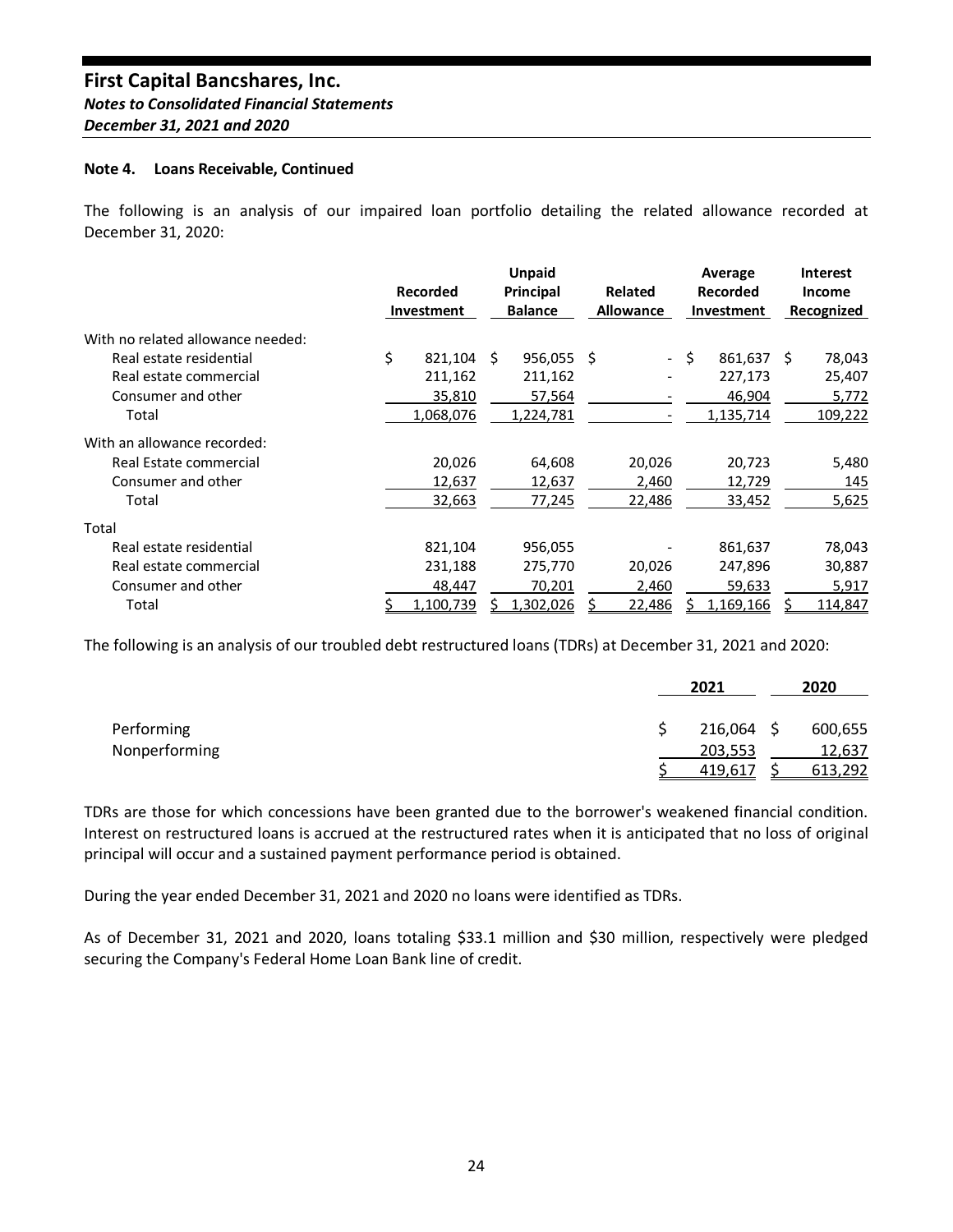## **Note 5. Premises, Furniture and Equipment**

Premises and equipment is summarized as follows as of December 31:

|                                        | 2021          | 2020        |
|----------------------------------------|---------------|-------------|
| Land                                   | 1,050,000 \$  |             |
| <b>Building and improvements</b>       | 1,839,546     |             |
| Leasehold improvements                 | 726,959       | 725,676     |
| Furniture and equipment                | 1,618,017     | 1,216,111   |
| Construction in process                |               | 1,624,520   |
| Total                                  | 5,234,522     | 3,566,307   |
| Less accumulated depreciation          | (1, 290, 453) | (1,077,978) |
| Premises, furniture and equipment, net | 3,944,069     | 2,488,329   |

Depreciation and amortization expense for the years ended December 31, 2021 and 2020 was \$216,665 and \$187,977, respectively.

## **Note 6. Deposits**

At December 31, 2021, the scheduled maturities of certificates of deposit are as follows:

| 2022                | \$51,824,917  |
|---------------------|---------------|
| 2023                | 21,890,622    |
| 2024                | 7,517,361     |
| 2025                | 21,072,883    |
| 2026 and thereafter | 21,980,202    |
| Total               | \$124,285,985 |

The Company had brokered deposits of \$5,000,000 as of December 31, 2021 and 2020. Certificates of deposits with balances in excess of federal deposit insurance limits of \$250,000 were \$13,614,757 and \$13,697,031 at December 31, 2021 and 2020, respectively.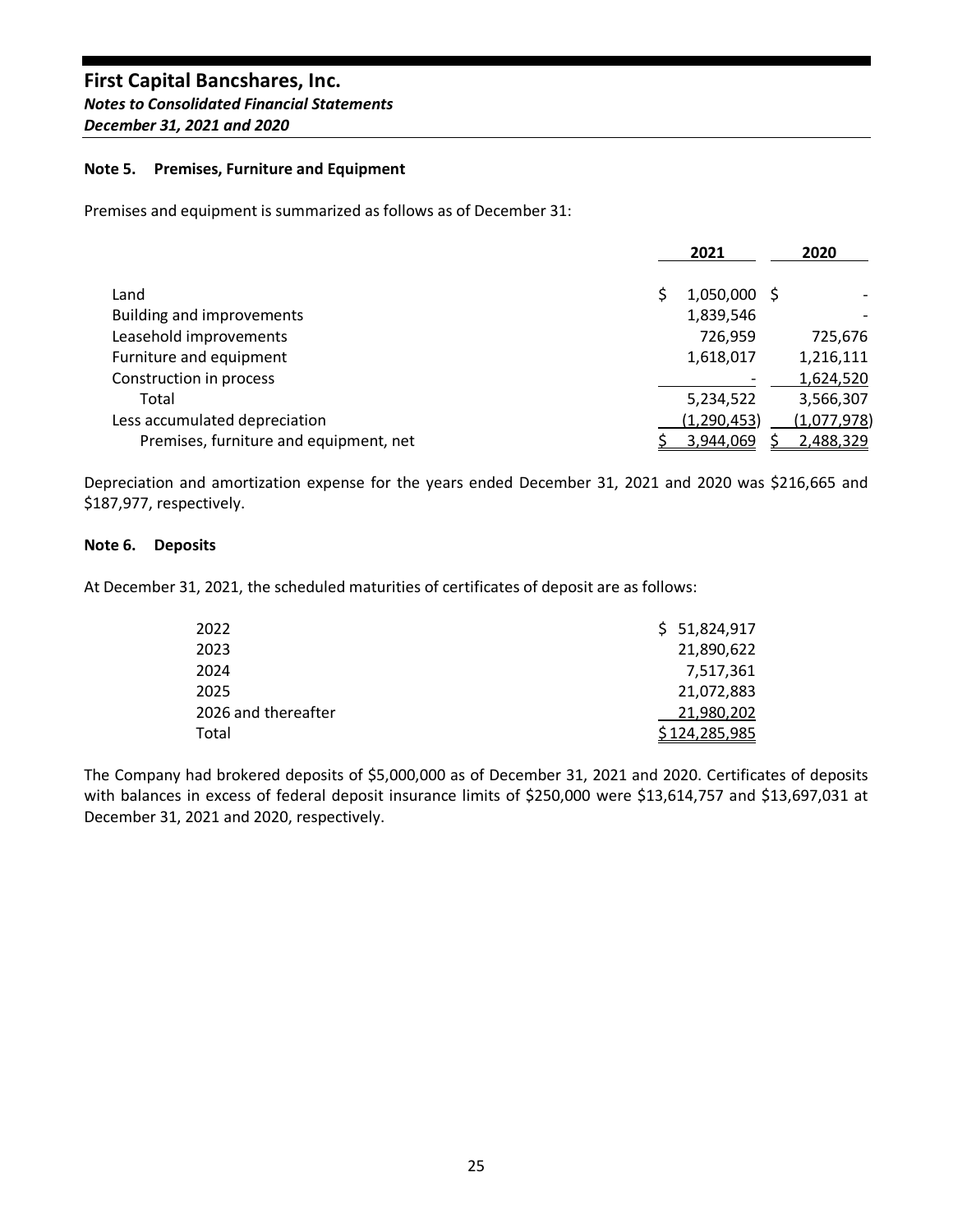## **Note 7. Income Taxes**

Income tax expense is summarized as follows for the years ended December 31:

|                             | 2021             | 2020      |
|-----------------------------|------------------|-----------|
| Current income tax expense: |                  |           |
| Federal                     | \$<br>395,877 \$ | 85,531    |
| State                       | 29,848           | 26,517    |
| Total current               | 425,725          | 112,048   |
| Deferred income taxes:      |                  |           |
| Federal                     | (163, 199)       | (26, 504) |
| State                       | (18, 977)        | (17, 927) |
| Total deferred              | (182, 176)       | (44,431)  |
| Income tax expense          | 243,549          | 67,617    |

The components of the net deferred tax asset are reported in other assets as follows as of December 31:

|                                  | 2021 |         | 2020 |         |
|----------------------------------|------|---------|------|---------|
| Deferred tax assets:             |      |         |      |         |
| Allowance for loan losses        | \$   | 654.413 | -S   | 496,652 |
| Nonaccrual loan interest income  |      | 6,265   |      | 2,256   |
| Net operating loss carryforwards |      | 8,196   |      | 1,573   |
| Stock compensation               |      | 51,860  |      | 39,771  |
| Other                            |      | 62,963  |      | 36,326  |
| Gross deferred tax assets        |      | 783,697 |      | 576,578 |
| Deferred tax liabilities:        |      |         |      |         |
| Accumulated depreciation         |      | 148,915 |      | 114,492 |
| Prepaid expenses                 |      | 13,867  |      | 23,347  |
| Securities available-for-sale    |      | 49,076  |      | 146,460 |
| Total deferred tax liabilities   |      | 211,858 |      | 284,299 |
| Net deferred tax asset           |      | 571,839 |      | 292,279 |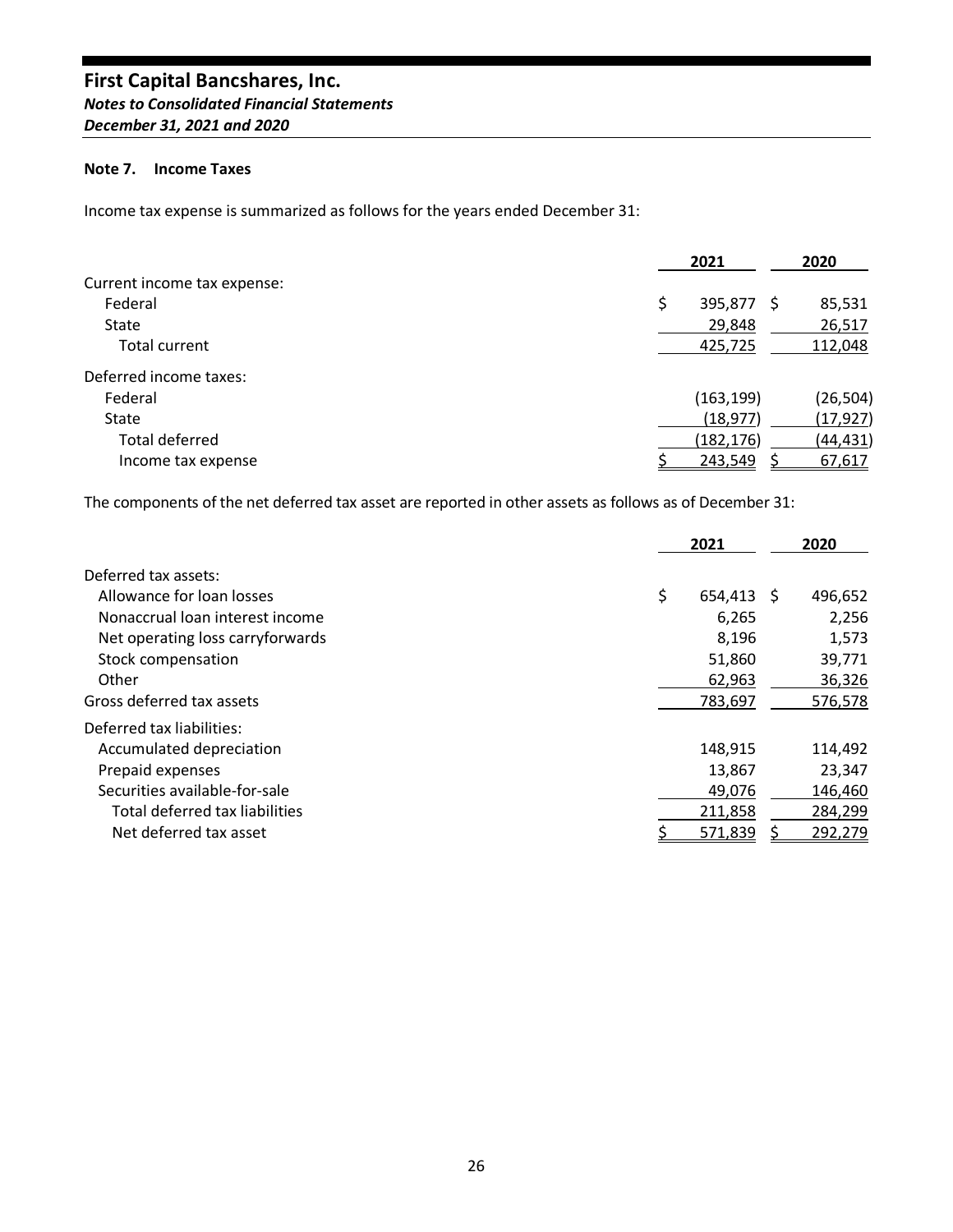## **Note 7. Income Taxes, Continued**

The Company has no federal net operating losses for the years ended December 31, 2021 and 2020. The Company has state net operating losses of \$207,500 and \$39,829 for the years ended December 31, 2021 and 2020, respectively.

Tax returns for 2018 and subsequent years are subject to examination by taxing authorities.

A reconciliation between the income tax expense and the amount computed by applying the Federal statutory rate of 21% for 2021 and 2020 to income before income taxes follows for the years ended December 31:

|                                                      |   | 2021      |  | 2020       |  |
|------------------------------------------------------|---|-----------|--|------------|--|
| Tax expense at statutory rate                        | S | 208,999   |  | 214,541    |  |
| State income tax expense, net of federal tax benefit |   | 8,588     |  | 6,786      |  |
| Stock compensation                                   |   | 34,679    |  | 26,043     |  |
| Tax-exempt interest income                           |   |           |  | 463        |  |
| Nondeductible expenses                               |   | 14,989    |  | 15,828     |  |
| <b>CARES Act Net Operating Loss Carryback</b>        |   |           |  | (157, 042) |  |
| Other, net                                           |   | (23, 706) |  | (39,002)   |  |
| Reported tax expense                                 |   | 243,549   |  | 67,617     |  |

In 2020, the effective tax rate compared favorably to the statutory federal rate of 21% and South Carolina tax rate of 5% and 4.5% at the holding company and bank levels respectively primarily due to the enactment of new Net Operating Loss (NOL) provisions under the Coronavirus Aid, Relief, and Economic Security Act ("CARES Act"). The CARES Act permits NOLs arising in taxable years beginning after December 31, 2017 and before January 1, 2021 to be carried back five taxable years. This enabled the Company to carry back losses incurred during the taxable years 2019 and 2020 to prior years with a higher statutory tax rate, creating a permanent tax rate benefit. As a result, the Company recorded an income tax benefit of \$157,042 related to the permanent tax rate benefit during the year ended December 31, 2020.

## **Note 8. Leases**

Effective January 1, 2019, the Company adopted ASC 842 "Leases." The Company adopted the guidance using the modified retrospective method and practical expedients for transition. The lease expense recognized during the year ended December 31, 2021 and 2020 amounted to \$338,224 and \$308,079, respectively. The weighted average remaining lease term as of December 31, 2021 is 7.24 years and the weighted average discount rate used is 2.72%.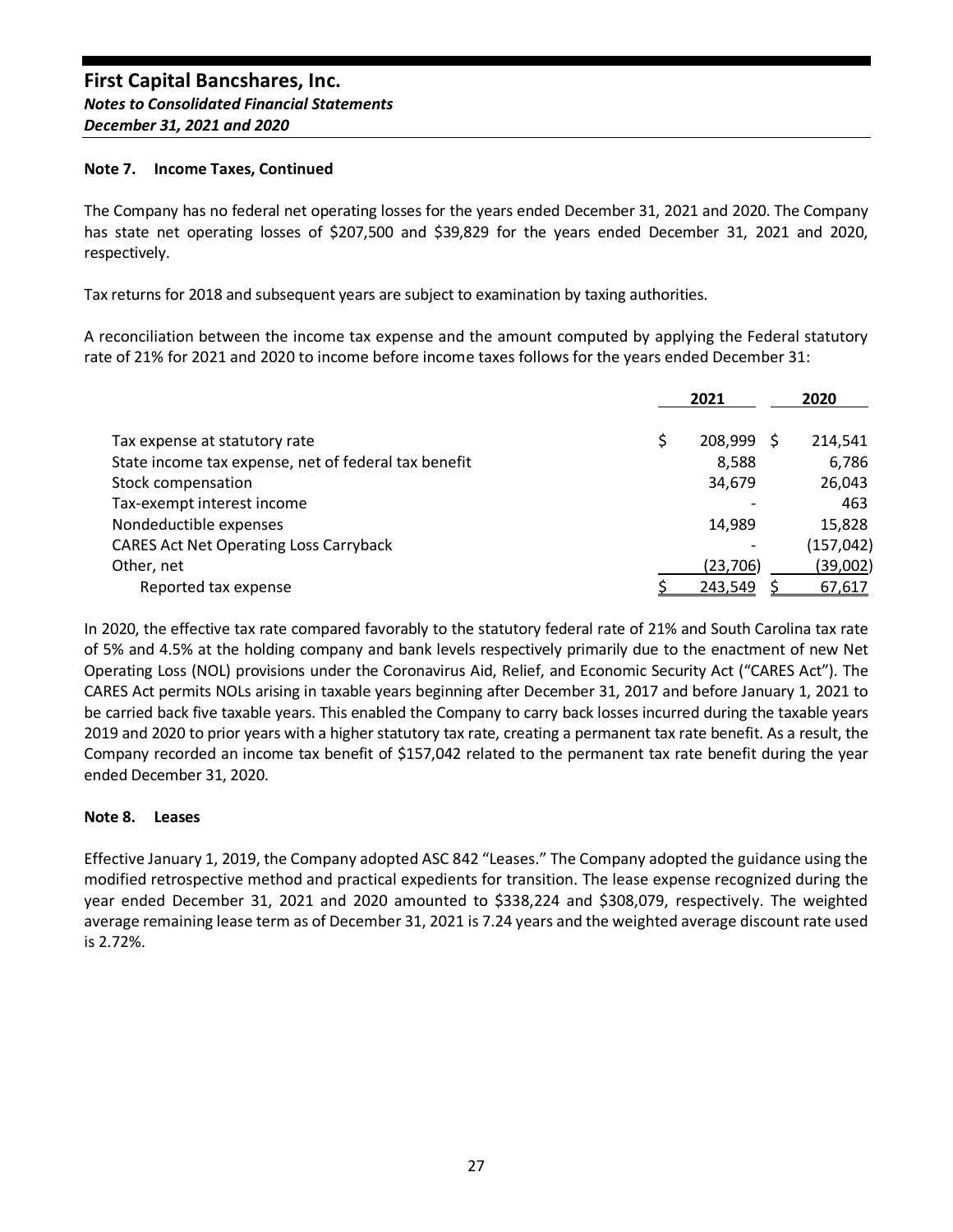#### **Note 8. Leases, Continued**

Future undiscounted lease payments for operating leases with initial terms of one year or more as of December 31, 2021 are as follows:

| 2022                                                        | \$<br>280,633 |
|-------------------------------------------------------------|---------------|
| 2023                                                        | 275,565       |
| 2024                                                        | 245,299       |
| 2025                                                        | 250,435       |
| 2026                                                        | 243,025       |
| Thereafter                                                  | 605,284       |
| Total undiscounted lease payments                           | 1,900,241     |
| Less effect of discounting                                  | (165, 224)    |
| Present value of estimated lease payments (lease liability) | 1,735,017     |

#### **Note 9. Advances From Federal Home Loan Bank**

Advances from the Federal Home Loan Bank (FHLB) consisted of the following at December 31, 2021 and 2020:

|                        | Current              | 2021           | 2020                     |
|------------------------|----------------------|----------------|--------------------------|
| <b>Description</b>     | <b>Interest Rate</b> | <b>Balance</b> | <b>Balance</b>           |
| FHLB advances maturing |                      |                |                          |
| August 27, 2029        | 0.695%               | S.             | 10,000,000 \$ 10,000,000 |
| February 4, 2030       | 1.009%               | 5.000.000      | 5.000.000                |
|                        |                      | \$15,000,000   | <u>\$15,000,000</u>      |

At December 31, 2021 and 2020, the Company has pledged certain loans totaling \$45.3 million and \$36.3 million, respectively, as collateral to secure its borrowings from the FHLB. Additionally, the Company's FHLB stock is pledged to secure the borrowings.

#### **Note 10. Related Party Transactions**

Certain parties (principally certain directors and executive officers of the Company, their immediate families and business interests) were loan customers of and had other transactions in the normal course of business with the Company. Related party loans are made on substantially the same terms, including interest rates and collateral, as those prevailing at the time for comparable transactions with unrelated persons and do not involve more than the normal risk of collectability.

The Company had related party loans as of December 31, 2021 and 2020 totaling \$3,200,306 and \$2,797,991, respectively. The Company leases its banking facility in Charleston, South Carolina from a director. The Company previously leased its banking facility in Bennettsville, South Carolina, however, the property was sold to an outside party prior to December 31, 2021. Related party lease expense totaled \$210,951 for the years ended December 31, 2021 and 2020.

The Company had related party deposit accounts as of December 31, 2021 and 2020 totaling \$5,936,546 and \$6,357,683, respectively.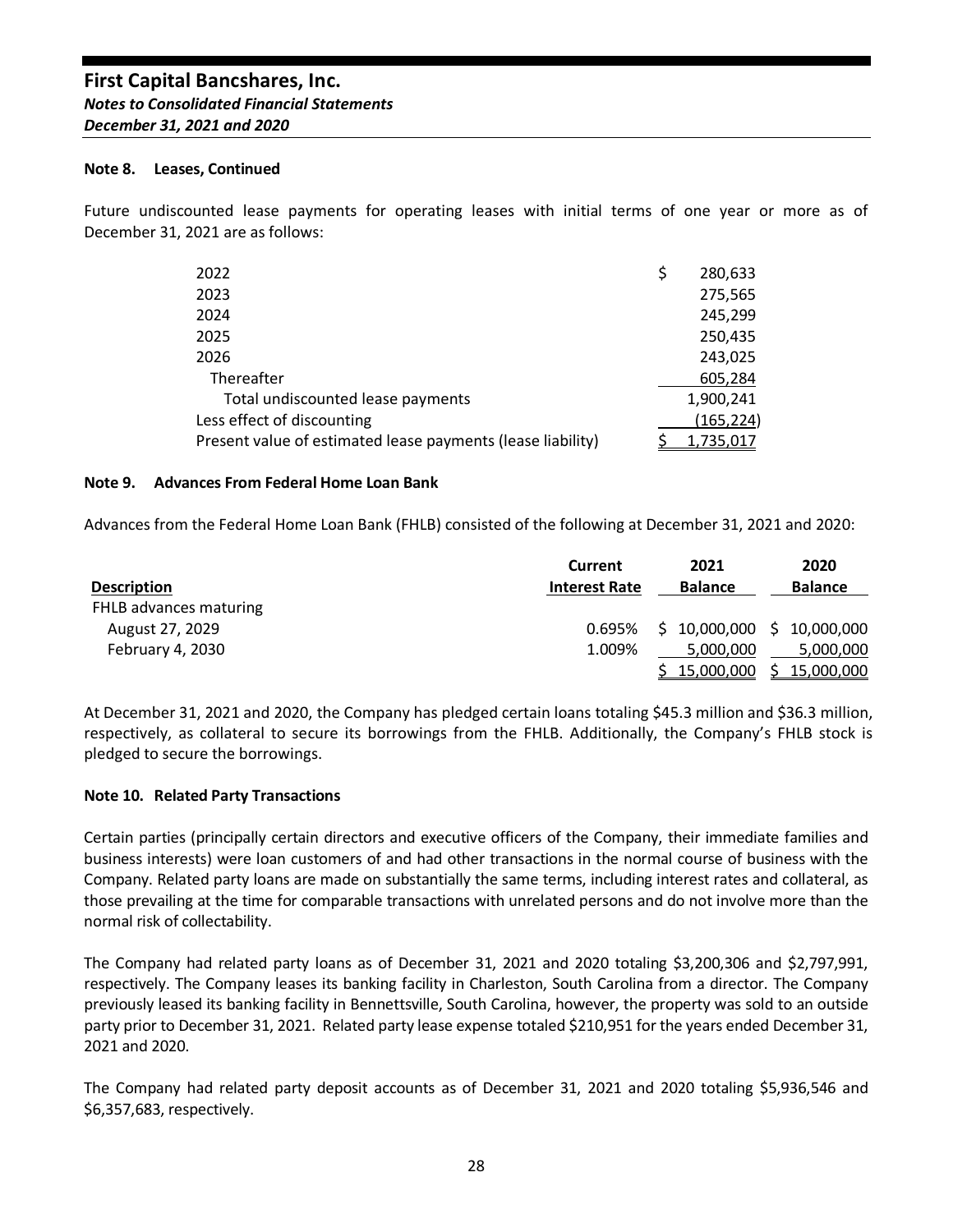## **Note 11. Commitments and Contingencies**

In the ordinary course of business, the Company may, from time to time, become a party to legal claims and disputes. At December 31, 2021, management is not aware of any pending or threatened litigation or unasserted claims or assessments that could result in losses, if any, that would be material to the financial statements.

## **Note 12. Financial Instruments With Off-Balance Sheet Risk**

The Company is a party to financial instruments with off-balance-sheet risk in the normal course of business to meet the financing needs of its customers. These financial instruments include commitments to extend credit and standby letters of credit. Those instruments involve, to varying degrees, elements of credit and interest rate risk in excess of the amount recognized in the balance sheet. The contract or notional amounts of those instruments reflect the extent of involvement the Company has in particular classes of financial instruments. The Company's exposure to credit loss in the event of nonperformance by the other party to the financial instrument for commitments to extend credit and standby letters of credit is represented by the contractual or notional amount of those instruments. The Company uses the same credit policies in making commitments and conditional obligations as it does for on-balance-sheet instruments.

Collateral held for commitments to extend credit and letters of credit varies but may include accounts receivable, inventory, property, plant, equipment, and income-producing commercial properties. The following table summarizes the Company's off-balance-sheet financial instruments whose contract amounts represent credit risk as of December 31:

|                              | 2021                      | 2020 |
|------------------------------|---------------------------|------|
| Commitments to extend credit | \$59,336,368 \$28,709,342 |      |

## **Note 13. Stock Compensation Plan**

In 2018, the stockholders approved an Omnibus Stock Incentive Plan (the "Stock Option Plan"). The Plan provided for the granting of stock options to purchase up to 508,300 shares of the Company's common stock, to officers, employees, and directors, of the Company. The Company could grant awards for a term of up to ten years from the effective date of grant. The expiration date of any option could not be greater than ten years from the date of grant, or five years if the grantee owned more than 10% of the outstanding common stock of the Company or its affiliates. The per-share exercise price would be determined by the board of directors, except that the exercise price of an incentive stock option could not be less than fair market value of the common stock on the grant date, or less than 110% of the fair value if the grantee owned more than 10% of the outstanding common stock of the Company or its affiliates.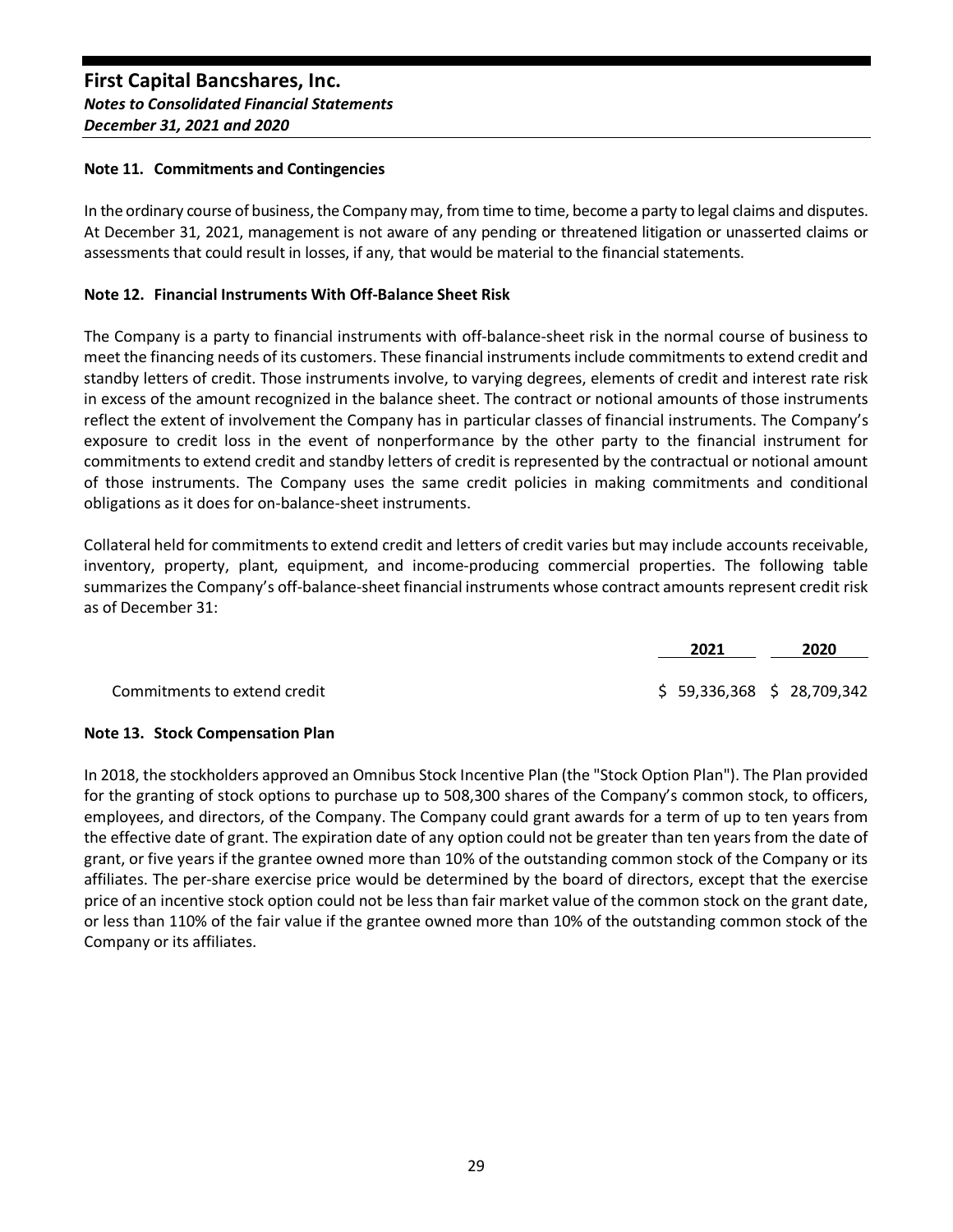## **Note 13. Stock Compensation Plan, Continued**

A summary of the status of the Stock Option Plan as of December 31, 2021 and changes during the period is presented below:

|                                                              | 2021          |                                                        |  |
|--------------------------------------------------------------|---------------|--------------------------------------------------------|--|
|                                                              | <b>Shares</b> | Weighted<br>Average<br><b>Exercise</b><br><b>Price</b> |  |
| Outstanding at beginning of year                             | 382,000       | 6.75<br>- S                                            |  |
| Granted                                                      | 53,500        | 6.75<br>- S                                            |  |
| Exercised                                                    | $(2,000)$ \$  | 6.75                                                   |  |
| Forfeited                                                    | (18,000) \$   | 6.75                                                   |  |
| Outstanding at end of year                                   | 415,500       | 6.75<br>S                                              |  |
| Options exercisable at year-end                              | 179,166       | 6.75<br>S                                              |  |
| Shares available for grant                                   | 90,800        |                                                        |  |
| Weighted average grant date<br>fair value of options granted |               | \$<br>6.75                                             |  |

A summary of the status of the Stock Option Plan as of December 31, 2020 and changes during the period is presented below:

|                                  |               | 2020                                                   |  |  |
|----------------------------------|---------------|--------------------------------------------------------|--|--|
|                                  | <b>Shares</b> | Weighted<br>Average<br><b>Exercise</b><br><b>Price</b> |  |  |
| Outstanding at beginning of year | 387,500       | 6.75<br>- S                                            |  |  |
| Granted                          | 7,500         | 6.75<br><sub>S</sub>                                   |  |  |
| Forfeited                        | (13,000)      | 6.75                                                   |  |  |
| Outstanding at end of year       | 382,000       | 6.75<br>S                                              |  |  |
| Options exercisable at year-end  | 96,500        | 6.75<br>S                                              |  |  |
| Shares available for grant       | 126,300       |                                                        |  |  |
| Weighted average grant date      |               |                                                        |  |  |
| fair value of options granted    |               | \$<br>6.75                                             |  |  |

During 2021 and 2020 the Company recognized \$213,586 and \$204,590 in expense associated with stock option issuances which was recorded in salaries and employee benefits on the Consolidated Statements of Income.

At December 31, 2021, unrecognized compensation cost related to share-based compensation arrangements granted under the Stock Option Plan totaled \$363,212, to be expensed over the five-year vesting period.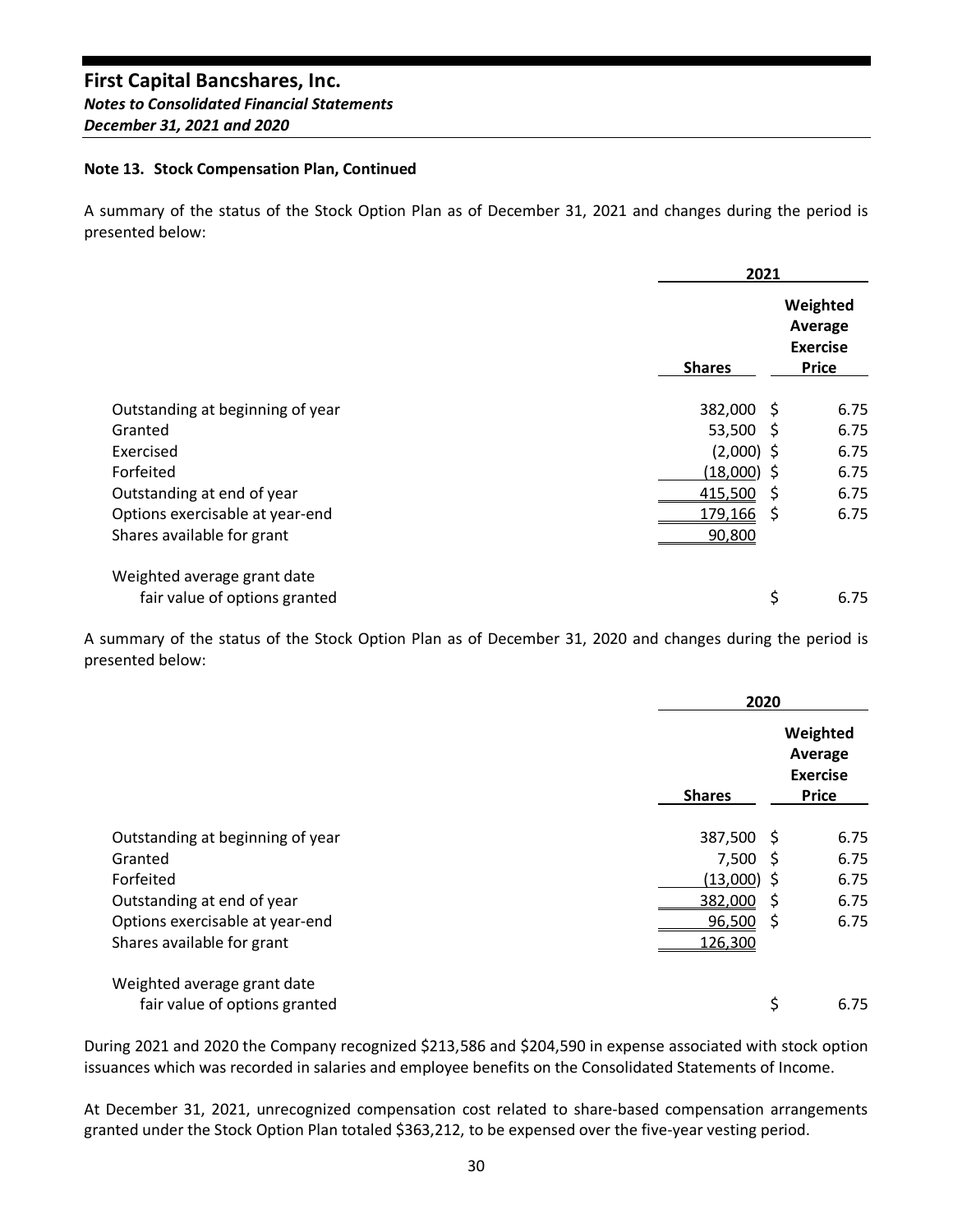## **Note 13. Stock Compensation Plan, Continued**

The following table summarizes information about the stock options outstanding under the Stock Option Plan at December 31, 2021:

|                       | <b>Options Outstanding</b>   |                                                         |  |                                        |
|-----------------------|------------------------------|---------------------------------------------------------|--|----------------------------------------|
|                       | <b>Number</b><br>Outstanding | Weighted-<br>Average<br><b>Remaining</b><br>Contractual |  | Weighted<br>Average<br><b>Exercise</b> |
| <b>Exercise Price</b> | At 12/31/21                  | Life                                                    |  | <b>Price</b>                           |
| 6.75                  | 415,500                      | 7.39                                                    |  | 6.75                                   |

## **Note 14. Capital Requirements and Regulatory Matters**

The Bank is subject to various regulatory capital requirements administered by the federal banking agencies. Failure to meet minimum capital requirements can initiate certain mandatory and possibly additional discretionary actions by regulators that, if undertaken, could have a material effect on the Company's financial statements. Under capital adequacy guidelines and the regulatory framework for prompt corrective action, the Bank must meet specific capital guidelines that involve quantitative measures of the Bank's assets, liabilities, and certain off-balance-sheet items as calculated under regulatory accounting practices. The Bank's capital amounts and classifications are also subject to qualitative judgments by the regulators about components, risk weightings, and other factors.

Quantitative measures established by regulation to ensure capital adequacy require the Bank to maintain minimum ratios (set forth in the table below) of Tier 1, Common Equity Tier 1 (CET1), and total capital as a percentage of assets and off-balance-sheet exposures, adjusted for risk-weights ranging from 0% to 150%. Tier 1 capital of the Bank consists of common stockholders' equity, excluding the unrealized gain or loss on securities available-for-sale, minus certain intangible assets, while CET1 is comprised of Tier 1 capital, adjusted for certain regulatory deductions and limitations. Tier 2 capital consists of the allowance for loan losses subject to certain limitations. Total capital for purposes of computing the capital ratios consists of the sum of Tier 1 and Tier 2 capital.

The Bank is also required to maintain capital at a minimum level based on average assets (as defined), which is known as the leverage ratio. Only the strongest institutions are allowed to maintain capital at the minimum requirement. All others are subject to maintaining ratios 1% to 2% above the minimum.

Effective March 31, 2015, quantitative measures established by applicable regulatory standards, including the newly implemented Basel III revised capital adequacy standards and relevant provisions of the Dodd-Frank Wall Street Reform and Consumer Protection Act ("Dodd Frank Act"), require the Bank to maintain (i) a minimum ratio of Tier 1 capital to average total assets, after certain adjustments, of 4.00%, (ii) a minimum ratio of Tier 1 capital to risk-weighted assets of 6.00%, (iii) a minimum ratio of total-capital to risk-weighted assets of 8.00% and (iv) a minimum ratio of CET1 to risk-weighted assets of 4.50%. A "well-capitalized" institution must generally maintain capital ratios 2% higher than the minimum guidelines.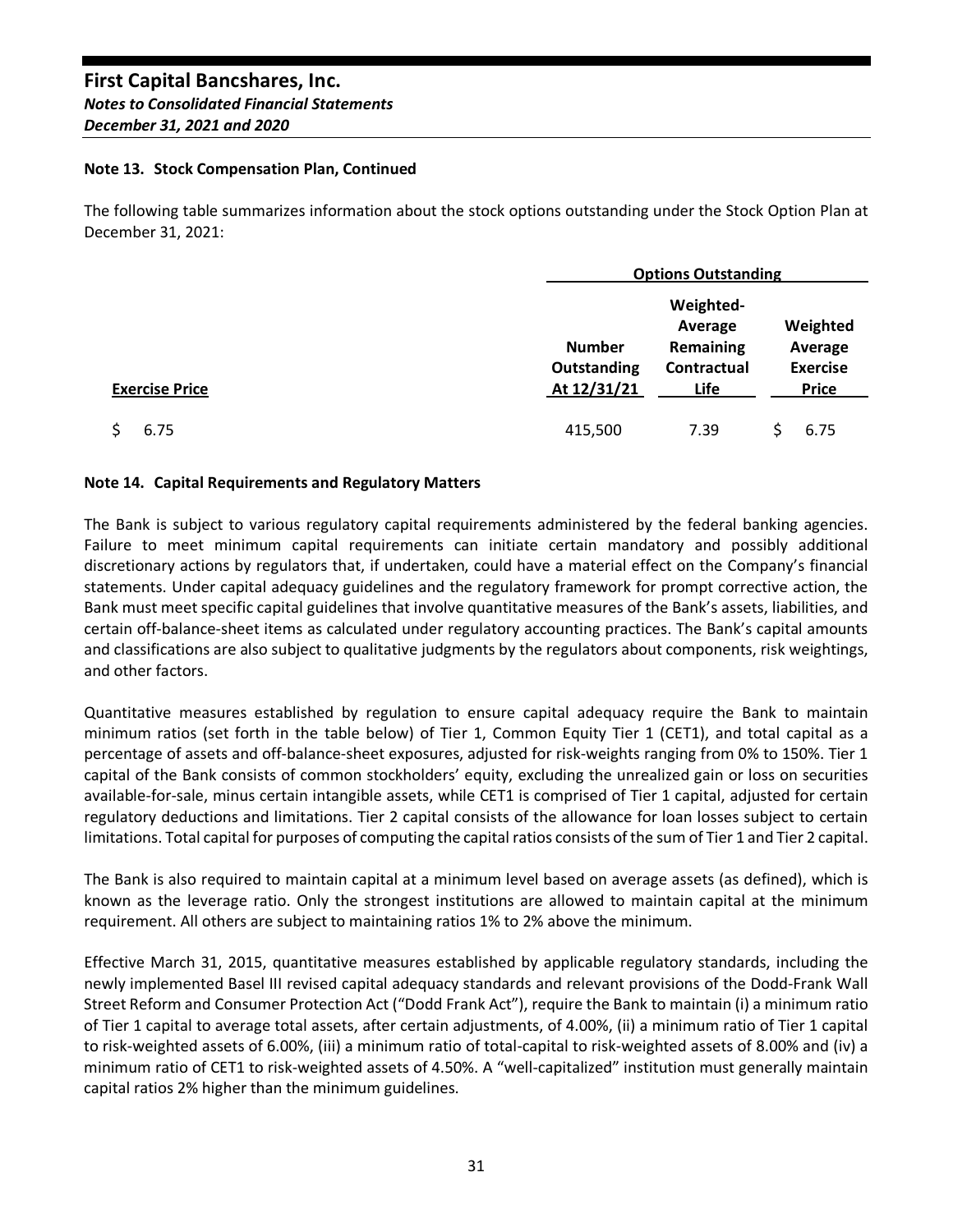#### **Note 14. Capital Requirements and Regulatory Matters, Continued**

In order to avoid restrictions on capital distributions or discretionary bonus payments to executives, the Bank is also required to maintain a "capital conservation buffer" in addition to its minimum risk-based capital requirements. This buffer is required to consist solely of CET1, but the buffer applies to all three risk-based measurements (CET1, Tier 1 and total capital). The capital conservation buffer was phased in incrementally over time, beginning January 1, 2016 at 0.625% and becoming fully effective on January 1, 2019, and ultimately consisting of an additional amount of Tier 1 capital equal to 2.5% of risk-weighted assets.

To be considered "well-capitalized," the Bank must maintain total risk-based capital of at least 10%, Tier 1 capital of at least 8%, and a leverage ratio of at least 5%. To be considered "adequately capitalized" under these capital guidelines, the Bank must maintain a minimum total risk-based capital of 8%, with at least 4% being Tier 1 capital. In addition, the Bank must maintain a minimum Tier 1 leverage ratio of at least 4%.

The following table summarizes the capital amounts and ratios of the Bank and the regulatory minimum requirements:

| (Dollars in thousands)    | Actual       |        | <b>For Capital</b><br><b>Adequacy Purposes</b> |       | <b>To Be Well</b><br><b>Capitalized Under</b><br><b>Prompt Corrective</b><br><b>Action Provisions</b> |        |  |
|---------------------------|--------------|--------|------------------------------------------------|-------|-------------------------------------------------------------------------------------------------------|--------|--|
|                           | Amount       | Ratio  | Amount                                         | Ratio | Amount                                                                                                | Ratio  |  |
| December 31, 2021         |              |        |                                                |       |                                                                                                       |        |  |
| Total Capital (to         |              |        |                                                |       |                                                                                                       |        |  |
| risk weighted assets)     | \$<br>40,189 | 15.65% | \$<br>20,550                                   | 8.00% | \$<br>25,687                                                                                          | 10.00% |  |
| Tier 1 Capital (to        |              |        |                                                |       |                                                                                                       |        |  |
| risk weighted assets)     | \$<br>36,976 | 14.39% | \$<br>15,412                                   | 6.00% | \$<br>20,550                                                                                          | 8.00%  |  |
| Tier 1 Capital (to        |              |        |                                                |       |                                                                                                       |        |  |
| average assets)           | \$<br>36,976 | 9.92%  | \$<br>14,908                                   | 4.00% | \$<br>18,636                                                                                          | 5.00%  |  |
| Common Equity Tier 1      |              |        |                                                |       |                                                                                                       |        |  |
| Capital (to risk weighted |              |        |                                                |       |                                                                                                       |        |  |
| assets)                   | \$<br>36,976 | 14.39% | \$<br>11,559                                   | 4.50% | \$<br>16,697                                                                                          | 6.50%  |  |
| December 31, 2020         |              |        |                                                |       |                                                                                                       |        |  |
| Total Capital (to         |              |        |                                                |       |                                                                                                       |        |  |
| risk weighted assets)     | \$<br>31,215 | 16.82% | \$<br>14,847                                   | 8.00% | \$<br>18,559                                                                                          | 10.00% |  |
| Tier 1 Capital (to        |              |        |                                                |       |                                                                                                       |        |  |
| risk weighted assets)     | \$<br>28,892 | 15.57% | \$<br>11,135                                   | 6.00% | \$<br>14,847                                                                                          | 8.00%  |  |
| Tier 1 Capital (to        |              |        |                                                |       |                                                                                                       |        |  |
| average assets)           | \$<br>28,892 | 11.81% | \$<br>9,786                                    | 4.00% | \$<br>12,232                                                                                          | 5.00%  |  |
| Common Equity Tier 1      |              |        |                                                |       |                                                                                                       |        |  |
| Capital (to risk weighted |              |        |                                                |       |                                                                                                       |        |  |
| assets)                   | \$<br>28,892 | 15.57% | \$<br>8,351                                    | 4.50% | \$<br>12,063                                                                                          | 6.50%  |  |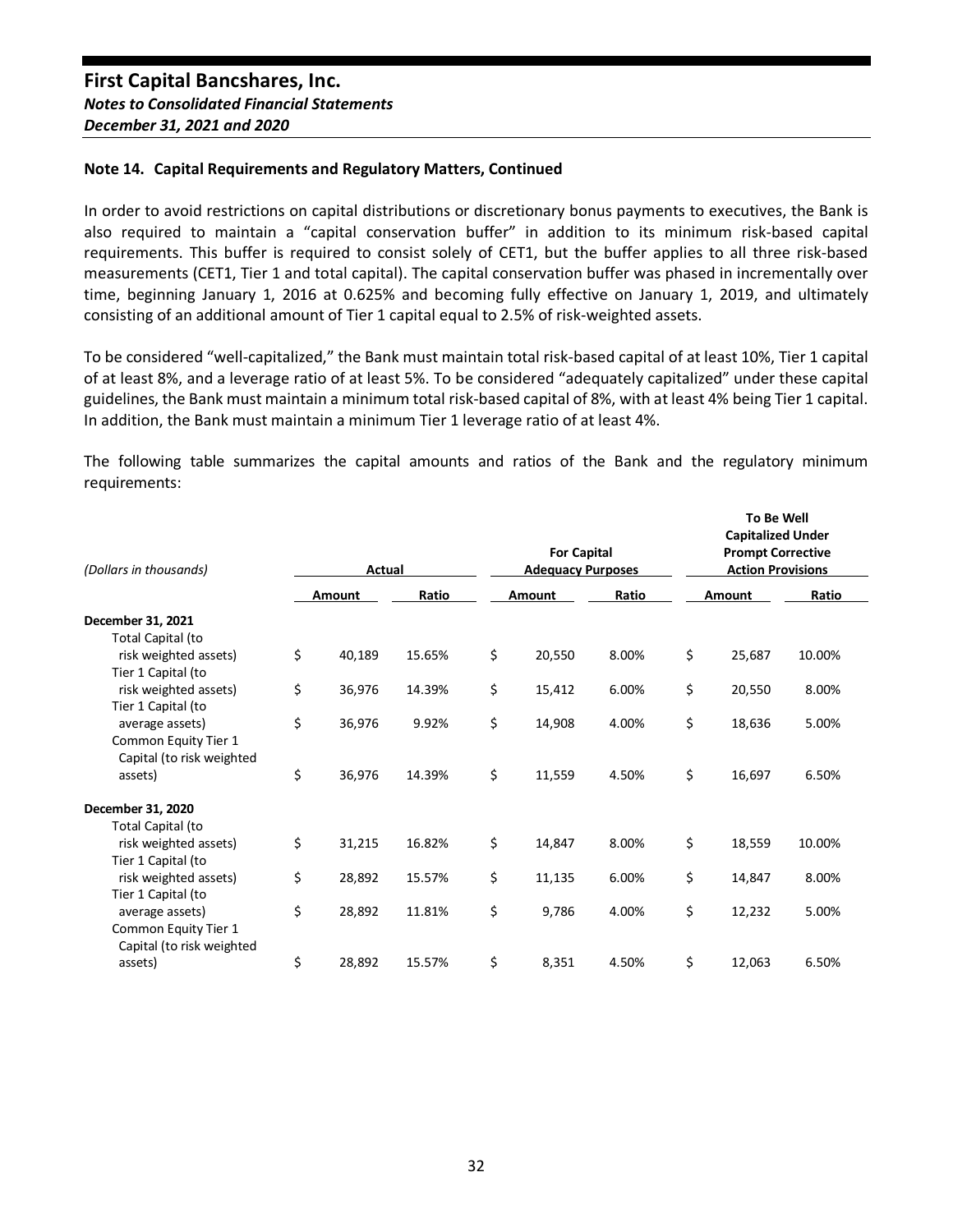## **Note 15. Unused Lines of Credit**

At December 31, 2021, the Company had unused lines of credit to purchase federal funds from three unrelated banks totaling \$11,000,000. These lines of credit are available on a one to fourteen day basis for general corporate purposes. The Company has an additional line of credit to borrow funds from the Federal Home Loan Bank. As of December 31, 2021, the total line of credit with Federal Home Loan Bank was \$89,361,500, of which \$15,000,000 has been advanced to the Company. The Company had loans pledged securing the Federal Home Loan Bank line of credit as of December 31, 2021 and 2020 totaling \$45.3 million and \$36.3 million, respectively, in addition to the Company's Federal Home Loan Bank stock.

## **Note 16. Fair Value of Financial Instruments**

Generally Accepted Accounting Principles (GAAP) provide a framework for measuring and disclosing fair value which requires disclosures about the fair value of assets and liabilities recognized in the balance sheet, whether the measurements are made on a recurring basis (for example, available-for-sale investment securities) or on a non-recurring basis (for example, impaired loans).

Fair value is defined as the exchange price that would be received for an asset or paid to transfer a liability (an exit price) in the principal or most advantageous market for the asset or liability in an orderly transaction between market participants on the measurement date. GAAP also establishes a fair value hierarchy, which requires an entity to maximize the use of observable inputs and minimize the use of unobservable inputs when measuring fair value.

The Company utilizes fair value measurements to record fair value adjustments to certain assets and to determine fair value disclosures. Additionally, from time to time, the Company may be required to record at fair value other assets on a nonrecurring basis, such as loans held for sale, loans held for investment and certain other assets. These nonrecurring fair value adjustments typically involve application of lower of cost or market accounting or write-downs of individual assets.

## *Fair Value Hierarchy*

The Company groups assets and liabilities at fair value in three levels, based on the markets in which the assets and liabilities are traded and the reliability of the assumptions used to determine the fair value. These levels are:

- Level 1: Valuation is based upon quoted prices for identical instruments traded in active markets.
- Level 2: Valuation is based upon quoted prices for similar instruments in active markets, quoted prices for identical or similar instruments in markets that are not active, and model-based valuation techniques for which all significant assumptions are observable in the market.
- Level 3: Valuation is generated from model-based techniques that use at least one significant assumption not observable in the market. These unobservable assumptions reflect estimates of assumptions that market participants would use in pricing the asset or liability. Valuation techniques include the use of option pricing models, discounted cash flow models and similar techniques.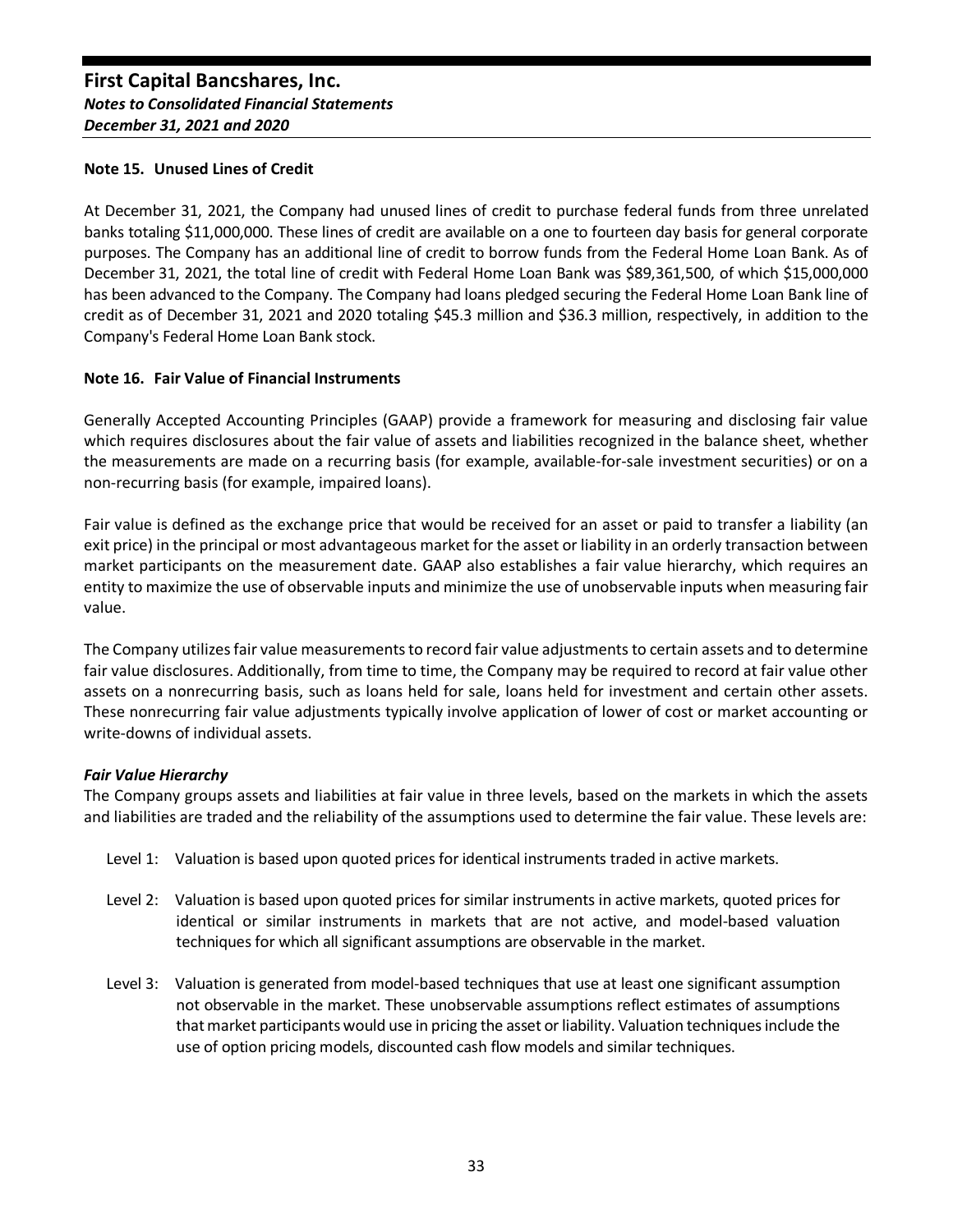## **Note 16. Fair Value of Financial Instruments, Continued**

Following is a description of valuation methodologies used for assets and liabilities recorded at fair value:

*Investment Securities Available-for-Sale***:** Investment securities available for sale are recorded at fair value on a recurring basis. Fair value measurement is based upon quoted prices, if available. If quoted prices are not available, fair values are measured using independent pricing models or other model-based valuation techniques such as the present value of future cash flows, adjusted for the security's credit rating, prepayment assumptions and other factors such as credit loss assumptions. Level 1 securities include those traded on an active exchange such as the New York Stock Exchange, Treasury securities that are traded by dealers or brokers in active over-the counter markets and money market funds. Level 2 securities include mortgage-backed securities issued by government sponsored entities, municipal bonds and corporate debt securities. Securities classified as Level 3 include asset-backed securities in less liquid markets.

*Loans:* Loans that are considered impaired are recorded at fair value on a non-recurring basis. Once a loan is considered impaired, the fair value is measured using one of several methods, including collateral liquidation value, market value of similar debt and discounted cash flows. Those impaired loans not requiring a specific charge against the allowance represent loans for which the fair value of the expected repayments or collateral meet or exceed the recorded investment in the loan. At December 31, 2021 and 2020, substantially all of the total impaired loans were evaluated based on the fair value of the underlying collateral. When the Company records the fair value based upon an appraisal, the fair value measurement is considered a Level 2 measurement. When an appraisal is not available or there is estimated further impairment, the measurement is considered a Level 3 measurement.

The table below presents the balances of assets measured at fair value on a recurring basis by level within the hierarchy.

|                                  |                       |                          | December 31, 2021     |         |
|----------------------------------|-----------------------|--------------------------|-----------------------|---------|
|                                  | Total                 | Level 1                  | Level 2               | Level 3 |
| Government sponsored enterprises | 18,758,620 \$<br>S.   | $\sim$                   | 18,758,620 \$<br>S.   |         |
| Corporate debt securities        | 5,681,833             |                          | 5,681,833             |         |
| Mortgage-backed securities       | 15,867,142            |                          | 15,867,142            |         |
| Total                            | 40,307,595            |                          | 40,307,595 \$<br>ς    |         |
|                                  |                       |                          | December 31, 2020     |         |
|                                  |                       |                          |                       |         |
|                                  | <b>Total</b>          | Level 1                  | Level 2               | Level 3 |
| Government sponsored enterprises | $10,366,163$ \$<br>S. | $\overline{\phantom{0}}$ | $10,366,163$ \$<br>Ŝ. |         |
| Corporate debt securities        | 4,639,077             |                          | 4,639,077             |         |
| Mortgage-backed securities       | 9,483,316             |                          | 9,483,316             |         |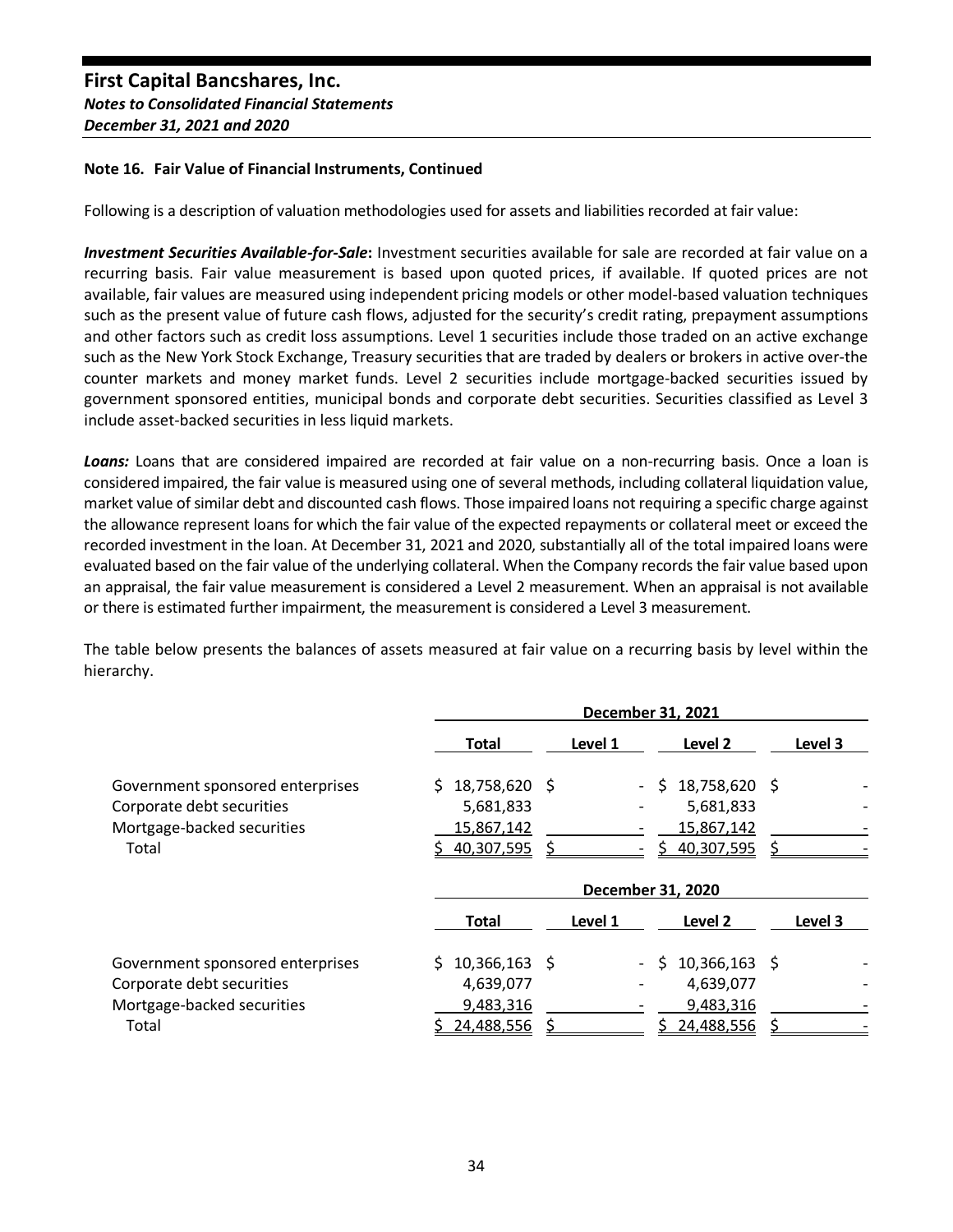#### **Note 16. Fair Value of Financial Instruments, Continued**

The table below presents the balances of assets and liabilities measured at fair value on a non-recurring basis by level within the hierarchy.

|                              | December 31, 2021                                                   |         |  |  |  |
|------------------------------|---------------------------------------------------------------------|---------|--|--|--|
|                              | Level 2<br><b>Total</b><br>Level 1<br>Level 3                       |         |  |  |  |
| Impaired loans, net<br>Total | 931,545<br>$\sim$<br>$\overline{\phantom{a}}$<br>931,545<br>931,545 | 931,545 |  |  |  |
|                              | December 31, 2020                                                   |         |  |  |  |
|                              | Level 2<br><b>Total</b><br>Level 1<br>Level 3                       |         |  |  |  |
| Impaired loans, net<br>Total | 1,078,253<br>1,078,253<br>1,078,253<br>1,078,253                    |         |  |  |  |

Below is a table that presents the valuation and unobservable inputs for Level 3 assets and liabilities measured at fair value on a non-recurring basis at December 31, 2021 and 2020:

| <b>Description</b>  | <b>Fair Value</b><br>12/31/2021 | <b>Valuation</b><br><b>Methodology</b> | Unobservable Inputs                                                             | Range of<br><b>Inputs</b> |
|---------------------|---------------------------------|----------------------------------------|---------------------------------------------------------------------------------|---------------------------|
| Impaired loans, net | \$<br>931.545                   | Appraised value                        | Discount to reflect current<br>market conditions and<br>ultimate collectability | 4% - 15%                  |
| <b>Description</b>  | <b>Fair Value</b><br>12/31/2020 | <b>Valuation</b><br><b>Methodology</b> | Unobservable Inputs                                                             | Range of<br><b>Inputs</b> |
| Impaired loans, net | \$<br>1,078,253                 | Appraised value                        | Discount to reflect current<br>market conditions and<br>ultimate collectability | 4% - 15%                  |

The Company has no liabilities measured at fair value on a non-recurring basis.

## **Fair Value of Financial Instruments**

The following table includes the estimated fair value of the Company's financial assets and financial liabilities. The methodologies for estimating the fair value of financial assets and financial liabilities measured on a recurring and non-recurring basis are discussed above. The methodologies for estimating the fair value for other financial assets and financial liabilities are discussed below. The estimated fair value amounts have been determined by the Company using available market information and appropriate valuation methodologies. However, considerable judgment is required to interpret market data in order to develop the estimates of fair value. Accordingly, the estimates presented below are not necessarily indicative of the amounts the Company could realize in a current market exchange. The use of different market assumptions and/or estimation techniques may have a material effect on the estimated fair value amounts at December 31, 2021 and 2020.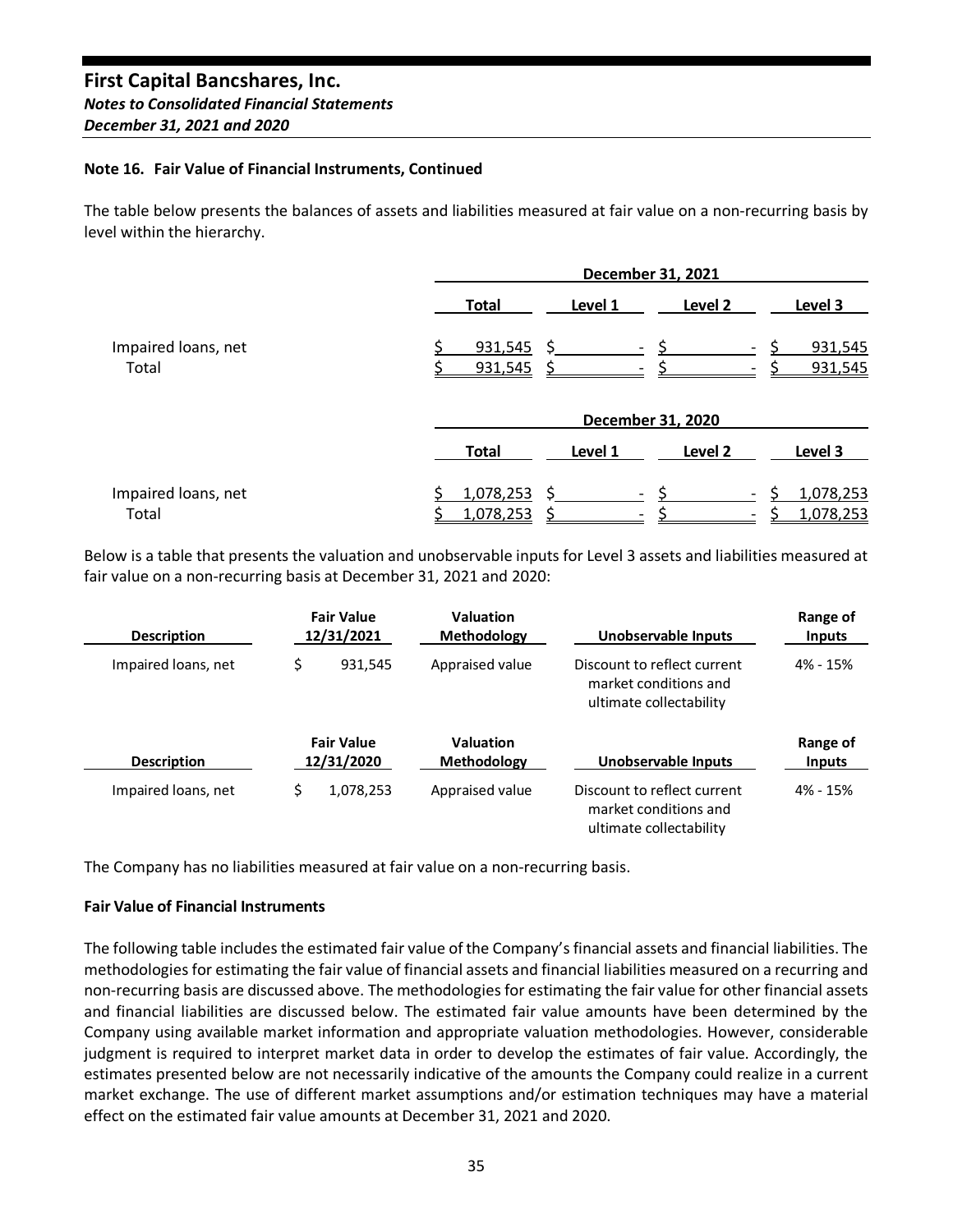# *Notes to Consolidated Financial Statements*

*December 31, 2021 and 2020*

## **Note 16. Fair Value of Financial Instruments, Continued**

|                                 | December 31.      |   |               |    |                   |   |               |
|---------------------------------|-------------------|---|---------------|----|-------------------|---|---------------|
|                                 | 2021              |   |               |    | 2020              |   |               |
|                                 | Carrying<br>Value |   | Fair<br>Value |    | Carrying<br>Value |   | Fair<br>Value |
| Cash and cash equivalents<br>\$ | 63,423,919        | Ś | 63,423,919    | Ŝ. | 47,725,731        | S | 47,725,731    |
| Securities available-for-sale   | 40,307,595        |   | 40,307,595    |    | 24,488,556        |   | 24,488,556    |
| Marketable equity securities    | 502.524           |   | 502,524       |    |                   |   |               |
| Loans held for investment, net  | 267,269,894       |   | 255,150,000   |    | 182,654,731       |   | 179,256,000   |
| Nonmarketable equity securities | 770.300           |   | 770.300       |    | 760,600           |   | 760,600       |
| <b>Deposits</b>                 | 327,583,690       |   | 332,592,000   |    | 214,968,295       |   | 220,524,000   |
| Federal Home Loan Bank advances | 15,000,000        |   | 15,011,000    |    | 15,000,000        |   | 15,033,000    |
| Note payable                    | 840.000           |   | 841,750       |    | 1,050,000         |   | 1,052,310     |

## **Cash and cash equivalents**

The carrying amount approximates fair value for these instruments.

## **Investment securities**

The fair value of investment securities is generally determined using widely accepted valuation techniques including market prices, matrix pricing, and broker-quote-based applications.

## **Loans held for investment**

Fair values are estimated for portfolios of loans with similar financial characteristics if collateral dependent. Loans are segregated by type. The fair value of performing loans is calculated by discounting scheduled cash flows through the estimated maturity using estimated market discount rates that reflect observable market information incorporating the credit, liquidity, yield and other risks inherent in the loan. The estimate of maturity is based upon the Company's historical experience with repayments for each loan classification, modified, as required, by an estimate of the effect of the current economic and lending conditions. Fair values are classified as Level 3.

Fair value for significant non-performing loans is generally based upon recent external appraisals. If appraisals are not available, estimated cash flows are discounted using a rate commensurate with the risk associated with the estimated cash flows. Assumptions regarding credit risk, cash flows and discounted rates are judgmentally determined using available market information and specific borrower information.

#### **Nonmarketable equity securities**

Nonmarketable equity securities are carried at original cost basis, as cost approximates fair value and there is no ready market for such investments.

## **Marketable equity securities**

Marketable equity securities are carried at fair value, as quoted prices in active markets are available

#### **Deposits**

The fair value of deposits with no stated maturity date, such as noninterest-bearing demand deposits, savings and money market and checking accounts, is based on the discounted value of estimated cash flows. The fair value of time deposits is based upon the discounted value of contractual cash flows and classified as Level 2. The discount rate is estimated using the rates currently offered for deposits of similar remaining maturities.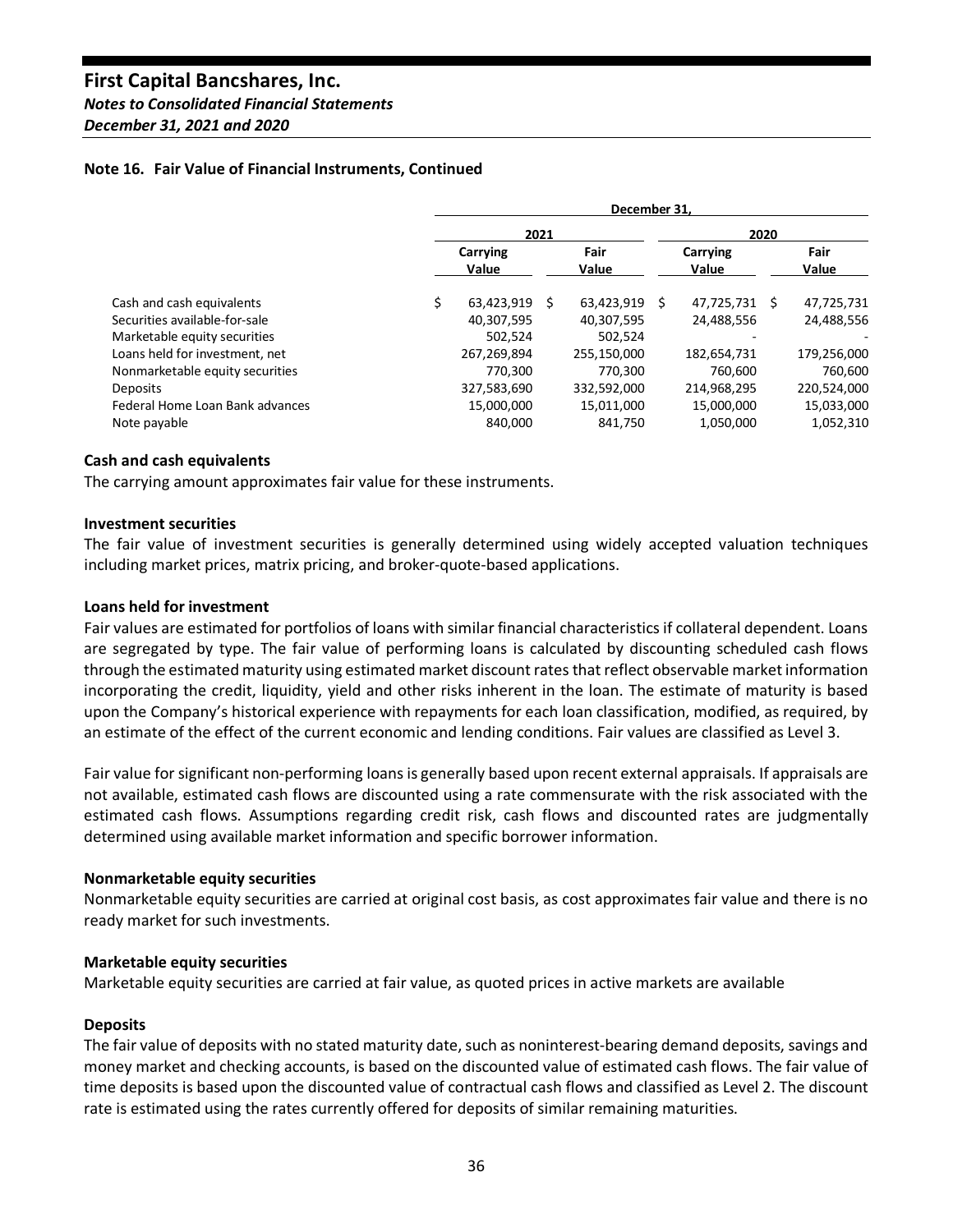## **Note 16. Fair Value of Financial Instruments, Continued**

## **Federal Home Loan Bank advances and other borrowings**

Fair value is estimated based on discounted cash flows using current market rates for borrowing with similar terms and are classified as of Level 2.

## **Note 17. Subsequent Events**

Subsequent events are events or transactions that occur after the balance sheet date but before financial statements are issued. Recognized subsequent events are events or transactions that provide additional evidence about conditions that existed at the date of the balance sheet, including the estimates inherent in the process of preparing financial statements. Nonrecognized subsequent events are events that provide evidence about conditions that did not exist at the date of the balance sheet but arose after that date. Management has reviewed events occurring through March 24, 2022, the date the financial statements were available to be issued and no subsequent events occurred requiring accrual or disclosure.

## **Note 18. First Capital Bancshares, Inc. (Parent Company Only)**

Following is condensed financial information of First Capital Bancshares, Inc. (parent company only) as of and for the years ended December 31:

## **Condensed Balance Sheets**

|                                            | December 31,    |                 |  |
|--------------------------------------------|-----------------|-----------------|--|
|                                            | 2021            | 2020            |  |
| <b>Assets</b>                              |                 |                 |  |
| Cash and due from banks                    | \$<br>3,345,234 | 3,883,549<br>S. |  |
| Investment in banking subsidiary           | 37,159,351      | 29,442,340      |  |
| <b>Equity securities</b>                   | 502,524         |                 |  |
| Other assets                               | 48,366          | 33,629          |  |
| <b>Total assets</b>                        | 41,055,475      | 33,359,518      |  |
| <b>Liabilities</b>                         |                 |                 |  |
| Subordinated debt                          | 7,000,000       |                 |  |
| Accrued interest payable                   | 96,835          |                 |  |
| Other liabilities                          | 24,326          | 37,628          |  |
| Total liabilities                          | 7,121,161       | 37,628          |  |
| Stockholders' equity                       | 33,934,314      | 33,321,890      |  |
| Total liabilities and stockholders' equity | 41,055,475      | \$ 33,359,518   |  |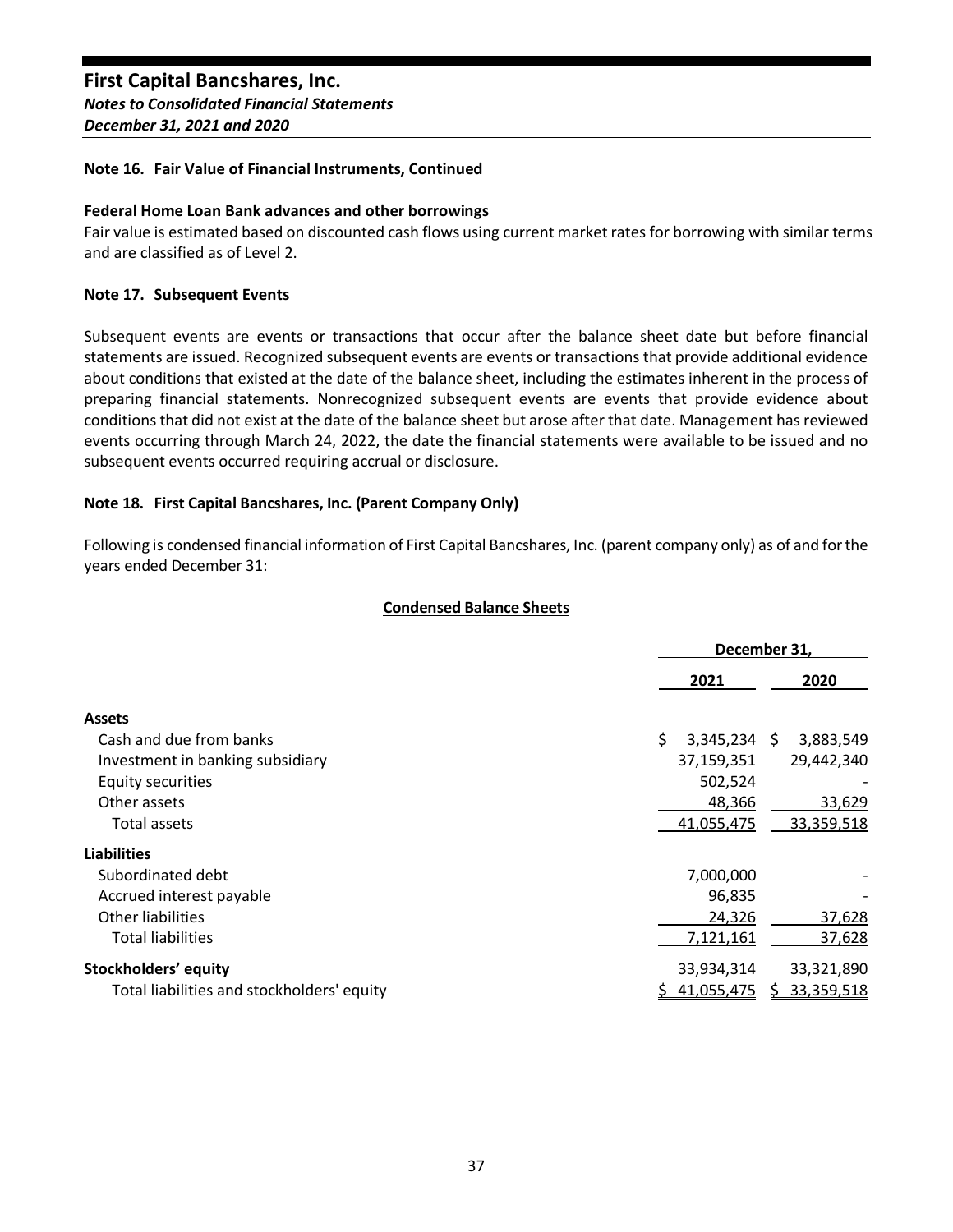*Notes to Consolidated Financial Statements December 31, 2021 and 2020*

## **Note 18. First Capital Bancshares, Inc. (Parent Company Only), Continued**

## **Condensed Statements of Income**

|                                                 | For the years ended<br>December 31, |                |  |           |
|-------------------------------------------------|-------------------------------------|----------------|--|-----------|
|                                                 |                                     | 2021           |  | 2020      |
| Income                                          |                                     |                |  |           |
| Interest income on investment securities        | \$                                  | $1,486$ \$     |  | 21,778    |
| Gain on sale of marketable equity securities    |                                     |                |  | 242,705   |
| <b>Total Income</b>                             |                                     | 1,486          |  | 264,483   |
| <b>Expenses</b>                                 |                                     |                |  |           |
| Compensation expense                            |                                     | 213,586        |  | 204,590   |
| Professional fees                               |                                     | 33,424         |  | 11,587    |
| Other                                           |                                     | 135,736        |  | 27,226    |
| Total expenses                                  |                                     | 382,746        |  | 243,403   |
| Income (loss) before income taxes and equity in |                                     |                |  |           |
| undistributed income of banking subsidiary      |                                     | (381,260)      |  | 21,080    |
| Income tax benefit (expense)                    |                                     | 49,587         |  | (19, 552) |
| Net equity in undistributed income of Bank      |                                     | 1,083,359      |  | 913,376   |
| Net income                                      |                                     | <u>751,686</u> |  | 954,008   |

## **Condensed Statements of Cash Flows**

|                                                  | For the years ended<br>December 31, |             |  |            |
|--------------------------------------------------|-------------------------------------|-------------|--|------------|
|                                                  |                                     | 2021        |  | 2020       |
| <b>Operating activities</b>                      |                                     |             |  |            |
| Net income                                       | \$                                  | 751,686 \$  |  | 954,008    |
| Adjustments to reconcile net income to net cash  |                                     |             |  |            |
| used in in operating activities:                 |                                     |             |  |            |
| Net equity in undistributed income of subsidiary |                                     | (1,083,359) |  | (913, 376) |
| Stock compensation                               |                                     | 213,586     |  | 204,590    |
| Gain on sale of investment securities            |                                     |             |  | (242, 705) |
| Increase in other assets                         |                                     | (14, 737)   |  | (31, 525)  |
| Increase in accrued interest payable             |                                     | 96,835      |  |            |
| (Decrease) increase in other liabilities         |                                     | (13, 302)   |  | 23,080     |
| Net cash used in operating activities            |                                     | (49,291)    |  | (5,928)    |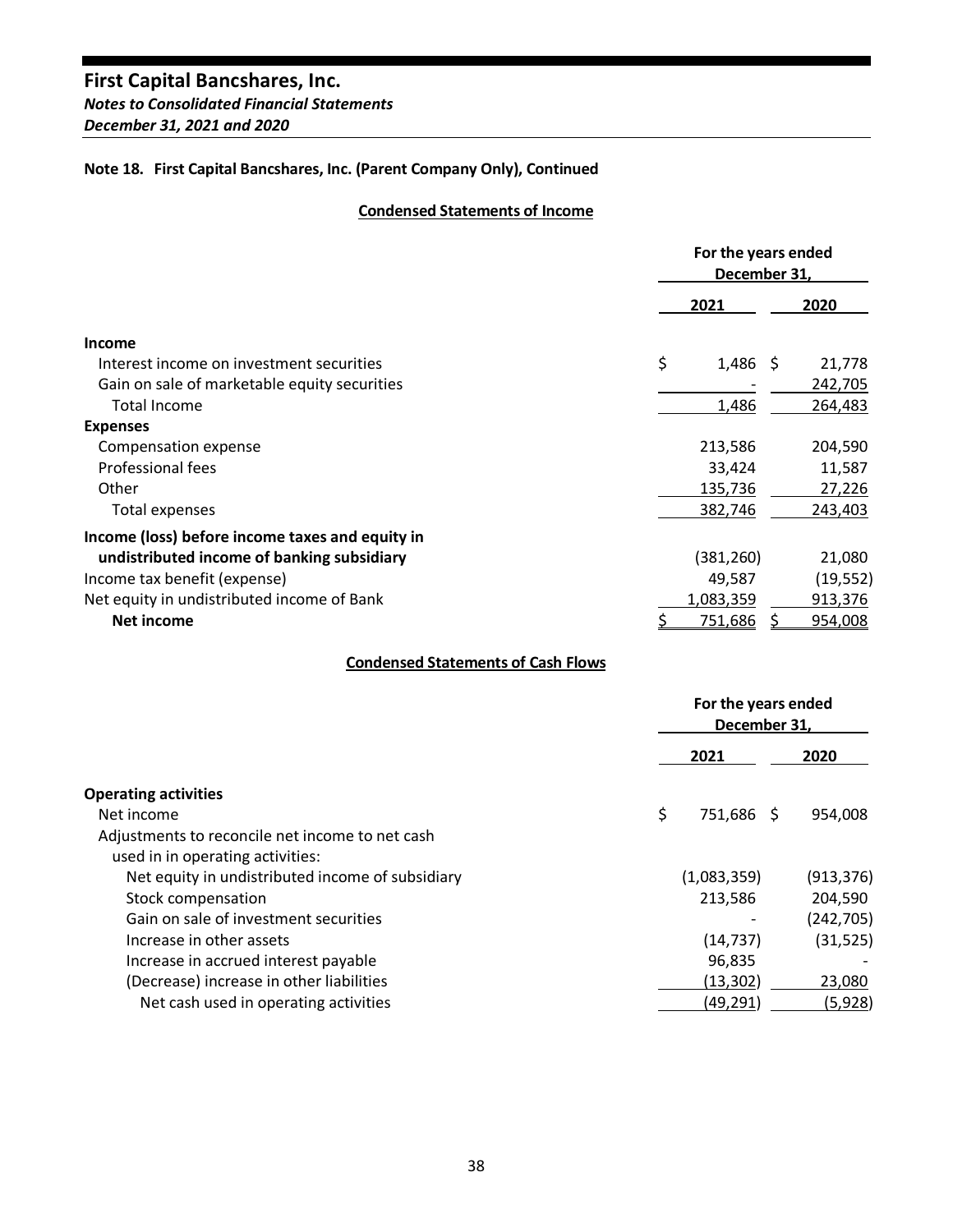# *Notes to Consolidated Financial Statements December 31, 2021 and 2020*

# **Note 18. First Capital Bancshares, Inc. (Parent Company Only), Continued**

# **Investing activities**

| Purchase of marketable equity securities            | (502, 524)  | (1,048,605) |
|-----------------------------------------------------|-------------|-------------|
| Proceeds from sale of marketable equity securities  |             | 1,291,310   |
| Net cash provided by (used in) investing activities | (502,524)   | 242,705     |
| <b>Financing activities</b>                         |             |             |
| Capital contributions to subsidiary                 | (7,000,000) | (4,000,000) |
| Subordinated debentures                             | 7,000,000   |             |
| Stock options exercised                             | 13,500      |             |
| Net cash provided by (used) in financing activities | 13,500      | (4,000,000) |
| Net decrease in cash and cash equivalents           | (538, 315)  | (3,763,223) |
| Cash and cash equivalents, beginning of year        | 3,883,549   | 7,646,772   |
| Cash and cash equivalents, ending of year           | 3,345,234   | 3,883,549   |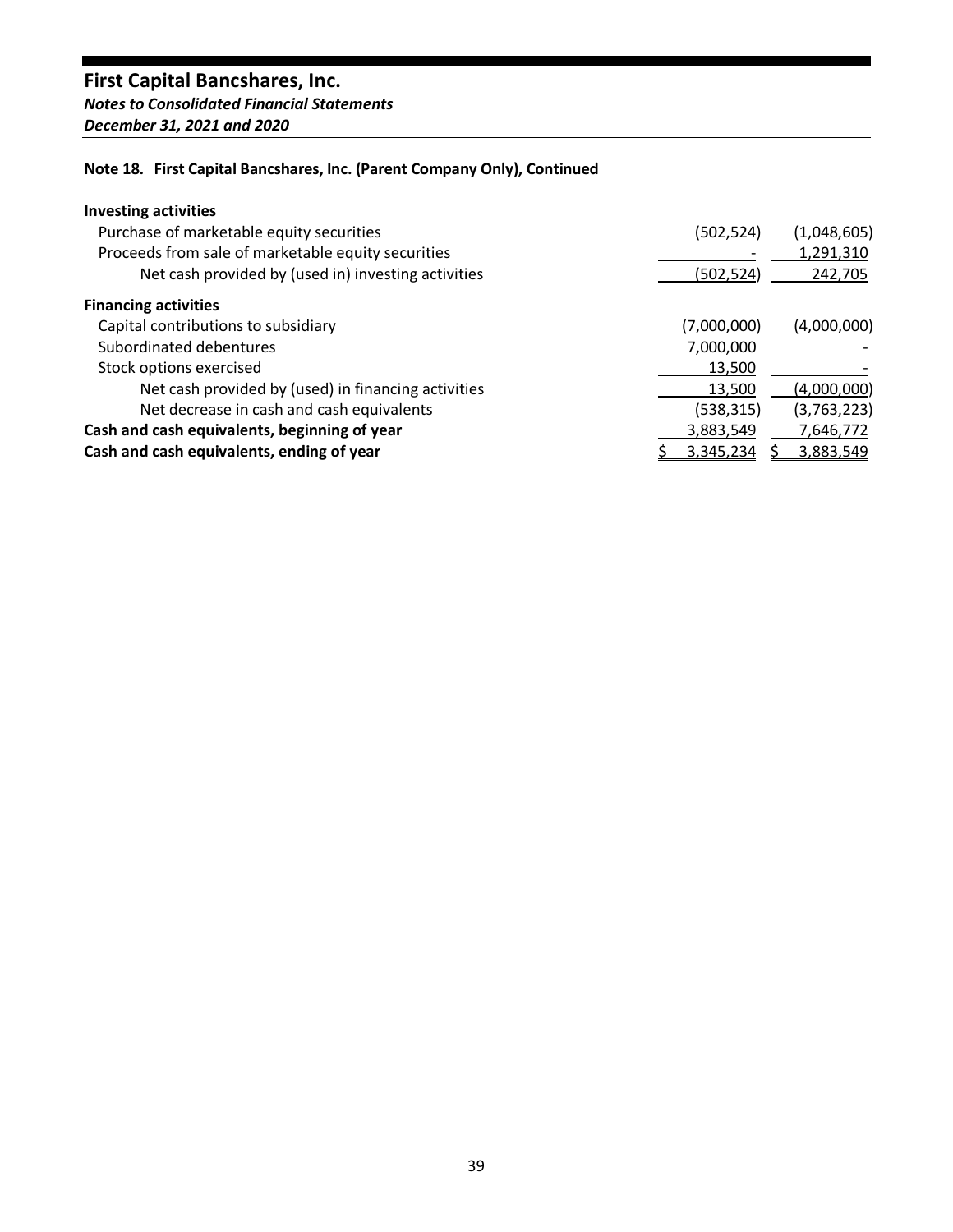# First Capital Bancshares, Inc. Corporate Data

# **Board of Directors**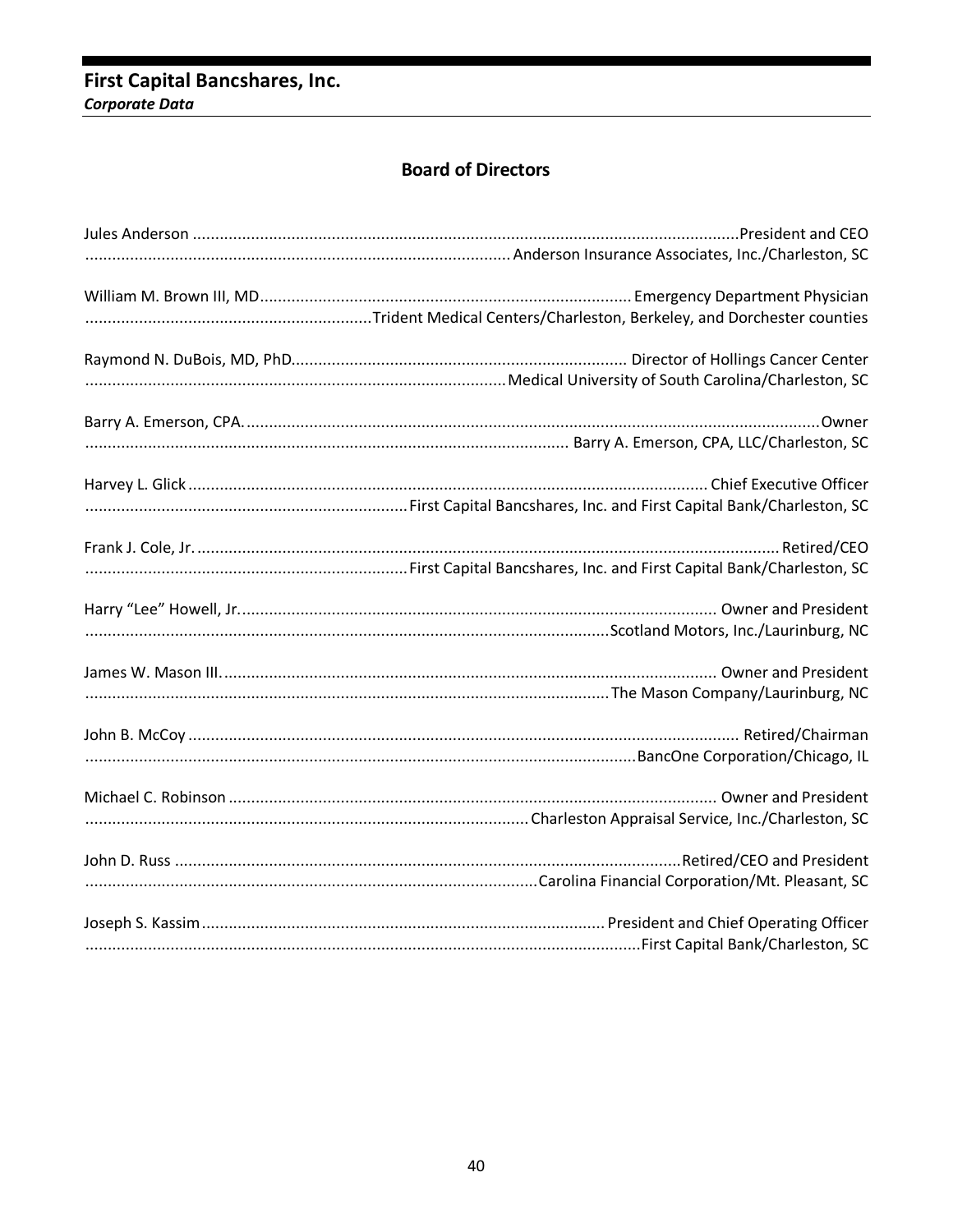# First Capital Bancshares, Inc. Corporate Data

# **Holding Company Officers**

# **Bank Officers**